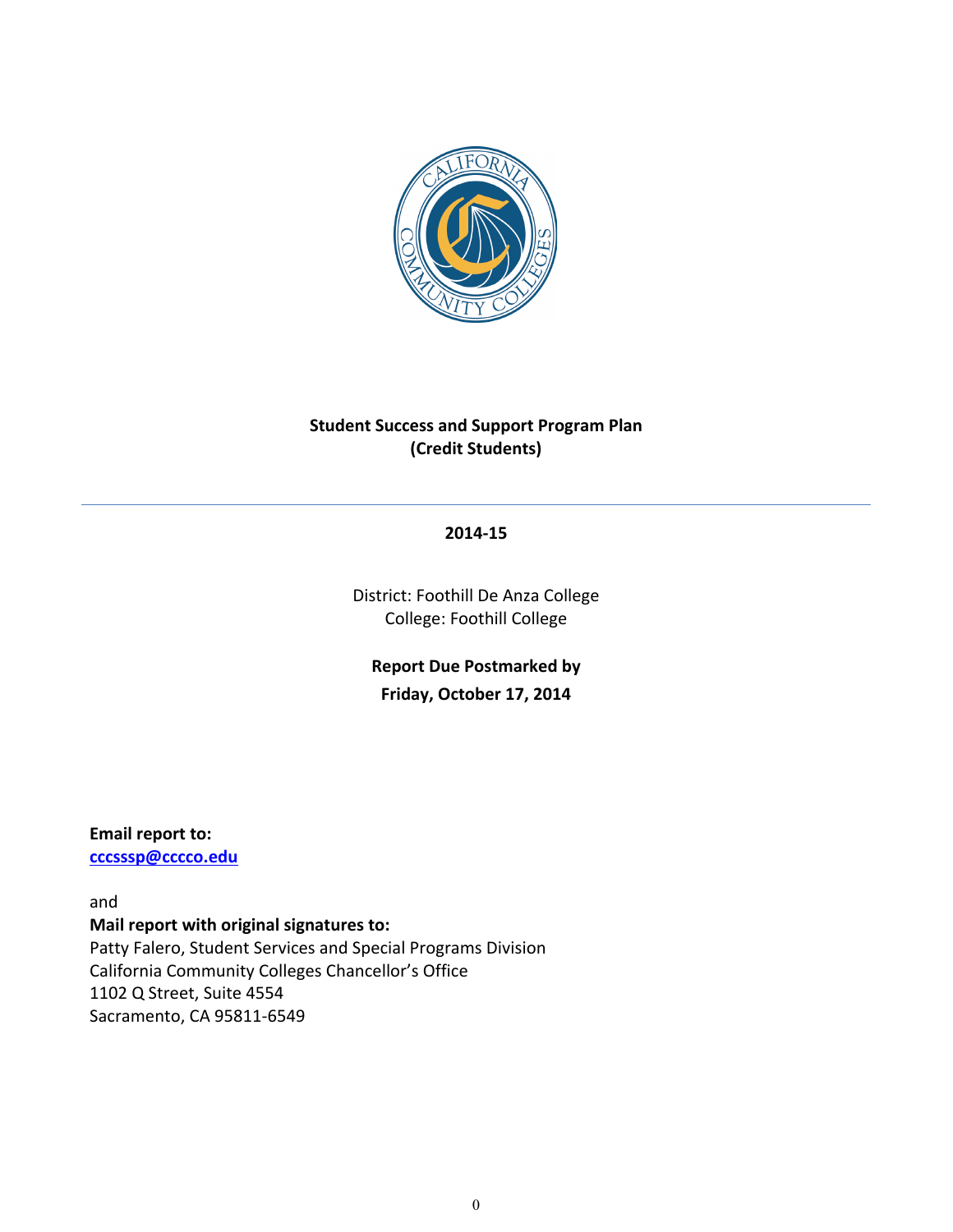### **Instructions for Completion of the College Student Success and Support Program Plan**

### **INTRODUCTION**

The purpose of the Student Success and Support Program (SSSP) Plan (Credit Students) is for the college to plan and document how SSSP services will be provided to credit students<sup>1</sup>. The goal of the Student Success and Support Program is to increase student access and success by providing students with core SSSP services, including (1) orientation, (2) assessment and placement, and (3) counseling, advising, and other education planning services, and the support services necessary to assist them in achieving their educational goal and declared course of study.

More specifically, colleges are to:

- Provide at least an abbreviated SEP to all entering students with a priority focus on students who enroll to earn degrees, career technical certificates, transfer preparation, or career advancement.
- Provide orientation, assessment and placement, and counseling, advising, and other education planning services to all first-time students<sup>2</sup>.
- Provide students with any assistance needed to define their course of study and develop a comprehensive SEP by the end of the third term but no later than completion of 15 units.
- Provide follow-up services, especially to students identified as at-risk (students enrolled in basic skills courses, students who have not identified an education goal and course of study, or students on academic or progress probation.

### **INSTRUCTIONS AND GUIDELINES**

### *Please carefully review these instructions and resources, including relevant sections of the Education Code and title 5 regulations before completing the program plan for your college.*

The program plan is set up as a word document with sections to be completed. As you enter the narratives, the box will expand to accommodate the information provided. Please be sure to save the document as the program plan for the appropriate year before making revisions in following years.

When complete, also save the document as a PDF file and email it as an attachment to cccsssp@cccco.edu with the name of the college and "SSSP Credit Program Plan" in the subject line. It is also necessary to mail the plan with the original signatures, along with the separate Budget Plan, by the due date.

The program plan is to be submitted on an annual basis<sup>3</sup>. When writing the program plan, assume that the reader knows nothing about your Student Success and Support Program and will have only your document to understand the manner in which the program will be implemented, and resources it will take (especially in terms of staffing).

 $1$  Colleges operating SSSP programs for noncredit students must prepare a separate noncredit plan. The noncredit SSSP

Plan will be developed in 2013-14. 2 A student who enrolls at the college for the first time, excluding students who transferred from another institution of higher education, and concurrently enrolled high school students.

 $3$  The program plan is now required on an annual basis due to new SSSP requirements focusing funding on core services, changes related to priority enrollment, mandatory core services, and the significant increases in funding in 2013-14 and additional increases expected in 2014-15. As implementation and funding stabilizes, this requirement may be revisited.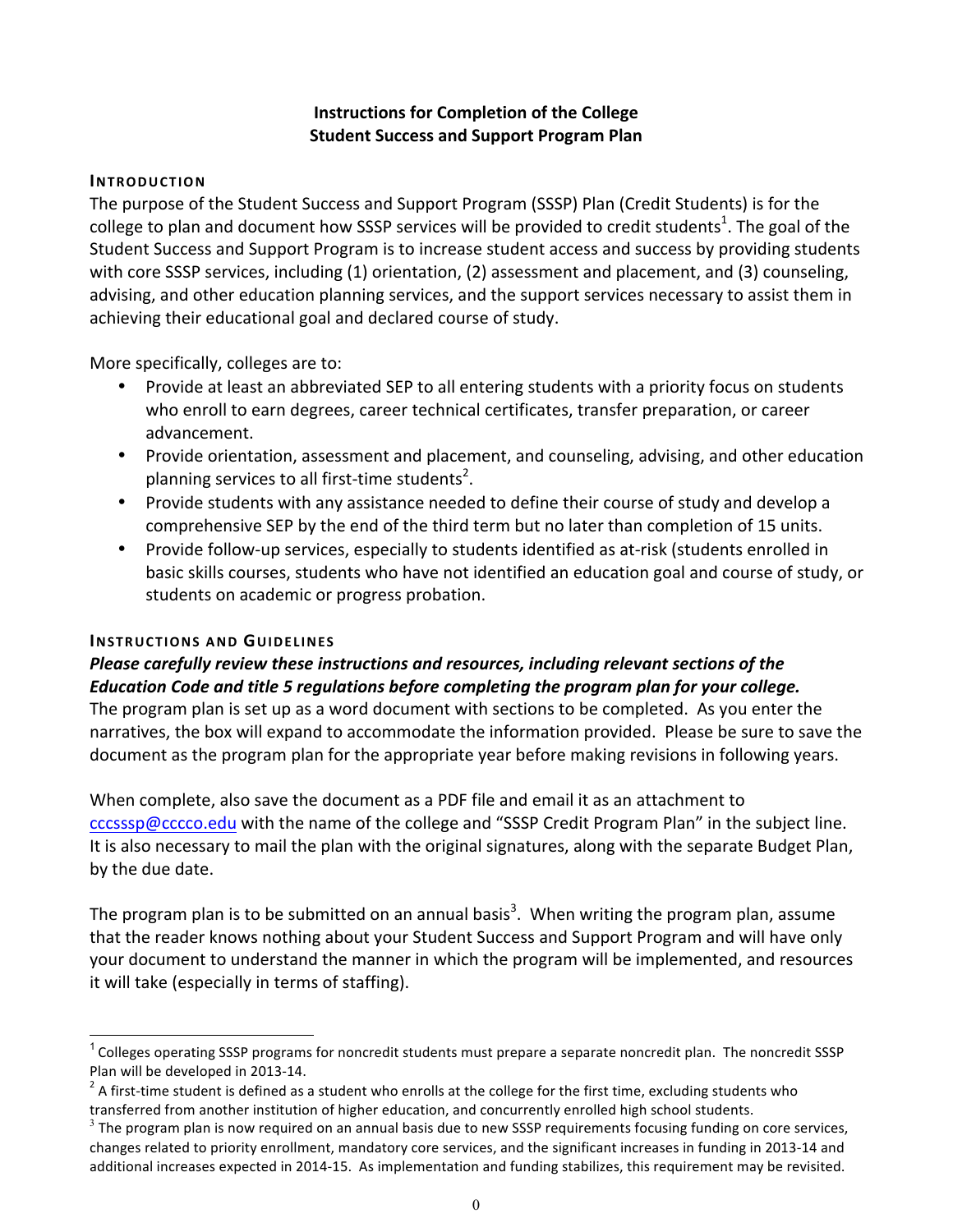Be sure to include input from faculty, staff, administrators and students in the development of this plan (as per title 5, §55510[b]). Please provide sufficient detail to draw an explicit portrait of your college's SSSP activities and staffing.

All state-funded SSSP services, procedures, and staff activities must be described in the program plan. Section 78211.5(b) of the Education Code permits districts and colleges to expend these categorical funds only on SSSP activities approved by the Chancellor. Activities and expenses described in the narrative section of the plan should also be detailed in the Budget Plan. The program plan explains those activities and presents the opportunity for colleges to fully describe implementation of the SSSP with respect to the regulations.

**The program plan should not be limited to state-funded activities. Describe all SSSP services,** policies, activities and procedures in your college and/or district regardless of funding source. This provides a complete accounting of the planned costs and activities for the program each year. In districts with more than one college, the college program plans must also address the arrangements for coordination among the colleges. The program plan will be compared with the college's SSSP Year-End Expenditure Report to monitor for consistency.

### **GENERAL INSTRUCTIONS**

The Student Success and Support Program Plan is divided into four sections. The Budget Plan is a separate document.

- I. Program Plan Signature Page
- II. SSSP Services
	- a. Core Services
		- i. Orientation
		- ii. Assessment
		- iii. Counseling, Advising, and Other Education Planning Services
		- iv. Follow-up for At-Risk Students
	- b. Related Direct Program Services
		- i. Institutional Research
		- ii. SSSP Technology
	- c. Transitional Services Allowed for District Match
- III. Policies & Professional Development
	- Exemption Policy
	- Appeal Policies
	- Prerequisite Procedures
	- Professional Development
	- Coordination with Student Equity and Other Planning Efforts
	- Coordination in Multi-College Districts
- IV. Attachments

Links to program resources are provided on the last page of this document to assist with the development of your SSSP Plan.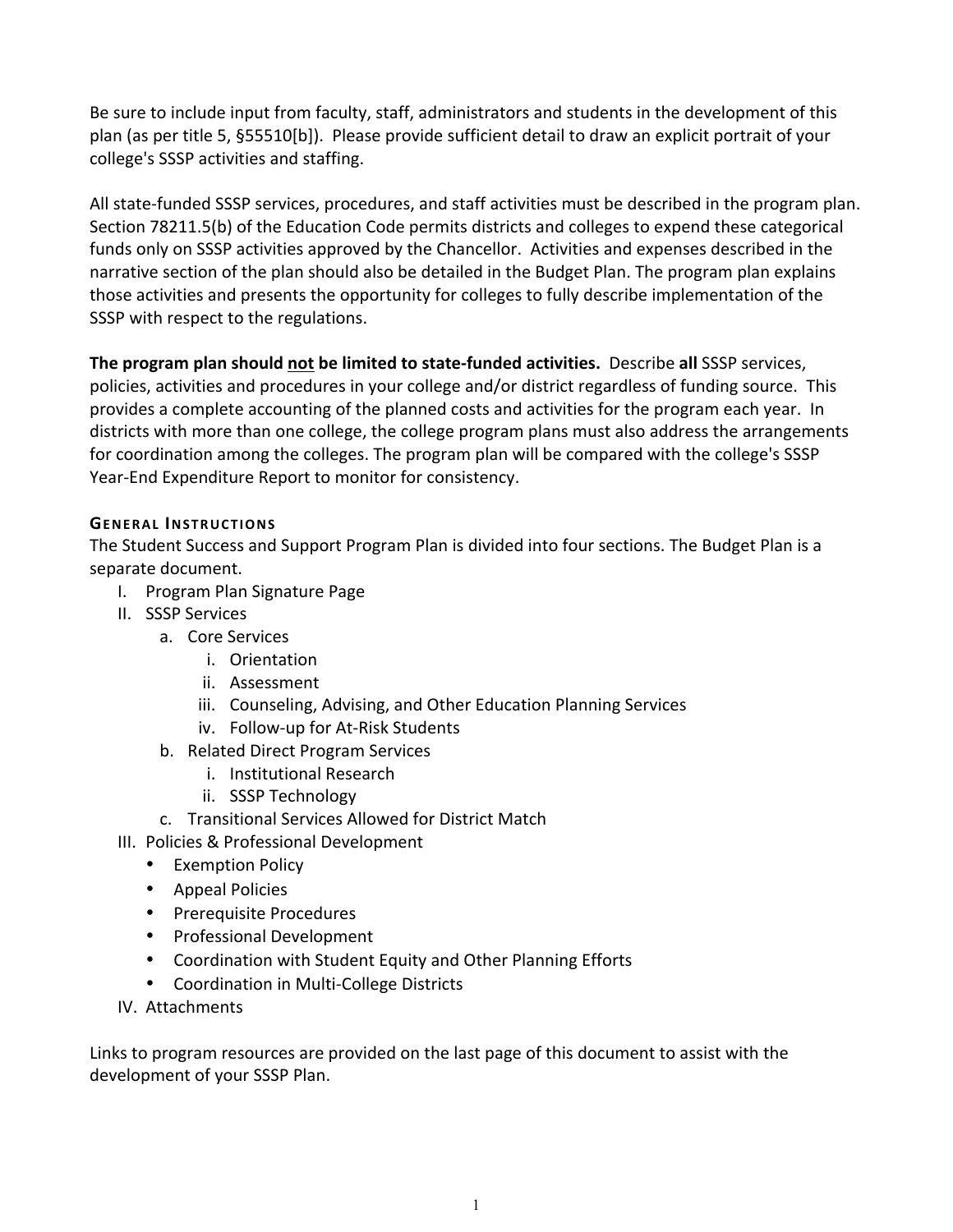| SECTION I. STUDENT SUCCESS AND SUPPORT PROGRAM PLAN SIGNATURE PAGE                                  |                                                                                                                                                                                              |  |
|-----------------------------------------------------------------------------------------------------|----------------------------------------------------------------------------------------------------------------------------------------------------------------------------------------------|--|
| <b>College Name: Foothill College</b><br>District Name: Foothill-De Anza Community College District |                                                                                                                                                                                              |  |
| Regulations.                                                                                        | We certify that funds requested herein will be expended in accordance with the provisions of<br>Chapter 2 (commencing with Section 55500) of Division 6 of title 5 of the California Code of |  |
|                                                                                                     |                                                                                                                                                                                              |  |
|                                                                                                     |                                                                                                                                                                                              |  |
| Signature of the SSSP Supervising Administrator                                                     |                                                                                                                                                                                              |  |
|                                                                                                     |                                                                                                                                                                                              |  |
|                                                                                                     |                                                                                                                                                                                              |  |
|                                                                                                     |                                                                                                                                                                                              |  |
|                                                                                                     |                                                                                                                                                                                              |  |
|                                                                                                     |                                                                                                                                                                                              |  |
|                                                                                                     |                                                                                                                                                                                              |  |
|                                                                                                     |                                                                                                                                                                                              |  |
|                                                                                                     |                                                                                                                                                                                              |  |
|                                                                                                     |                                                                                                                                                                                              |  |
|                                                                                                     |                                                                                                                                                                                              |  |
|                                                                                                     |                                                                                                                                                                                              |  |
| Contact information for person preparing the plan:                                                  |                                                                                                                                                                                              |  |
| Name: Laureen Balducci                                                                              | Title: Associate Vice President of Student Services/Dean<br>of Counseling                                                                                                                    |  |
| Email: balduccilaureen@foothill.edu                                                                 | Phone: 650-949-7823                                                                                                                                                                          |  |

 $\boldsymbol{0}$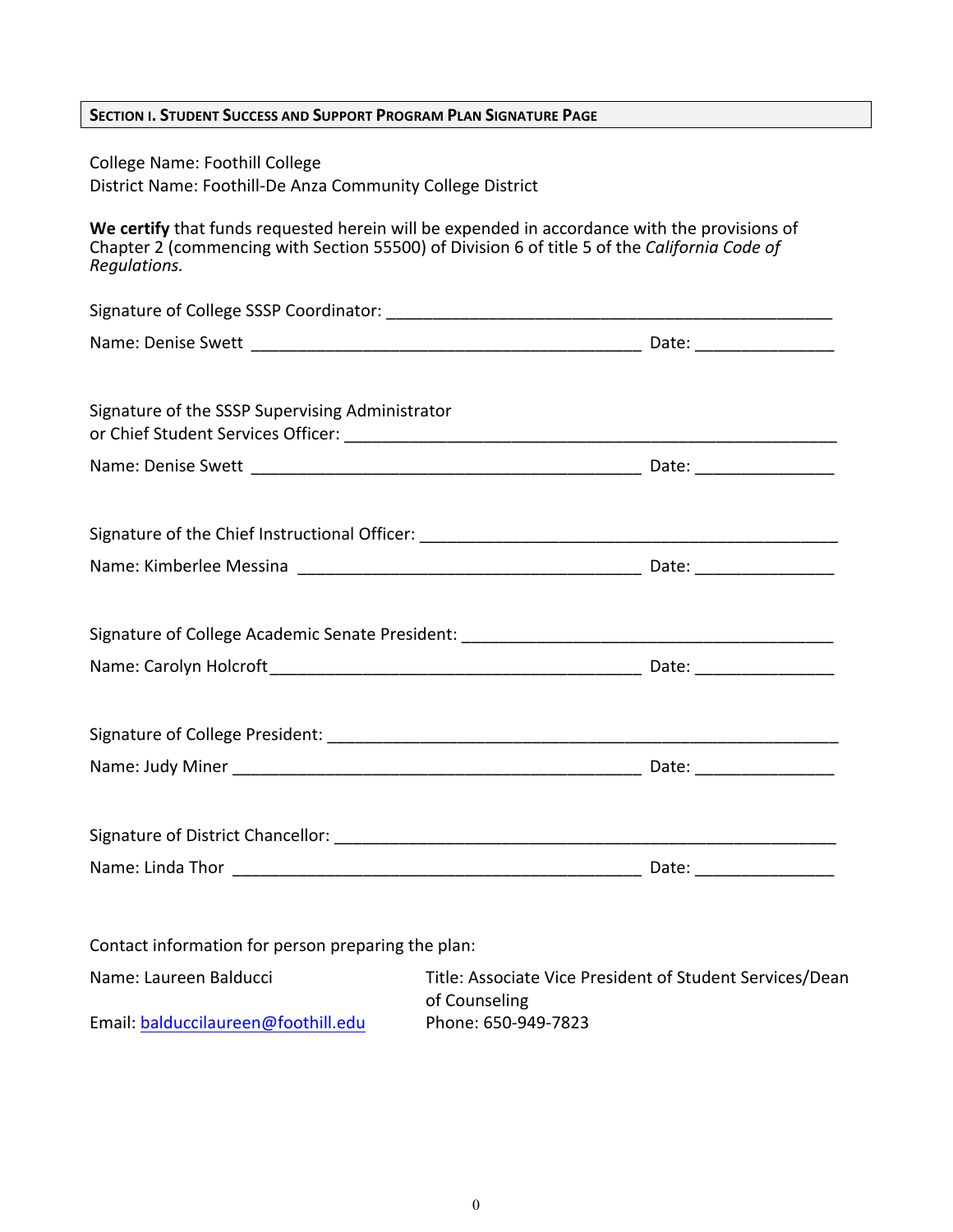#### **SECTION II. STUDENT SUCCESS AND SUPPORT PROGRAM SERVICES**

**Directions:** For the following SSSP services: (a) orientation, (b) assessment and placement, (c) counseling, advising, and other education planning services, and (d) follow-up services for at-risk students, describe the approach your college is taking to meet its responsibilities under title 5 section 55531. Include the target student audiences, the types of activities, service delivery strategies, partnerships, staff, resources, technology and research support assigned to provide services.

Report projected expenditures related to these items in the Budget Plan.

#### **IIa. Core!Services**

# **i.** Orientation

1. Describe the target student audience, including an estimate of the annual number of firsttime students to be served. Describe the delivery methods (in groups, online, etc.) and activities that will be provided. Describe any partnerships among colleges or with high school districts, workforce agencies, or other community partners that assist with providing orientation. Describe at what point(s) in the student's academic pathway services are provided (before registration, at 15 units, etc.).

Foothill College's orientation event, "Student Orientation, Assessment, and Registration" (SOAR) serves a diverse target student population . SOAR events are to all students, inclusive of first generation, first-time, and adult learner (re-entry) students. The SOAR events cater to a number of students from cultural, socioeconomic, transgender, religious, and ability-challenged backgrounds. SOAR accommodates students who have applied to Foothill College for the first time, no matter if they have previously attended other colleges. The college' s outreach team works with underrepresented students by specifically conducting outreach events at their high schools and ROPs at convenient times, and utilizes portable technology to register students for the SOAR events and provide them with a hard copy of their registration and additional information. Outreach kits include laptops, portable printers and Jetpak internet connectors. Team members include student volunteers in the Community Ambassador Program who are trained in outreach. This program currently has Foothill College students who speak 17 languages

The SOAR events are given in person at both the main Foothill campus and at our satellite campus on Middlefield Road, Palo Alto. Staffing for SOAR events include various staff, faculty, students and administrators from both Student Services and the Office of Instruction. During SOAR events, we have bilingual staff and faculty counselors available as needed to accommodate English Language Learners in attendance. During SOAR events, students receive an orientation involving faculty, staff and administrators from 3SP, counseling, transfer and career preparation, financial aid, DSPS, and EOPS. Students then take the math and English placement tests, and the parents of those students stay with members of the SOAR team so that any questions they have about Foothill College and its services and course offerings can be addressed..

Prior to coming to Foothill College for SOAR, students receive information about taking pre-tests using Accuplacer, EdReady and Kahn Academy resources that can be found on the Assessment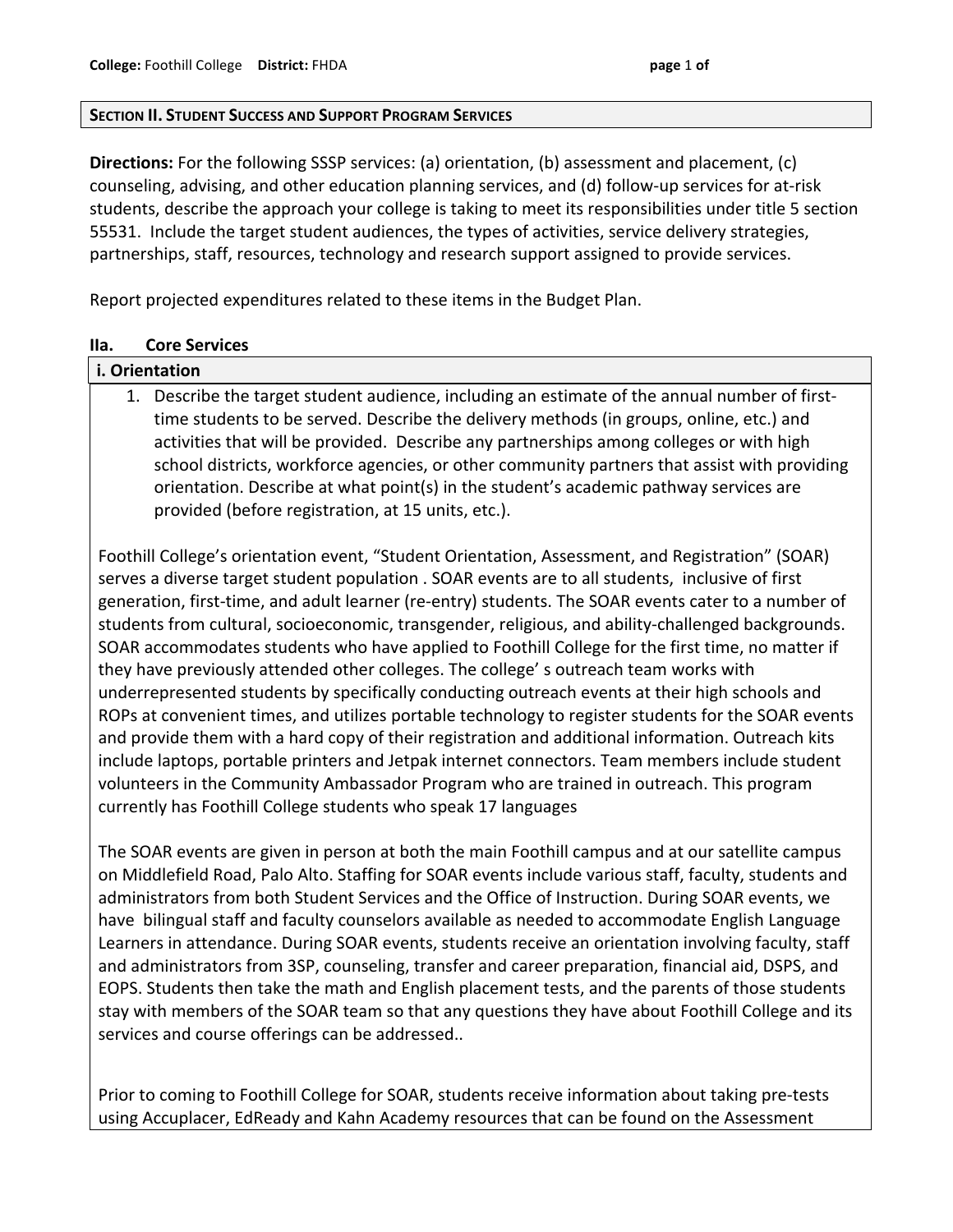webpage. After the students test, they immediately get a print out of their test scores. Students then can sign up for a mandatory CNSL 5 Introduction to College class as well as make an appointment to see a counselor. During the CNSL 5 course, students will build their abbreviated and comprehensive educational plans with a counselor. Students can follow-up with a counseling appointment should they have unanswered questions or concerns. While there is no specific policy about assessing student placement using multiple measures, counselors at Foothill do work with students who may have AP scores or other significant factors which could affect their placement.

After SOAR events, the outreach staff follow up with students via phone calls and emails, to see if students have any questions about the SOAR event and activities, or to provide the student with more general information about the college.

We are in the process of implementing an online orientation available from Innovative Educators (called Go2Orientation), which will begin late fall 2014. Foothill College has many online students that would not be able to attend an on campus orientation, so we wanted to give students the option to do so online and at their convenience. This online version of our orientation is ADA compliant and gives students an interactive role in orientation. The orientation includes video vignettes of various student service areas on campus and allows them to learn about services that are available to them. In order for students to get early registration and "credit" for taking the online orientation, they will receive a "virtual" certificate indicating completion of the online orientation.

The data for new students entering Foothill for Fall 2013 was 1,577. For Fall 2104 we anticipate the number of students entering Foothill College will be significantly higher due to the extensive outreach and support services provided through SOAR and other college activities.

SOAR was implemented at local high schools, especially our area feeder schools. SOAR has a team of staff that goes to feeder high schools and to area community centers to do orientation, testing, and registration. The team also ensures that the high school principals, guidance counselors, and faculty have the latest information about Foothill College with regards to all of our programs and services.

- Identify the staff providing orientation, including the number of positions, job titles and a brief one-sentence statement of their role.
- 2 Outreach Specialists: Assist with organizing and implementing SOAR events and outreach to high schools (new positions)
- 2 Counseling Specialists: Collaborates with counselors to assist students with learning Degree Works degree audit program, clears student holds and pre-requisites, and assists with general questions during orientations, high schools visits and at the Counseling Office
- 5 Full time faculty counselors (including EOPS, DSPS and Athletic counselors not paid out of 3SP): Conduct presentations at orientations and answer general counseling and transfer questions to both students and parents during SOAR events
- 2 Assessment Specialists, 1 Assessment Supervisor (new positions): Administer assessment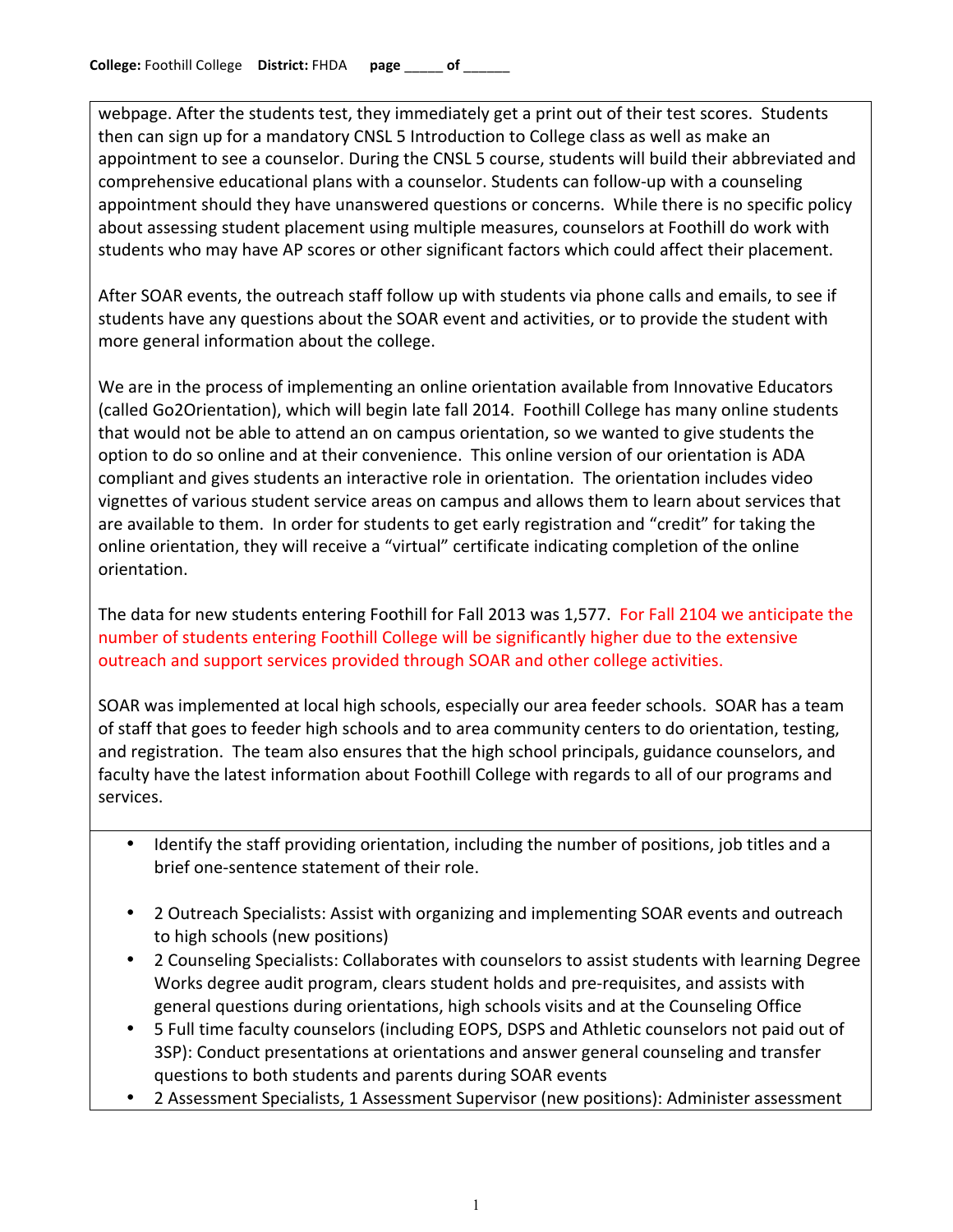tests as part of SOAR events and at high schools

- 8 Student Ambassadors: Assist students with check-in during SOAR events, answer general college life questions, and act as tour guides during SOAR events and throughout the academic year
- 5 Enrollment Specialists (new positions): Assist students with issues regarding CCCApply and registration, answer general admissions questions
- Dean of Enrollment Services: Coordinates outreach efforts with SOAR and at high schools, troubleshoots application issues, answers general enrollment questions, etc.
- Associate Vice President of Student Services (new position): Works with VPSS to coordinate SOAR events and high school visits, collaborates with Counseling Division, Enrollment Services, Marketing, and Outreach to develop, plan and implement orientation events
- The SOAR team's staff, faculty, administrators and students are a very diverse group reflective of the college community.
- 3. IF ORIENTATION IS PROVIDED THROUGH THE FULL OR PARTIAL USE OF TECHNOLOGY, IDENTIFY ANY COMMERCIAL PRODUCTS OR DESCRIBE IN-HOUSE PRODUCTS IN USE OR UNDER DEVELOPMENT, INCLUDING ANNUAL SUBSCRIPTION OR STAFF SUPPORT REQUIREMENTS:

THE ONLINE ORIENTATION BEING BUILT FOR LATE SUMMER/EARLY FALL 2014, IS FROM A COMPANY, "INNOVATIVE EDUCATORS" AND THE ONLINE ORIENTATION IS CALLED "GO2ORIENTATION". THE ONLINE ORIENTATION IS AN INTERACTIVE WEB VIDEO THAT GIVES INFORMATION REGARDING VARIOUS PROGRAMS AND AREAS OF THE COLLEGE, FROM STUDENT SERVICES TO INSTRUCTION. THE ANNUAL COST OF GO2ORIENTATION IS \$15,000. ANNUAL UPDATES MAY BE REQUIRED AS INFORMATION CHANGES AND INNOVATIVE EDUCATORS WILL UPGRADE THESE CHANGES AS PART OF THE COST.

FOR SOAR EVENTS ON CAMPUS, STUDENTS SIGN UP ONLINE VIA THE FOOTHILL COLLEGE OUTREACH WEBSITE.

FOR COUNSELING APPOINTMENTS SCHEDULED DURING THE SOAR EVENTS, SARS STUDENT SCHEDULING SYSTEM IS UTILZED. THE SARS SYSTEM COSTS THE COLLEGE APPROXIMATELY \$6,000 PER YEAR AND DOES REQUIRE SOME CAMPUS TECHNOLOGY SUPPORT. AS WE IMPLEMENT THE NEW ONLINE ORIENTATION, GO2ORIENTATION, WE PLAN TO WORK CLOSELY WITH DISTRICT INSTITUTIONAL RESEARCH TO ASSESS THE IMPACT ON STUDENT SUCCESS OF IN PERSON VS. ONLINE ORIENTATION.

4. Describe the college's plans for developing and implementing orientation services. The following eight policies and procedures provided on the Orientation Checklist are identified in title 5 section 55521 as required information to include in an orientation.

**Orientation Checklist (Required Policy or Procedure)** 

(1) Academic expectations and progress and probation standards pursuant to section 55031;

(2) Maintaining registration priority pursuant to section 58108;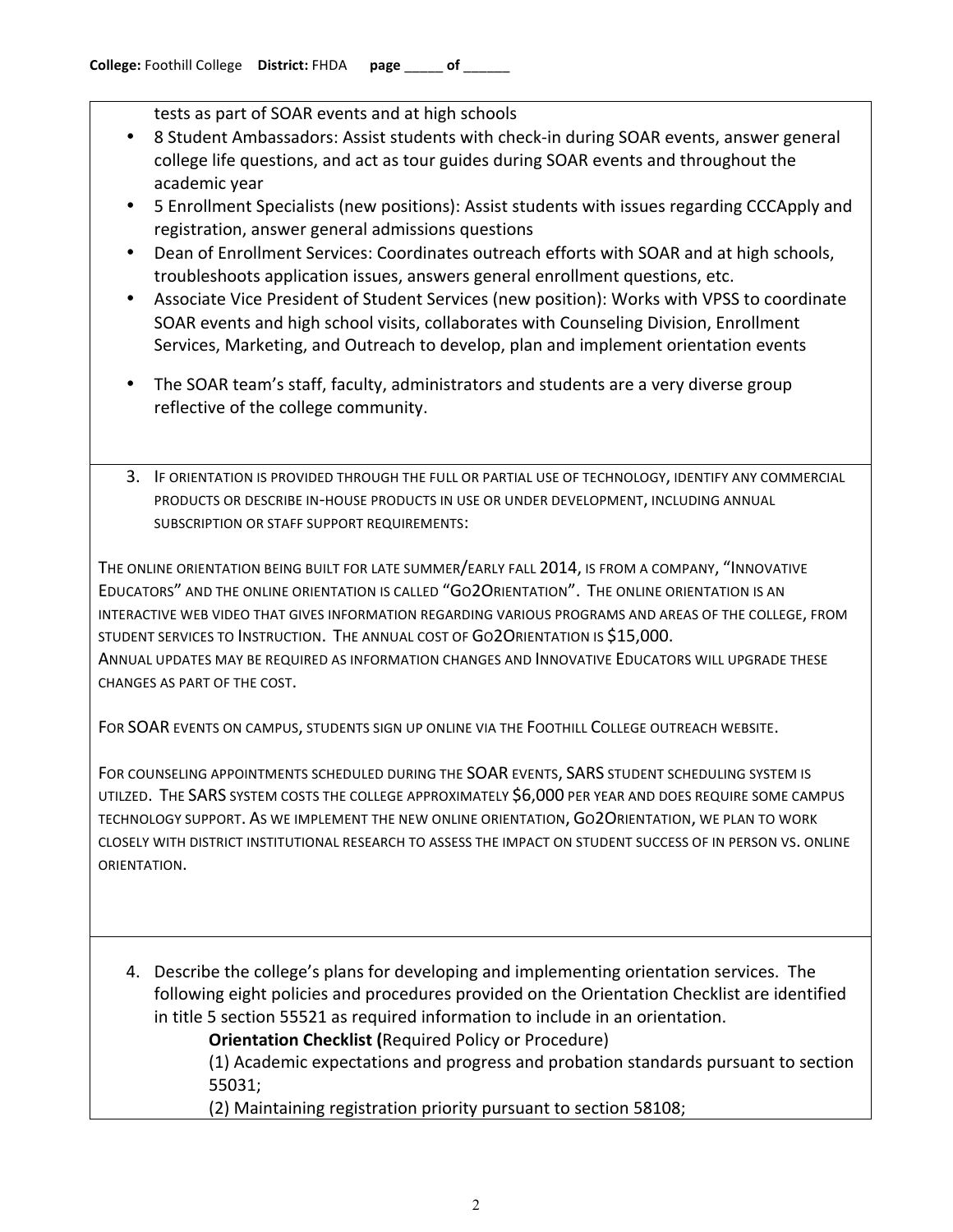- (3) Prerequisite or co-requisite challenge process pursuant to section 55003;
- (4) Maintaining Board of Governors Fee Waiver eligibility pursuant to section 58621
- (5) Description of available programs, support services, financial aid assistance, and
- campus facilities, and how they can be accessed;
- (6) Academic calendar and important timelines.
- (7) Registration and college fees.
- (8) Available education planning services
- (1) Academic expectations and progress and probation standards pursuant to section 55031: Students are able to get academic policy information, via online at Foothill College's website, in the SOAR orientation, and in the CNSL 5 course. The information includes 3SP rules and regulations, academic policies and procedures specific to Foothill College, how to apply and enroll as a student, assessment testing information, CNSL 5 course information, counseling appointment preparation (what to bring to an appointment and what to expect), general registration information, college majors and transfer requirements, and recommendations for follow up as needed. Foothill College's Student Affairs Office lists on their website, pamphlets, and in the student handbook (that all students are given) information regarding Student Conduct Code, FERPA laws, Sexual Harassment policy. Foothill College created an online Student Handbook http://www.foothill.edu/services/handbook/)
- (2) Maintaining registration priority pursuant to section 58108:

Beginning for the Fall Quarter 2014 registration period, Foothill College will implement a new method for determining the day and time when students are first allowed to register for courses. The change is required by new state regulations. The new method includes state mandated requirements as well as new requirements specific to Foothill College.

The new requirements are informed by research on factors that lead to student success. The FHDA Enrollment Priorities Committee began meeting in the summer of 2012 and were guided by the following principles:

- I. Adhere to State of California Title 5 regulations
- II. The same rules should apply to students at both colleges
- III. The focus should be on behaviors rather than group status
- IV. Use Student Success Task Force recommendations as a guide, including:
	- $\circ$  An emphasis on students selecting an education goal of transfer, degree, or certificate
	- $\circ$  And emphasis on students selecting a major
- V. Encourage enrolling full time
- VI. Use Enrollment Priorities to encourage student behaviors important for success by providing them their own data

State of California regulations require that new students starting in fall 2014 complete orientation, assessment, and an educational plan before than can receive the highest enrollment priority allowed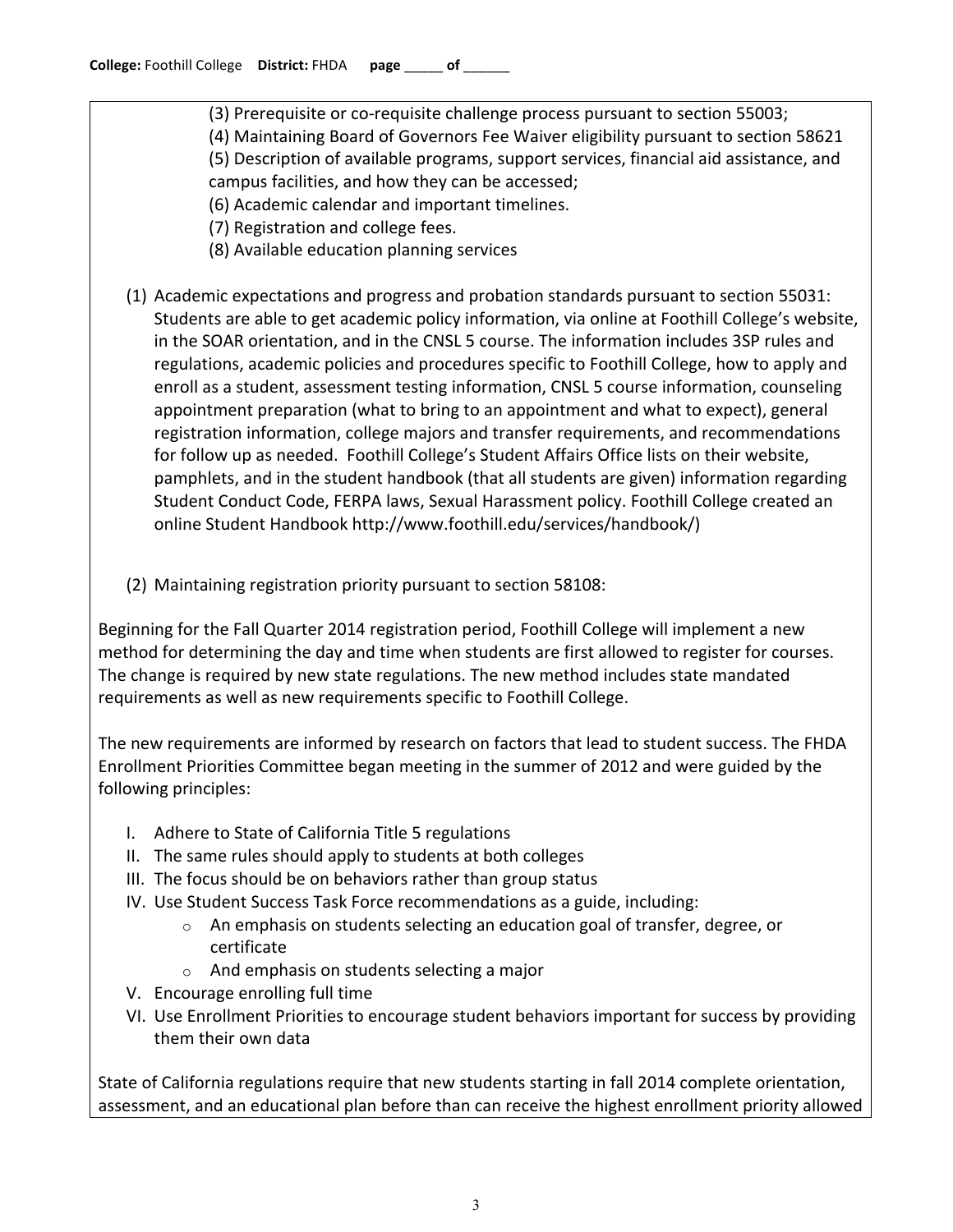by the district in any future terms of enrollment. The regulations also state that students need to be in good academic standing and not on academic probation for 2 consecutive terms.

The Foothill requirements include, in addition to the state rules, the selection of an education goal of transfer, degree, or certificate and selection of a major field of study (rather than undecided). A higher priority is given to continuing and returning students enrolling full time (12 units or more).

The date and time of initial registration for students not meeting the enrollment priority criteria will be after students who have met the criteria and will be determined by the number of units earned.

Priority Enrollment Order

In accordance with new state and local regulations, students will be assigned registration dates in the following order.

- I. Veterans, Foster Youth, DSPS, EOPS and CalWorks students who have completed orientation, assessment and an educational plan.
- II. Continuing students who have
	- $\circ$  Enrolled in 12 units in most recent term (excluding summer)
	- $\circ$  Selected an educational goal of transfer, degree or certificate
	- $\circ$  Declared a major
- III. New college students (beginning in fall 2014) who have
	- $\circ$  Completed an assessment, orientation and educational plan
	- $\circ$  Selected an educational goal of transfer, degree or certificate
	- $\circ$  Declared a major
- IV. Continuing students who have
	- $\circ$  Enrolled in fewer than 12 units in most recent term of enrollment
	- $\circ$  Selected an educational goal of transfer, degree or certificate
	- $\circ$  Declared a major
- V. New college students (starting in fall 2014) who have
	- $\circ$  Selected an educational goal of transfer, degree or certificate
	- $\circ$  Declared a major BUT have not completed assessment, orientation or an educational plan
- VI. Returning students who have
	- $\circ$  Enrolled in 12 or more units in last completed term
	- $\circ$  Selected an educational goal of transfer, degree or certificate
	- $\circ$  Declared a major
- VII. New transfer students from any other college who have
	- $\circ$  Selected an educational goal of transfer, degree or certificate
	- $\circ$  Declared a major
- VIII. All other college students, including continuing students who have not declared a major or who have not selected an educational goal of transfer, degree or certificate
- IX. Concurrently-enrolled high school students

3. Prerequisite or co-requisite challenge process pursuant to section 55003; Proof of coursework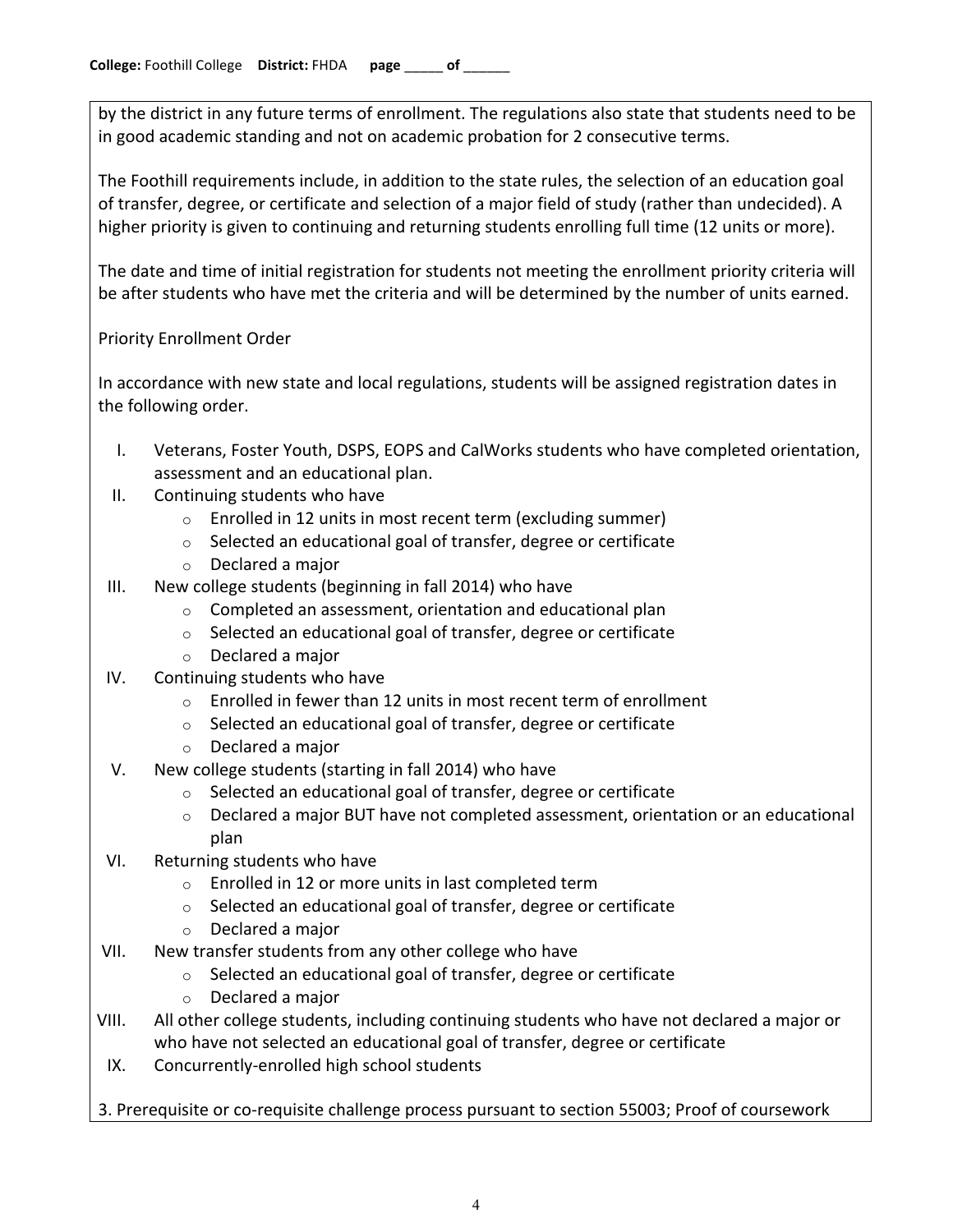taken at another U.S. college/institution:

- Requires submission of an unofficial transcripts with a grade of C or better AND a course description from the school catalog at the time students took the class
- AP Test score of 3 or higher:
- Assessment/Placement Exam score (Math, English, ESLL, Chemistry)
- Proof of coursework taken at a college outside the U.S.:
	- $\circ$  Requires a Foothill counselor or departmental approval; and
	- $\circ$  Must include an evaluated foreign transcript with course descriptions
- Other/Challenge: If students do not meet any of the above, a prerequisite clearance requires dean or director approval

# **Eligibility explained:**

Maintaining Board of Governors Fee Waiver eligibility pursuant to section 58621 State law requires that students attending California Community Colleges pay enrollment fees. The **California Community Colleges Board of Governors (BOG) Fee Waiver** permits these enrollment fees to be waived for all eligible California and AB540 students. Students are made aware that the BOG Fee Waiver is designed to cover their enrollment fees only. Other campus resources exist to assist with the purchase of books and supplies and must be applied for separately.

If students are a California resident or qualify for AB540 status (For AB540 information, please visit the following link: http://www.foothill.edu/outreach/ab540.php, they may be eligible for a BOG Fee Waiver if they meet at least one of the following criteria.

- I. They have filed a Free Application for Federal Student Aid (FAFSA) if they are a U.S. citizen or eligible non-citizen OR they have filed a California Dream Act Application if they are an undocumented AB540 student, AND have unmet need of \$1104 or greater, or
- II. They or their family are receiving Temporary Assistance for Needy Families (TANF)/CalWORKs, or Supplemental Security Income (SSI/SSP), or General Assistance, AND have submitted a paper BOG application and proof that they are currently receiving one of the above listed benefits, or
- III. They have certification/documentation from the California Department of Veterans Affairs, California National Guard Adjutant General, California Victim Compensation and Government Claims Board, or other public agency that they are eligible for a dependent's fee waiver, AND they have submitted a paper BOG application and a copy of the certification/documentation, or
- IV. They or their family's income for the base year (the tax year prior to the academic year for which they are applying for the BOG Fee Waiver) was equal to or less than 150% of the federal poverty level, AND they have submitted a paper BOG Application and provided the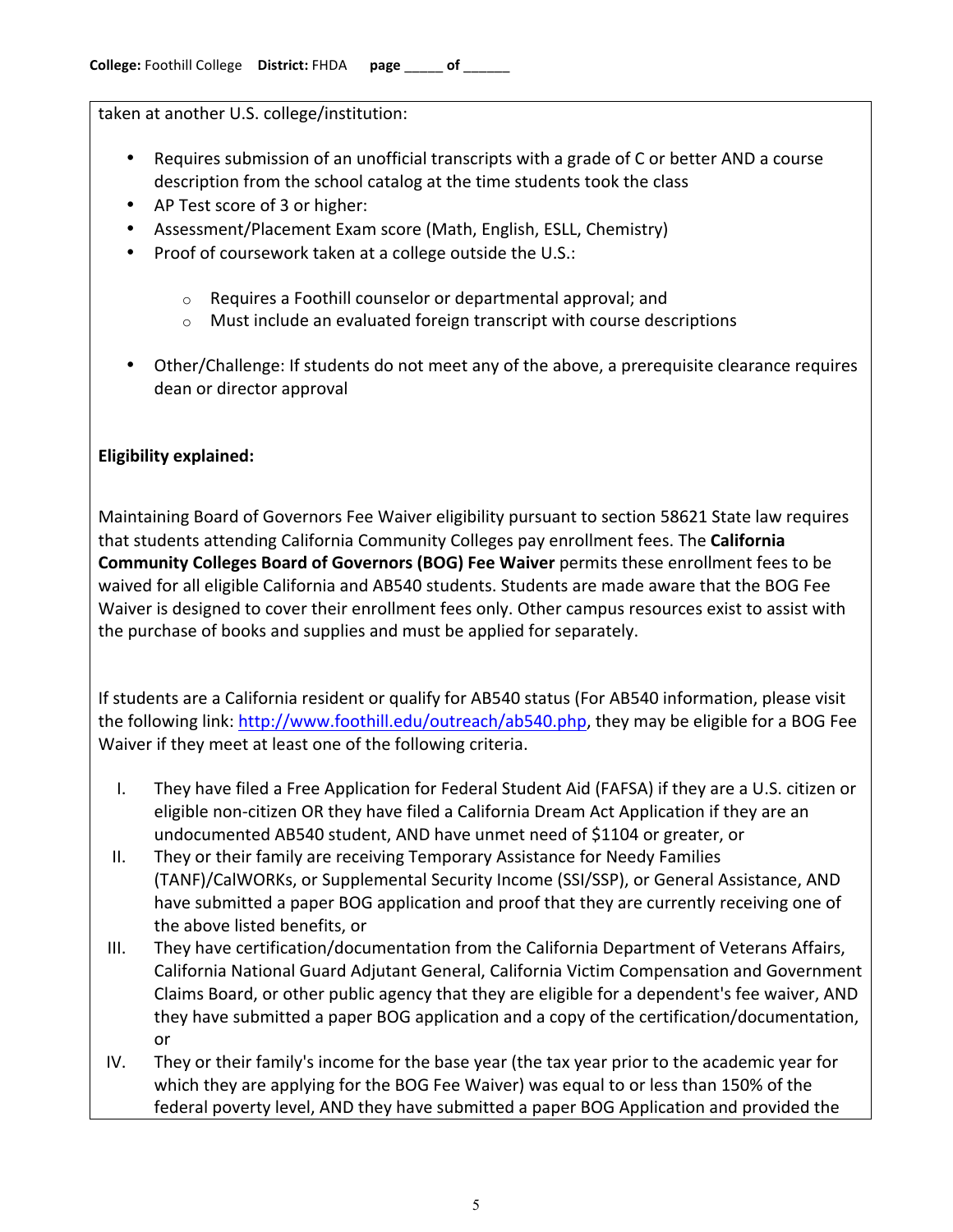necessary income information on the application.

5. Description of available programs, support services, financial aid assistance, and campus facilities, and how they can be accessed.

The Foothill College Financial Aid Office offers the following Federal, State, and Institutional aid programs (http://foothill.edu/aid/fa\_programs.php):

- Federal Pell Grant A federal entitlement grant program
- Federal Supplemental Educational Opportunity Grant (SEOG) A secondary federal entitlement grant program for the most financially needy students
- Federal Work-Study A federal employment program where students work for their aid
- Federal Direct Loans A federal loan program where a student borrows funds that will later need to be repaid
- Federal Direct Parent Loans A federal loan program where a student's parent(s) borrow funds that will later need to be repaid
- Chafee Grant A federal grant program where students who are current and some students who are former foster youth can obtain additional funds
- Cal Grant B & C A CA state grant program
- Board of Governor's Fee Waiver (BOG) A CA state program that waives the enrollment fees for eligible CA residents
- Scholarships Instructional, government, and private funds that are targeted to specific student types to receive funds that don't have to be paid back

Virtually all of these programs can be applied for online and some can be applied for inperson at one of our two Financial aid Office locations. The main office is on the Los Altos Hills campus and a satellite office is available at the Middlefield site. Free assistance is available via the web (http://foothill.edu/aid/index.php), phone, e-mail, or in-person for any of these programs or any questions a student may have about financial aid.

All of the above information regarding the orientation checklist is integrated within the online and in-person orientations.

6. Academic calendar and important timelines. (See Attachment #1)

7. Include in the Budget Plan, all staff costs (salaries and benefits) for each position and the direct cost to purchase, develop or maintain technology tools specifically for orientation services (See Attachment #2)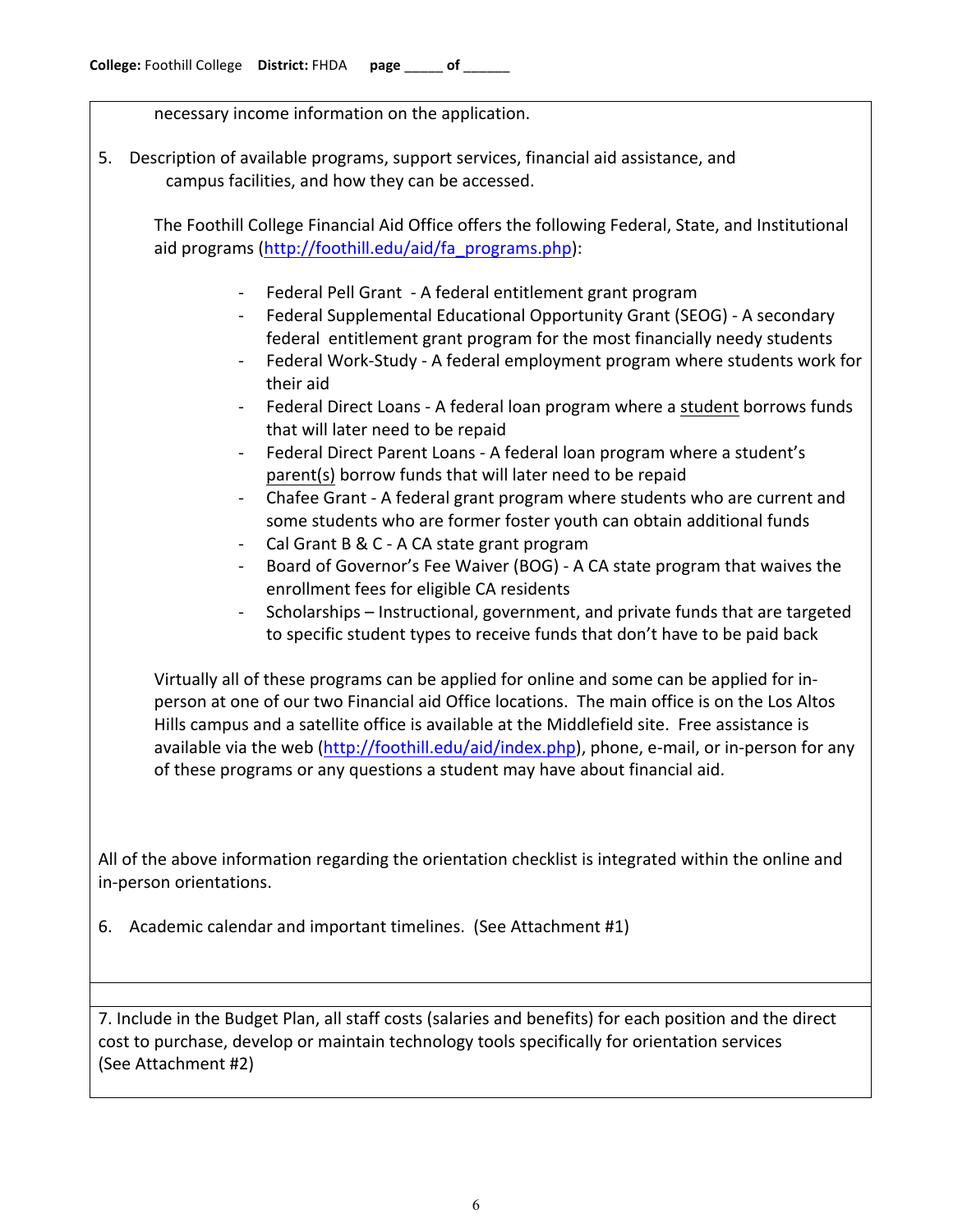#### **ii.!Assessment and!Placement**

1. Describe the target student audience, including an estimate of the annual number of students to be assessed, and a description of who will be required to be assessed. Describe the methods by which assessment and placement services will be delivered. Describe any partnerships among colleges or with high school districts, workforce agencies, or other community partners that assist with providing assessment and placement. Describe at what point(s) in the student's academic pathway assessment and placement are provided (while still in high school, summer, during registration, etc.).

Prior to taking an assessment test at Foothill College, students must apply and submit an application through CCCApply in order to obtain a student ID number. Assessment Testing and Placement is required of Foothill students who plan to obtain a certificate, degree or ADT, take a math or English, or ESLL course or any pre-requisites that require certain math or English levels (and that have not been met by equivalent courses at other accredited colleges). In addition, students that want to waive the college level chemistry course may also take the chemistry assessment test. Assessment tests are provided throughout every college quarter at the Assessment and Testing Office. The tests are also administered at our satellite campus, Middlefield College, at local high schools, and at the Silicon Valley Educational Center through the SOAR outreach program. New students are not required see a counselor prior to taking their placement tests. The majority of students who register for SOAR are advised by the outreach team of the value of placement test prep and the supporting resources available.

- 2. Identify the staff providing assessment services, including the number of positions, job titles and a brief one-sentence statement of their role. Include staff providing direct assessment related research services.
- $\blacksquare$  1 Assessment and Testing Supervisor manages the day-to-day operations of the assessment center; supervises the overall administration and coordination of the center and the staff. Starting in Fall 2014 the testing center supervisor will work with institutional research and division deans and discipline faculty to validate cut scores and to collect data.
- This year the college intends to challenge and offer more assessments online utilizing a new technology to verify student identity
- This year we will be evaluating, changing and implementing multiple measures for assessment and placement in general counseling.
- 2 Assessment and Testing Specialists assists with scheduling student testing, checks-in students gives general testing directions, and monitors testing. In addition, the specialists give the students their test results and assist them with the next steps to their success at the college
- In order to provide accurate data and support for these goals we will be proposing to the college the hiring of a specific researcher to evaluate and support the multiple measures process as well as testing cut scores for math and English.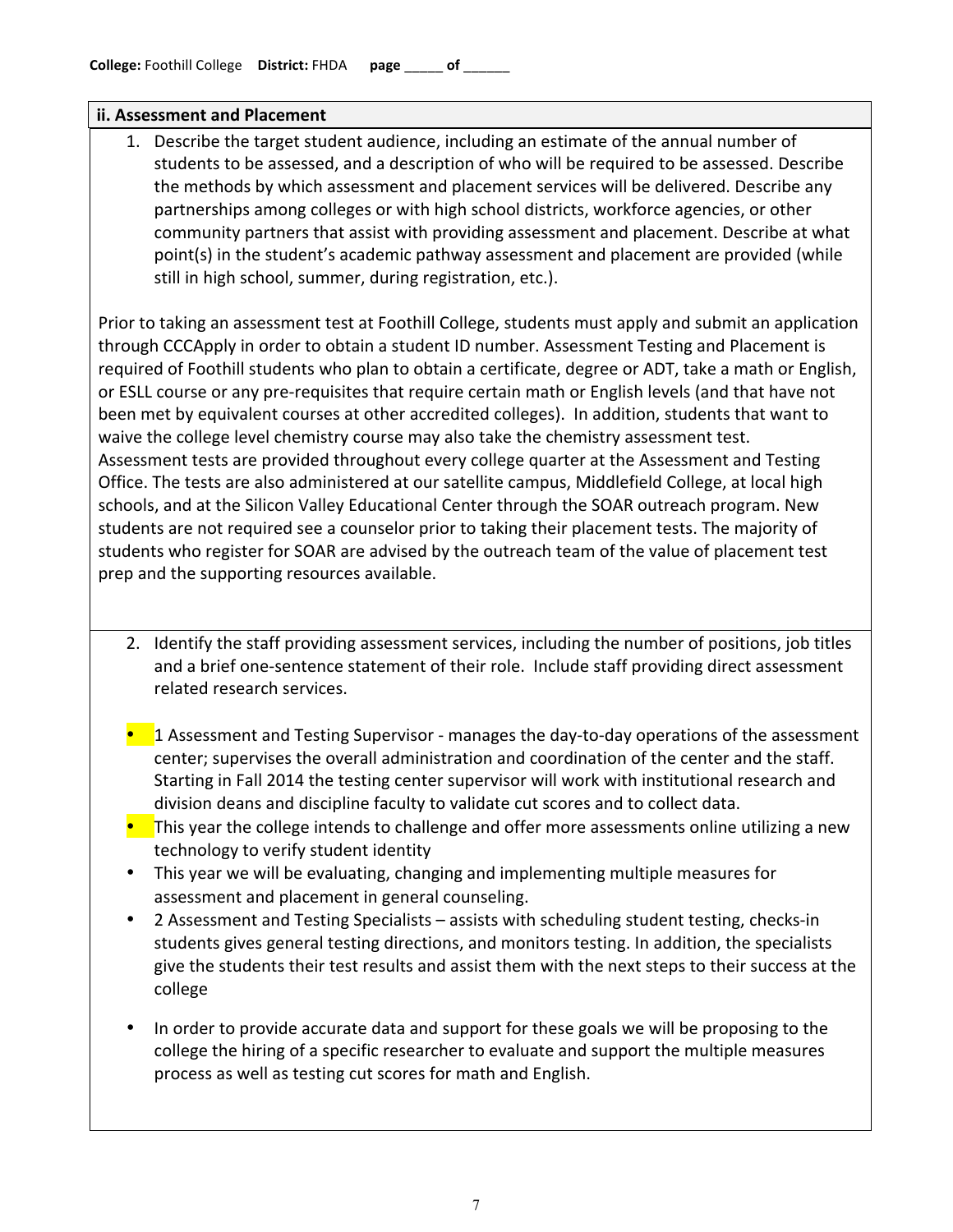- 3. Identify any assessment test(s) used for placement into English, mathematics, and ESL courses. For second-party tests, be specific about the versions and forms used. Describe which tests and services are offered online, in person, individually or in groups, etc.
	- If using a test, describe what other measures are used and how they are used to meet the multiple measures If not using a test, describe what other measures are used to assess students and describe how students are placed into courses.
	- Describe how these measures are integrated into the assessment system (as part of an algorithm included in the test scoring process, applied by counselors, used on their own without a test, etc.)

Foothill College uses the Accuplacer testing platform for English, ESLL, and math placement tests. All of these tests are web-based. There are accessibility options within Accuplacer that make the tests accessible for our students with disabilities. If those web-bases accommodations are not sufficient, students can take a paper/pen placement test. We also offer Braille tests for our students with visual impairments.

For English, students complete the College Reading and Sentence Skills exam. Those two scores are used to determine placement into English classes.

For ESLL, students complete the Listening, Sentence Meaning, Reading Skill, Language Usage, and Write Placer ESL essay. Those scores are used to determine placement for ESLL classes.

For Math, students can take the Arithmetic, Elementary Algebra, or the College Level Math tests. Those scores are used to determine placement for math classes.

Most assessment tests are administered at the main Foothill College campus, with additional testing available at the Middlefield satellite campus, at high schools requesting assessment for their students, and at the Silicon Valley Educational Center.

Prior to taking an assessment, students need to apply to the Foothill College through CCCApply in order to obtain a student identification number. If students do not have a Foothill student ID number and a valid photo ID, they will not be able to take an assessment.

Our plan is to implement by Winter 2015, an online student identity verification system through a company, titled: It'sMe $\checkmark$ , that confirms that the student who enrolled in an online class or takes a test online is the same person throughout the entire testing process. The system uses facial recognition to identify the student each time they log-in to either take a class, take a final or do an assessment test to basically verify their identity. It starts with the student logging in for the first time and displaying a government issued picture ID to identify them. The company has agreed to provide Foothill College with all of the data from usage and to not release any student information for any reason except to the College. Additionally, the VP of Student Services will be developing the student information that will be published as part of this online assessment to meet FERPA so that students are aware of the parameters of the program and the consequences if they are caught cheating.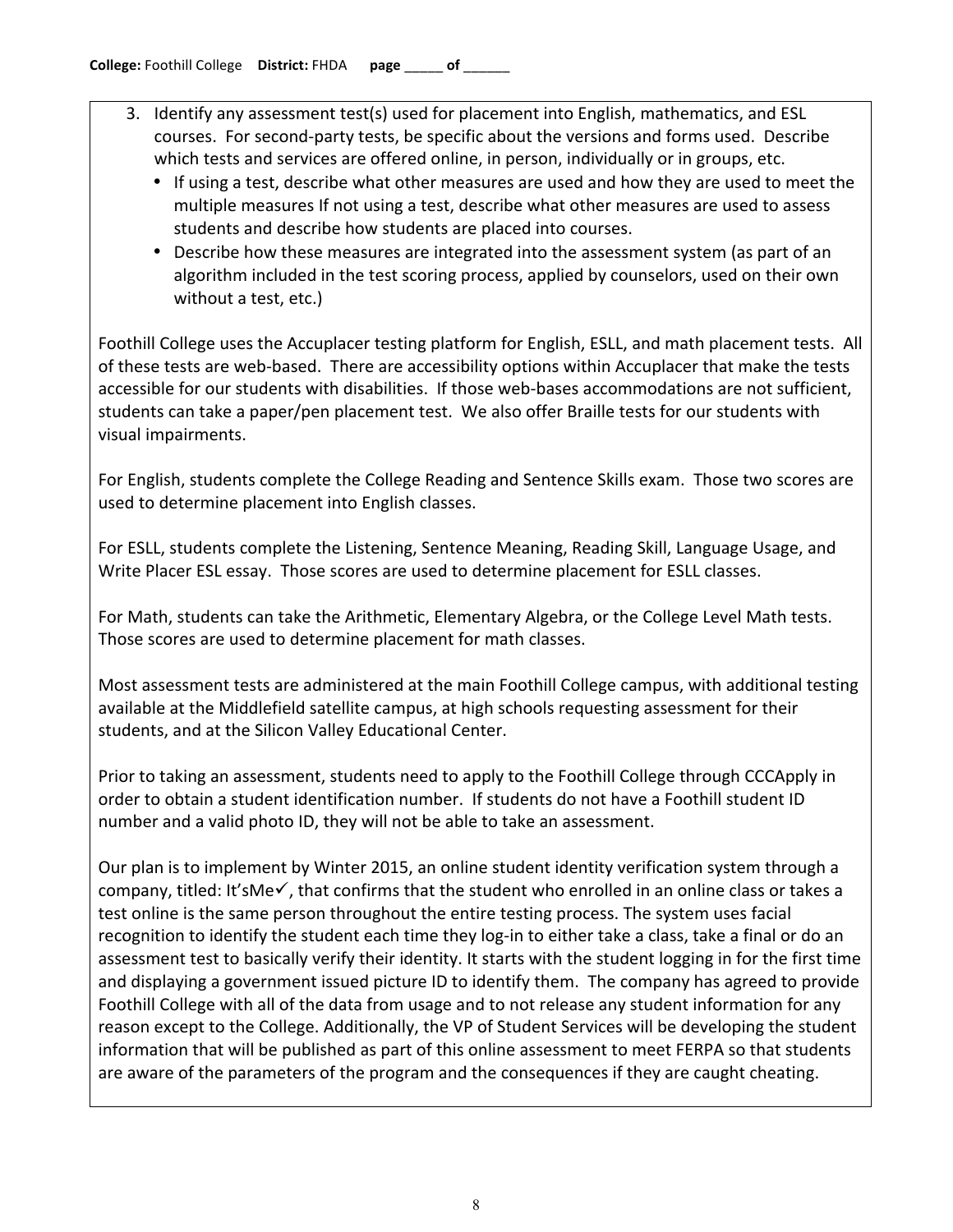We plan to review cut scores and multiple measures, aligned with the selection of the state-wide common assessment, which will include discipline faculty, student services faculty and staff and administrators.

4. Describe the college's or district's policy on the acceptance of student assessment scores and placement results from colleges within a multi-college district, if applicable, and colleges outside of the district.

There is no district-wide policy regarding acceptance of placement test results from either DeAnza (the other college in our district) or from other colleges. If a student has tested within the district, we use the raw test scores and our cut scores to determine their placement at Foothill College. We accept assessments from students who have tested outside of our district who have completed an Accuplacer placement test.

- 5. Describe college or district policies and practices on:
	- a. *Pre-test practice* Describe what type of test preparation is available, how it is delivered, how students are informed of and access materials, including sample test questions, and how students are notified of their pre-test performance
	- a. *Re-take* How often may a student re-take a test after taking it the first time? What is the waiting period? Is the waiting period consistent with publisher guidelines or more restrictive? Are there conditions that must be met such as completing a subject-matter workshop before being allowed to take the test again?
	- b. *Recency* How long are test scores, high school grades, etc. accepted before the student is required to reassess?

New students are not required see a counselor prior to taking their placement tests. The majority of students who register for SOAR are advised by the outreach team of the value of placement test prep and the supporting resources available.

- b. Accuplacer offers a test preparation program that develops the pre-test performance results. A link to the pre-test information is provided on Foothill's testing webpage. Additionally, we refer students to the Khan Academy webpage to review concepts that are covered on the placement tests. This is informal, and does not offer feedback on performance, per se. Further, we have recently developed a partnership with EdReady, for our students needing additional pre-test support for our Basic Skills classes. Students identify a goal (testing into MATH 220, or general math placement test preparation, etc.) and EdReady sets up an individualized plan that will prepare students to meet those goals. This is a relatively new program and is linked through our webpage as well.
- c. Students must wait one year to retest for English and ESLL. Students may retake the Math placement test after waiting at least 24 hours from the time of their original test. They must retest within seven days. All of this is consistent with published guidelines on our webpage.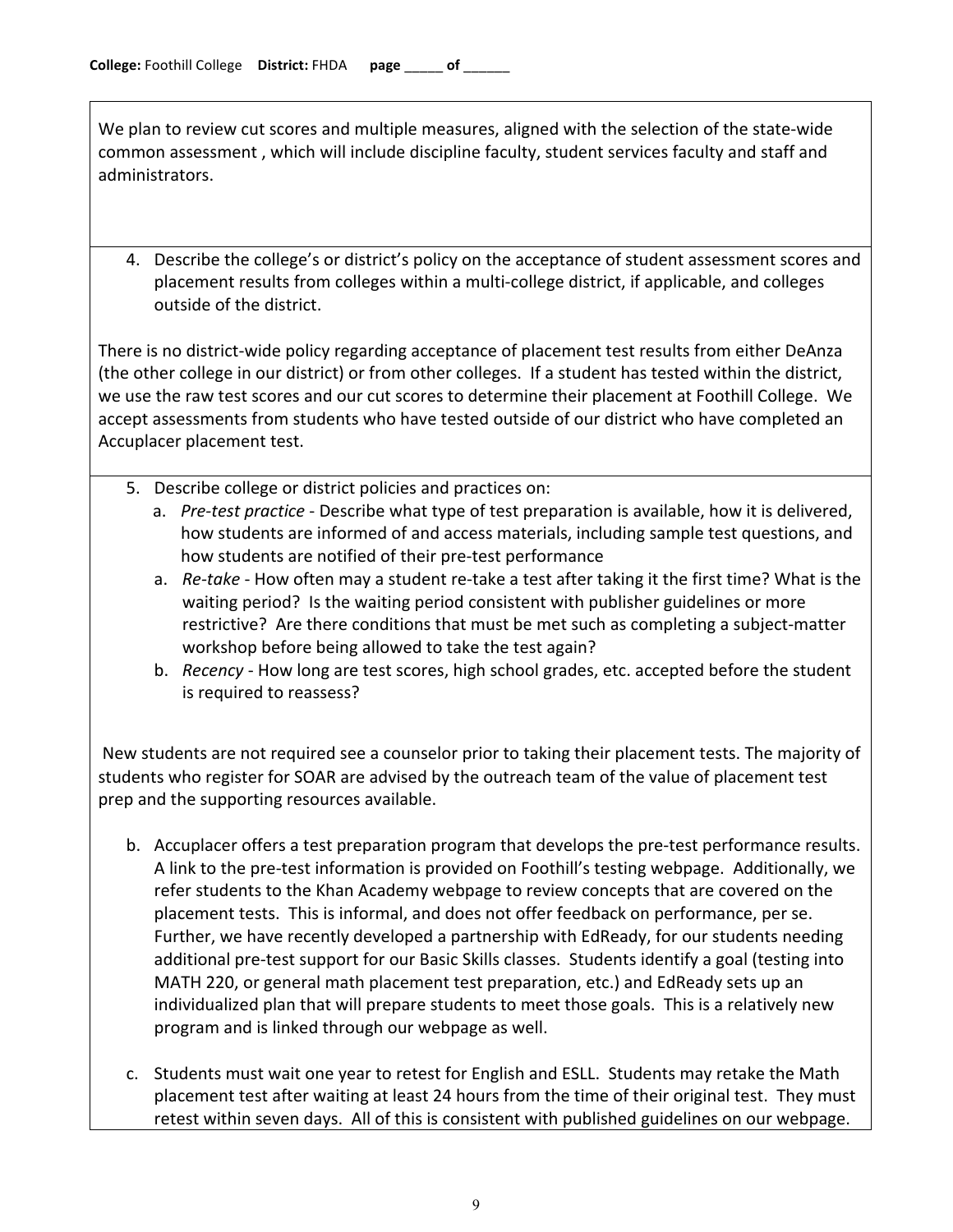- d. English and ESLL placement test scores are valid for two years. Math placement test scores are valid for one year.
- 6. Describe what externally-administered third-party test results are accepted for placement. Does the college accept an Early Assessment Program (EAP) result of "college ready" to exempt students from the college placement test in English? In math?

Foothill does not accept any third-party test results for placement.

- 7. Include in the Budget Plan all staff costs (salaries and benefits) for each position and the direct cost to purchase, develop or maintain assessment instruments or other technology tools specifically for assessment.
	- Assessment Center Supervisor: 1 FTE; salary: \$75,50.56; benefits: \$25,460.53
	- Assessment Specialists: 2 FTE; salaries: \$105,730.00; benefits: \$40, 877.34
	- RegisterBlast cost: \$20,000/year
	- Accuplacer cost: \$40,000/year

### **iii. Counseling, Advising, and Other Education Planning Services**

1. Describe the target student audience, including an estimate of the annual number of students to be provided (a) counseling, (b) advising, (c) and other education planning services. Describe what these services are, the service delivery methods (in person, in workshops, FTES funded classes, online, etc.) and models used. Describe any partnerships among colleges or with high school districts, workforce agencies, or other community partners that assist with providing these services. Describe at what point(s) in the student's academic pathway counseling, advising, and other education planning services are provided (before registration, at 15 units, etc.)

The target student audience for counseling, advising and educational planning services is inclusive of the entire student population. Specific programs such as Puente, EOPS, DSPS, Veterans, Pass the Torch, conduct outreach to target students from underrepresented and/or underserved student populations. At every step of the process to start at Foothill College, students are reminded of the available support services to assist them with a successful college experience. Foothill also has ASK Foothill a 24/7 online, on-demand  $Q & A$  program that students can utilize to obtain information anytime and anyplace.

Counseling and advising are provided to students in a variety of venues including:

Direct, one-on-one counseling (done exclusively by counseling faculty): Individual counseling sessions can focus on many topics such as academic, personal, career, and transfer. Students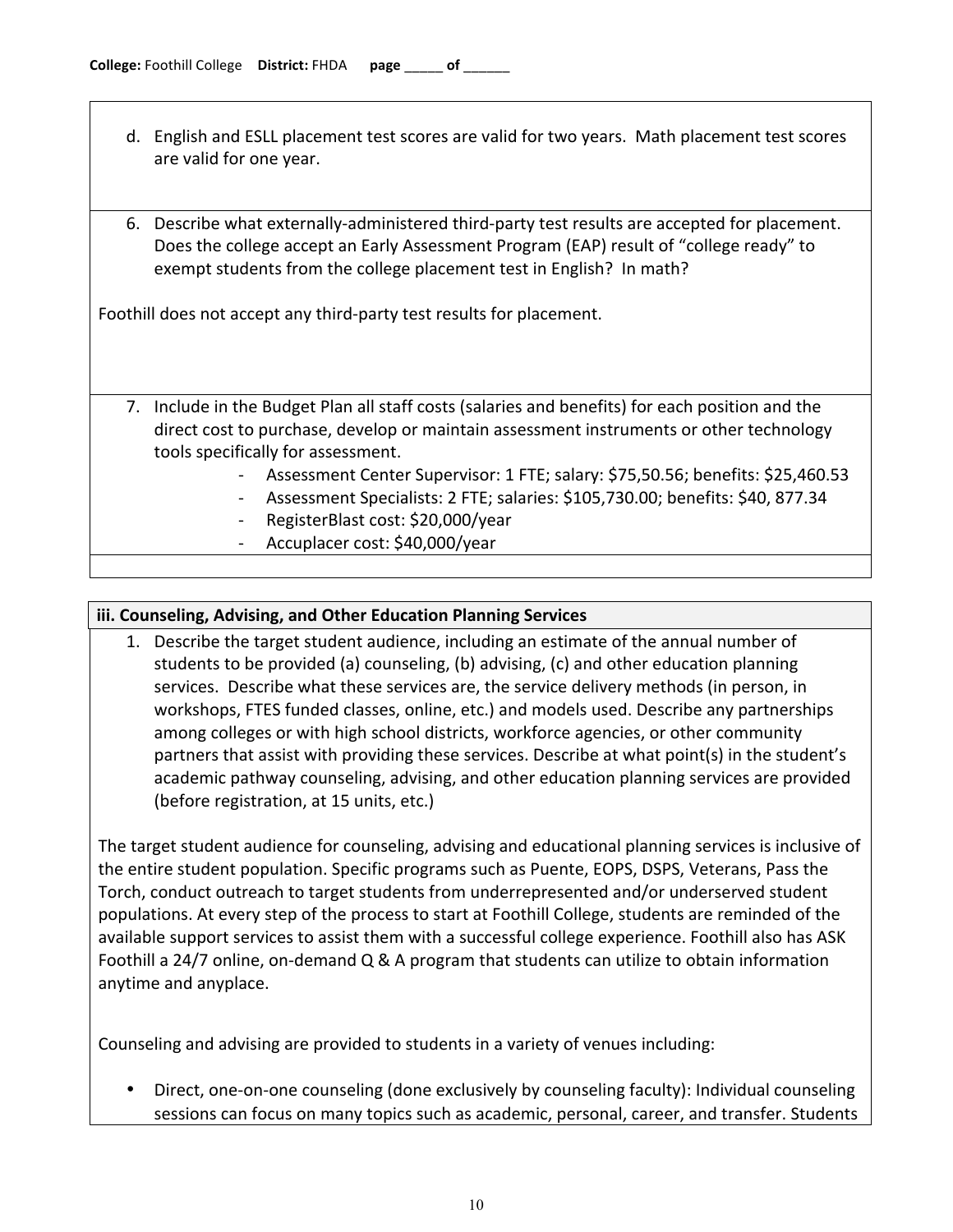also receive assistance in formulating abbreviated and comprehensive educational planning, based on math and English score placements and by integrating multiple measures. Financial Aid counseling is also provided to students if needed

- Counseling faculty teach courses both online and face-to-face:
	- $\circ$  CNSL 1 College Success ( units)
	- $\circ$  CNSL 2 College and Life Management (units)
	- $\circ$  CNSL 5 Orientation to College (1.5 units)
	- $\circ$  CNSL 51 Learning Strategies (tied to our Pass the Torch tutorial program; 3 units)
	- $\circ$  CNSL 52 College & Life Management (units)
	- $\circ$  CNSL 53 Effective Study (designed specifically to meet the needs of our probation and disqualified students; units )
	- $\circ$  CNSL 72 Stress, Wellness & Coping (3 units)
	- $\circ$  CNSL 85A Transfer Readiness (1 unit)
	- $\circ$  CNSL 90 Introduction to Online Learning (1 unit)
	- o CNSL 275 EOPS: Road to Success
	- $\circ$  CRLP 55 Lifelong Learning Strategies
	- $\circ$  CRLP 70 Career Life Planning Self-Assessment (4)
	- $\circ$  CRLP 71 Exploring Career Fields (1 unit)
	- $\circ$  CRLP 73- Effective Resume Writing (1 unit)
	- $\circ$  CRLP 74 Interviewing Techniques (1 unit)

(Note: All courses except CNSL 275 are CSU transferable, with CSNL 1, 2, and 5, and soon to be CRLP 7 are UC transferrable. FTES is counted through these courses and an average of 30 students are in attendance of these courses.)

- Counselors also offer workshops on study skills, resume writing, interviewing, career possibilities and major selection. Each workshop has a minimum of 20 students in attendance
- Triage of counseling services: (done by evaluators, counselor specialists and student success specialist positions) Pre-requisite clearances, course substitutions processing, workshops given to student groups and instructional areas on new 3SP regulations, Degree Works degree audit systems (particularly to Allied Health programs as requested by the programs) and general orientation workshops for late-comers
- Assistance for probationary and disqualification students an Early Alert program will be implemented this year starting with a cohort within the math division to identify students struggling in math courses and to connect those students with the appropriate student support services such as tutoring, counseling, time management assistance, etc.
- 2. Describe what services are offered online, in person, individually or in groups, etc. Indicate whether drop-in counseling is available or appointments are required. Describe the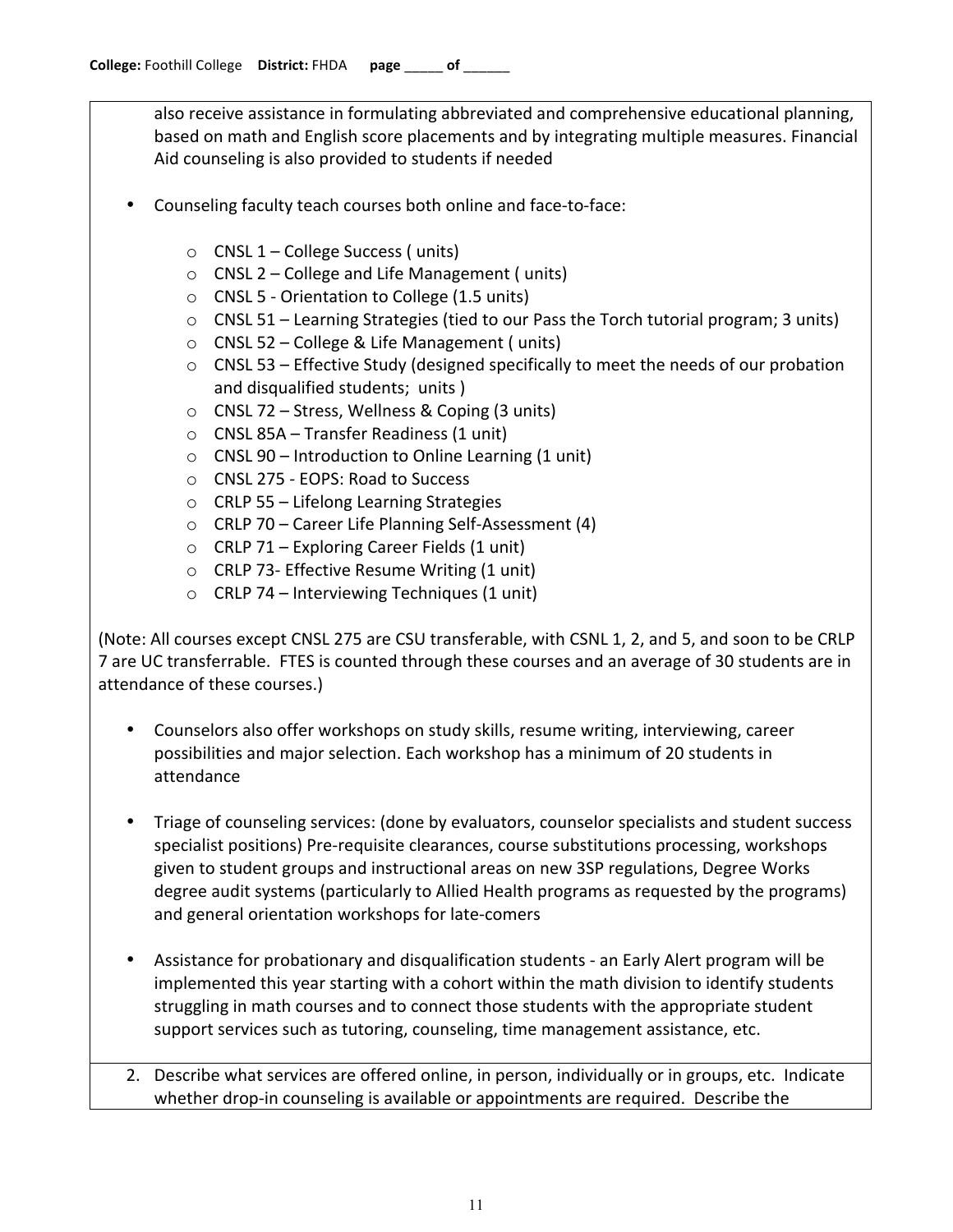adequacy of student access to counseling and advising services, including the method and time needed for students to schedule a counseling appointment and the average wait time for drop-in counseling. Describe any use of academic or paraprofessional advising.

Students receive counseling division services in many modalities including in-person, email, phone and online via Skype if applicable and available. All counselors respond to students in these ways since students ask a majority of their questions through ASK Foothill or through their MyPortal system.

When students first go through the orientation and assessment processes, they are then scheduled to meet with a counselor, who assists the students from that point on in their college career at Foothill College. Counselors no longer see students on a drop-in basis, as the short 10-minute dropin sessions proved to be inefficient to address most issues. Students are also served through the 2 Counselor Specialist positions. These staff provides students with assistance getting pre-requisites cleared, holds on their accounts cleared, quick questions regarding how to use Degree Works, and general questions about college policies, procedures and/or deadlines. Students are better prepared for their appointments with a counselor and have more time to really address their needs without the appointment being weighed down with clerical or administrative tasks. On average, there is a two-week waiting period to see a counselor. Foothill College is in the process of hiring more part time counselors to reduce this wait time.

Counselors take the time in  $\frac{1}{2}$  hour appointments (via online, phone or in-person) to discuss issues such as types of majors Foothill College offers, transfer opportunities, career possibilities associated with their major, financial aid questions, time management as it relates to the number of courses students want to take and the amount of hours they work, family obligations, etc. For students who are Veterans or DSPS, their appointments times are 50 minutes.

Counselors also work with students to help create their educational plan. As part of the follow-up to general and at-risk students, counselors work to change and/or update educational plans as needed. Students also must see a counselor when petitioning to take over 25 quarter units in a single quarter, have a financial aid over-the 120 unit limit waived, IGETC certification and for graduation petitions. In addition, counselors are a support system for students regarding personal issues that may be impeding their college progress.

For students, meeting with a counselor is essential, particularly when they are faced with academic or progress probation. Once students have applied to the college and have obtained a college ID number, they can make an appointment to see a counselor. Typically, students see a counselor at least once a quarter or on an as-needed basis throughout their time at college.

3. Describe the type of assistance provided to help students develop an abbreviated student education plan and the scope and content of the plan.

After students apply to the college, they are given an orientation to the college and take their assessment tests, they then either take the mandatory CNSL 5 Orientation to College course to do an abbreviated and comprehensive educational plan, or if students have 30 or more quarter units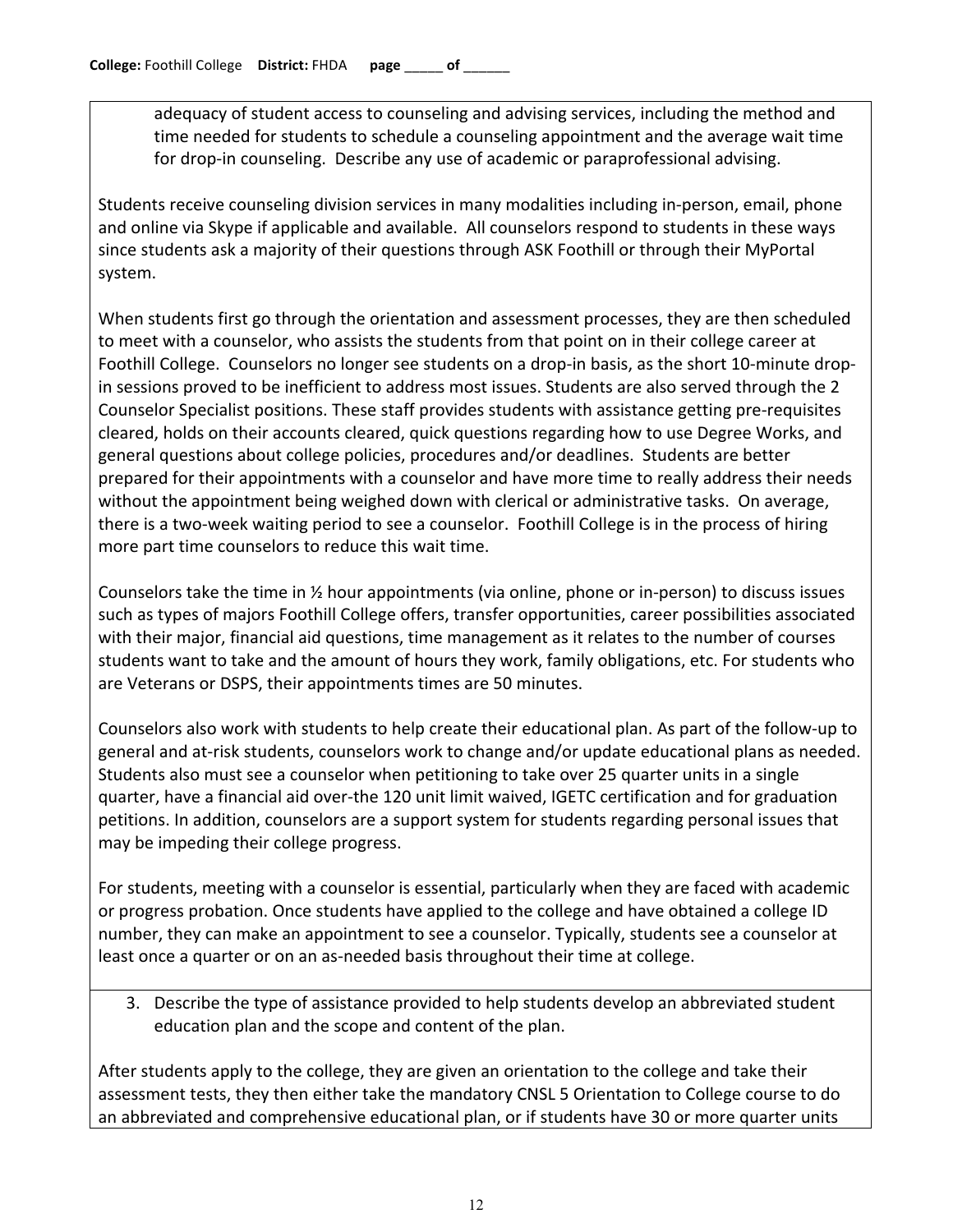from another institution and requested a waiver of CNSL 5, they can see a counselor for their abbreviated and comprehensive plan.

4. Describe the type of assistance provided to help students develop a comprehensive student education plan that identifies the student's education goal, course of study, and the courses, services, and programs to be used to achieve them.

After students apply to the college, are given an orientation to the college and take their assessment tests, they then either take the mandatory CNSL 5 Orientation to College course to do an abbreviated and comprehensive educational plan, or if students have 30 or more quarter units from another institution and requested a waiver of CNSL 5, they can see a counselor for their abbreviated and comprehensive plan.

Students can explore career, major and transfer possibilities with a counselor as the abbreviated and comprehensive educational plan is built. Students also explore course selection in regards to general education classes and discuss this with their counselor as the educational plans are built. Through certain assessments (True Colors through EUREKA Career Exploration, STRONG Interest Inventory, Myers-Briggs Type Indicator, etc.) and various Foothill College counseling classes, students are able to be better prepared in the session with their counselor to discuss career, major and transfer goals and develop their educational plans.

Counselors are the only ones who can lock a student's educational plan in the degree audit system (Degree Works) for updates or changes to the plan as needed. For MIS data collection both the abbreviated educational plan and the comprehensive plan are locked in the system in order to be counted.

- 5. Identify the staff providing counseling, advising and other education planning services, including the number of positions, job titles and a one-sentence statement of their roles. Indicate the number of full-time counselors and their negotiated student contact hours. Indicate the number of part-time counselors and the number of full-time equivalent counselors (total full time and part time counseling hours divided by 2080).
- 19 Counselors/Instructors (faculty): Provide counseling to all new and continuing students
	- $\circ$  Puente coordinator/counselor (1 FTEF, not counted in 3SP funding)
	- $\circ$  International counselors (2.5 FTEF)
	- $\circ$  EOPS/CARE counselors (2.0 FTEF, not counted in 3SP funding)
	- $\circ$  DSPS and Veterans counselors (2.5 FTEF; not counted in 3SP funding)
	- $\circ$  Athletic counselor (1 FTES)
	- $\circ$  Probation/Disqualification/Early Alert (12 total general counselors)
- Counselors are assigned 30 hours per week, with 28 hours per week direct student contact hours, and two hours of either counseling division meetings or in-service trainings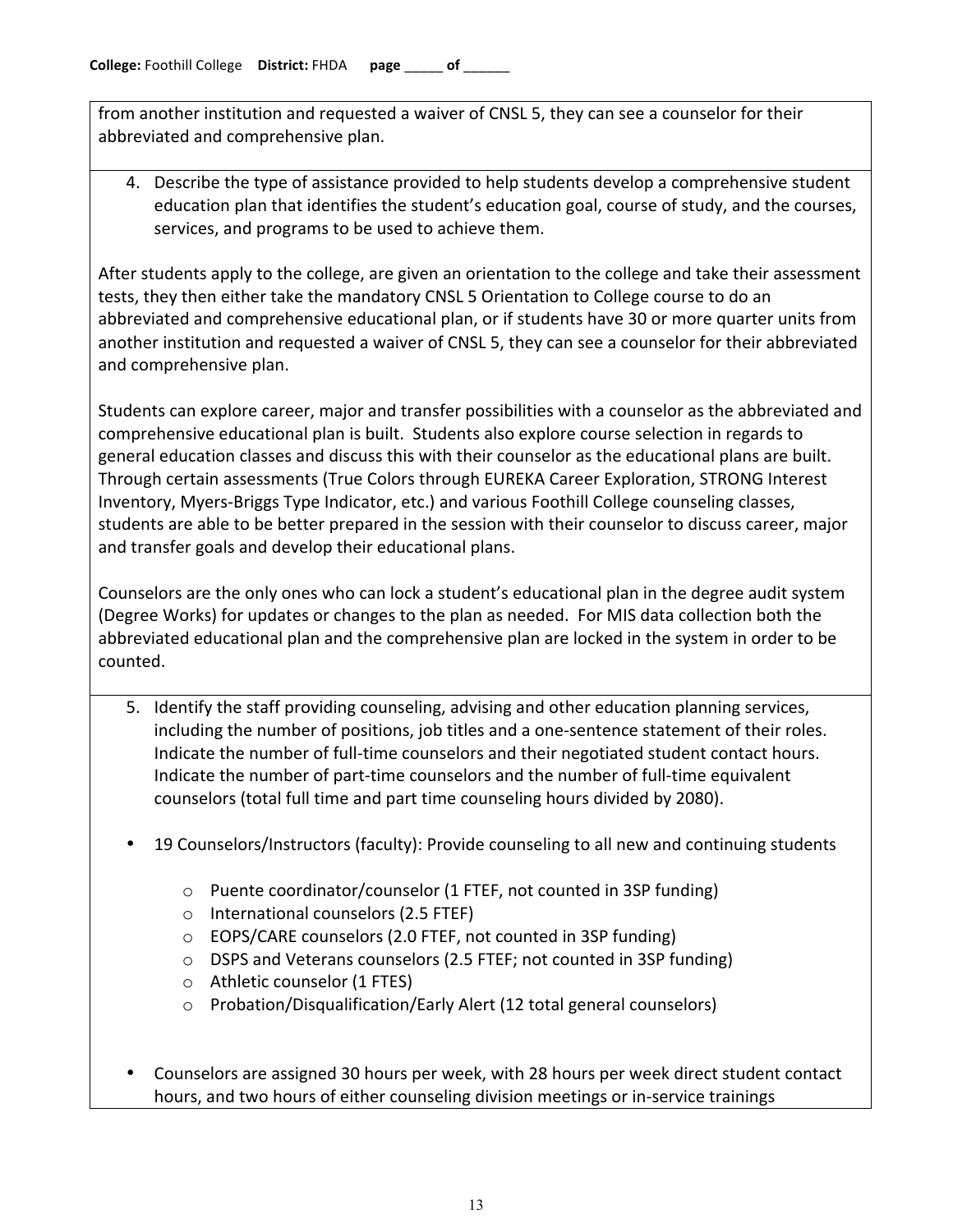- Counseling appointments are 30 minutes in length, except for DSPS students, who receive 50 minute appointments
- Same day appointments are available if students cancel an appointment that day with their counselor, allowing other students to visibly see this on the online appointment scheduling system (SARS) and book an appointment immediately. No drop-in times are available, but students may see a Counselor Specialist if they have a quick general question. If there is an emergency situation, a counselor can rearrange their schedule to accommodate for this
- ASK Foothill (an online service) is also available to answer quick questions for students. Students also email and call their counselors directly and the counselors have an hour time in their day set aside to answer phone calls and emails
- 6 Part-time Counselor/Instructors (faculty): Have the same responsibilities as full time counselors, but work 18 hours per week instead of 30 full time student contact hours. "Article 19" retired counselors (3 of the 6 part-time counselors) work for 18 hours per week during fall quarter and partial winter quarter
- 2 Counseling Specialists (staff): To assist students with general holds on their account, prerequisite clearances, general questions regarding degree audit issues in Degree Works, and to offer general information regarding the college, its policies, courses, etc. in order to better prepare students for their counseling appointment

Totals:

- Full time: 12 general counselors +7 special program counselors x 30 student contact hours = 570 student contact hours per week.

- Part time: 3 x 18 hours per week = 54 student contact hours per week

- Article 19 (temporary part time fall quarter only, 12 weeks): 3 x 18 = 54 student contact hours per week

We estimate our Counselor student ratio to be approximately 1:1014. Clearly more counselors are needed to fully assist students in being successful with their educational, career and transfer goals. Additional counselors would also better enable us to provide both abbreviated and comprehensive educational plans.

Additional staff that offer assistance in student success services:

- Transfer Center Coordinator provides workshops on transfer and the need to establish an educational plan for transfer and TAAs
- Counselor Specialists Conduct workshops and one-on-one assistance with using the Degree Works degree audit system
- 6. Identify any technology tools used for education planning. For third-party tools, be specific about the product and how it is used. Identify any technology tools used for support of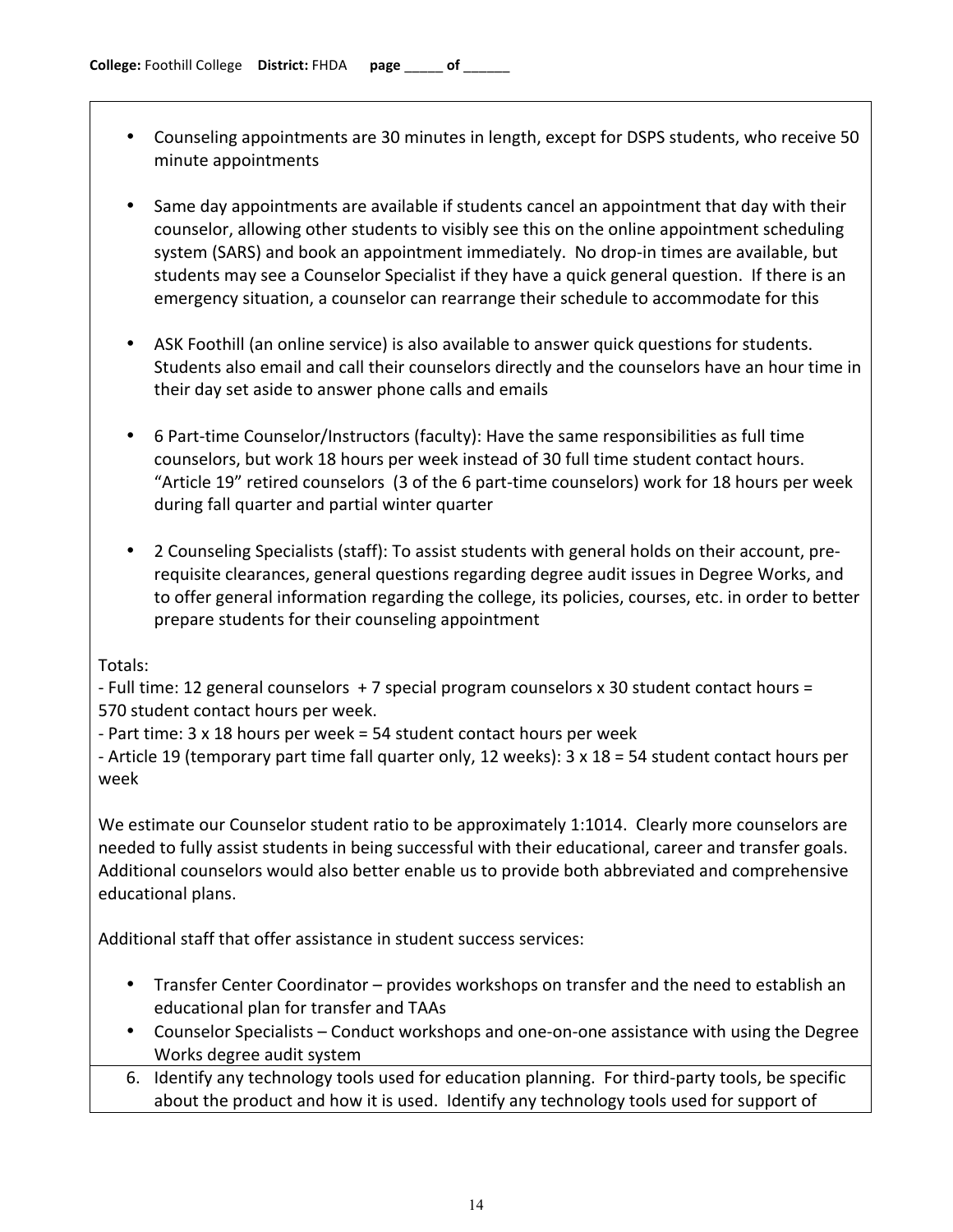counseling, advising and other education planning services, such as scheduling or degree audit. For third-party tools, be specific about the product and how it is used.

The Counseling Division (Counselors, Evaluators, and Counseling Specialists) use the following tools for technology:

- Foothill College webpage students can readily peruse important information and download forms such as pre-requisites clearances, petitions to Academic Council, graduation petitions and course substitution forms; Foothill College online college catalog; free
- Banner general student information system used at Foothill College
- Degree Works degree audit system online educational planning and tracking \$20,000 per year
- SARS Student scheduling system; approx. \$7,500 per year within Counseling Division
- ASK Foothill (IntelliResponse): general questions and answers regarding Foothill College policies, application, registration, course info, etc.; \$25,000 per year
- EUREKA for career exploration; \$5,000 per year
- Accuplacer assessment system; \$40,000
- Go2Orientation for online orientation; \$15,000 per year
- College Source online college catalog source utilized for review of course descriptions and assessment/evaluation of transcripts; free
- ASSIST.org online CSU/UC general school information, course lists, comparisons and requirements for students transferring from Foothill College to a potential CSU or UC; free
- C-ID.net CA articulated numbering system allows students to see what courses from other CA schools have the same course content regardless of the title of the class; free
- Career Café online career development; free
- StudentLingo a series of interactive on-demand workshops, action plans and valuable resources focused on helping students achieve their academic, personal and career goals;  $$20,000$  per year
- Smarthinking live on-demand online tutoring; \$15,000 per year
- Laptop computers for counseling classroom \$30,000
- Printers and scanners to upload transcripts for evaluation purposes: \$5,000
- 7. Include in the Budget Plan, all staff costs (salaries and benefits) for each position and the direct cost to purchase, develop or maintain technology tools specifically for counseling, advising and other education planning services.
	- For technology costs, please see #6 above
	- Counselor (3SP): 1 FTE; salary: \$11,722.82; benefits: 27,796.63
	- Counselors (Match): 8.776 FTE; salaries: \$849,844.14; benefits: \$211,441.19
	- Part time counselors (Early retirees; Match): 3 FTE; salaries: \$90,365.72; benefits: \$3090.50
	- Counselors (Instruction; Match): 2.700; salaries: \$266,612.77; benefits: \$66,333.21
	- Counselors (Early retirees Instruction; Match): 2.00 FTE; salaries: \$42,254.14; benefits: \$1,445.08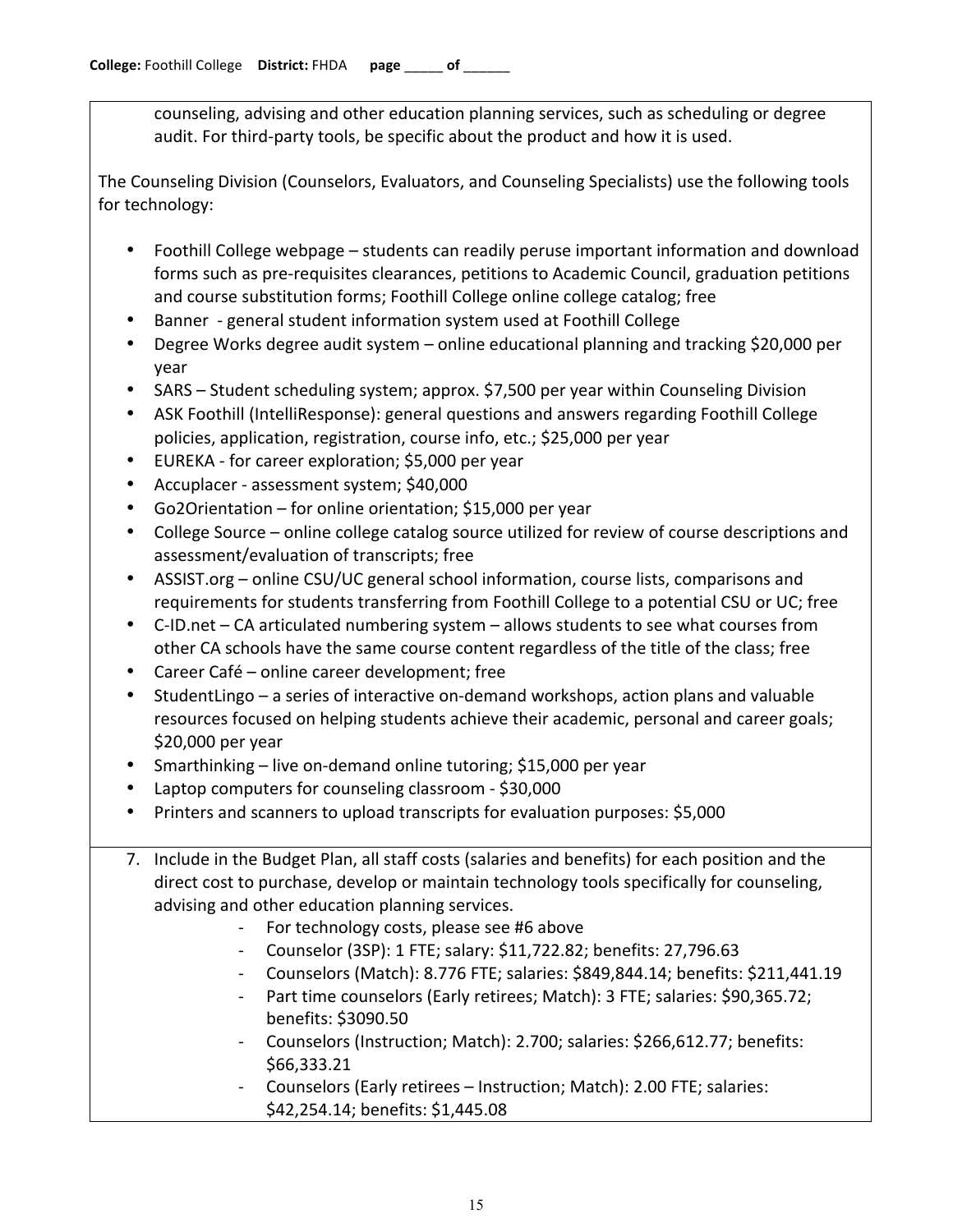| $\blacksquare$ | Part time counselors (General; Match): 2.804 FTE; salaries: \$154,690.20;<br>benefits: \$18,110.98                |
|----------------|-------------------------------------------------------------------------------------------------------------------|
| $\blacksquare$ | Director of Student Affairs/instructional faculty (Match): .240 FTE; salary:<br>\$24,055.57; benefits: \$5,985.02 |
| $\sim$ .       | Transfer/Articulation counselor (Match): .200 FTE; \$22,344.56; benefits:<br>\$5,559.32                           |
| $\blacksquare$ | Athletics Counselor (Match): .865 FTE; salary: \$88,012.02; benefits:<br>\$21,897.39                              |
| $\blacksquare$ | Counseling Services Specialists (3SP): 2.00 FTE; salaries: \$117,838.18; benefits:<br>\$45,497.31                 |
| $\blacksquare$ | Program Coordinator (3SP): .942 FTE; salary: \$65,412.60; benefits: \$25,255.80                                   |

- School Relations Specialists (3SP): 1.495 FTE; salaries: \$85,581.66; benefits: \$33,043.07
- $\circ$  For specifics, please refer to attachment #2. Note that all Counselors listed above create abbreviated and comprehensive educational plans with the students

# **iv. Follow-Up for At-Risk Students**

- 1. Describe the target student audience according to title 5 section 55525, including an estimate of the annual number of students to be provided at-risk follow-up services, and the college's process to identify them. Describe the strategies for addressing the needs of these students, including:
	- a. Types of services are available to these students; how they are notified and when
	- b. Strategies for providing counseling, advising, or other education planning services to assist them in selecting an education goal and course of study
	- c. How the services identified in "a" and "b" above are provided (online, in groups, etc.).
	- d. How teaching faculty are involved or encouraged to monitor student progress and develop or participate in early alert systems

Title 5 section 55525 identifies at-risk students as those enrolled in basic skills courses, students who haven't identified an educational goal and course of study, and/or students who are on academic or progress probation or facing dismissal. Given this, we plan to identify students at risk via our Early Alert system, which involves faculty and staff collaboration in assisting the student with success of their college goals.

# **Counseling Division:**

Students are identified via an Academic Standing report through ARGOS to assign a term-specific academic level of probationary status and disqualification status. The report is done at the end of each quarter. With Early Alert, the reports will be run about 6 weeks into the quarter (mid-terms) to assist students who may need extra help in their classes.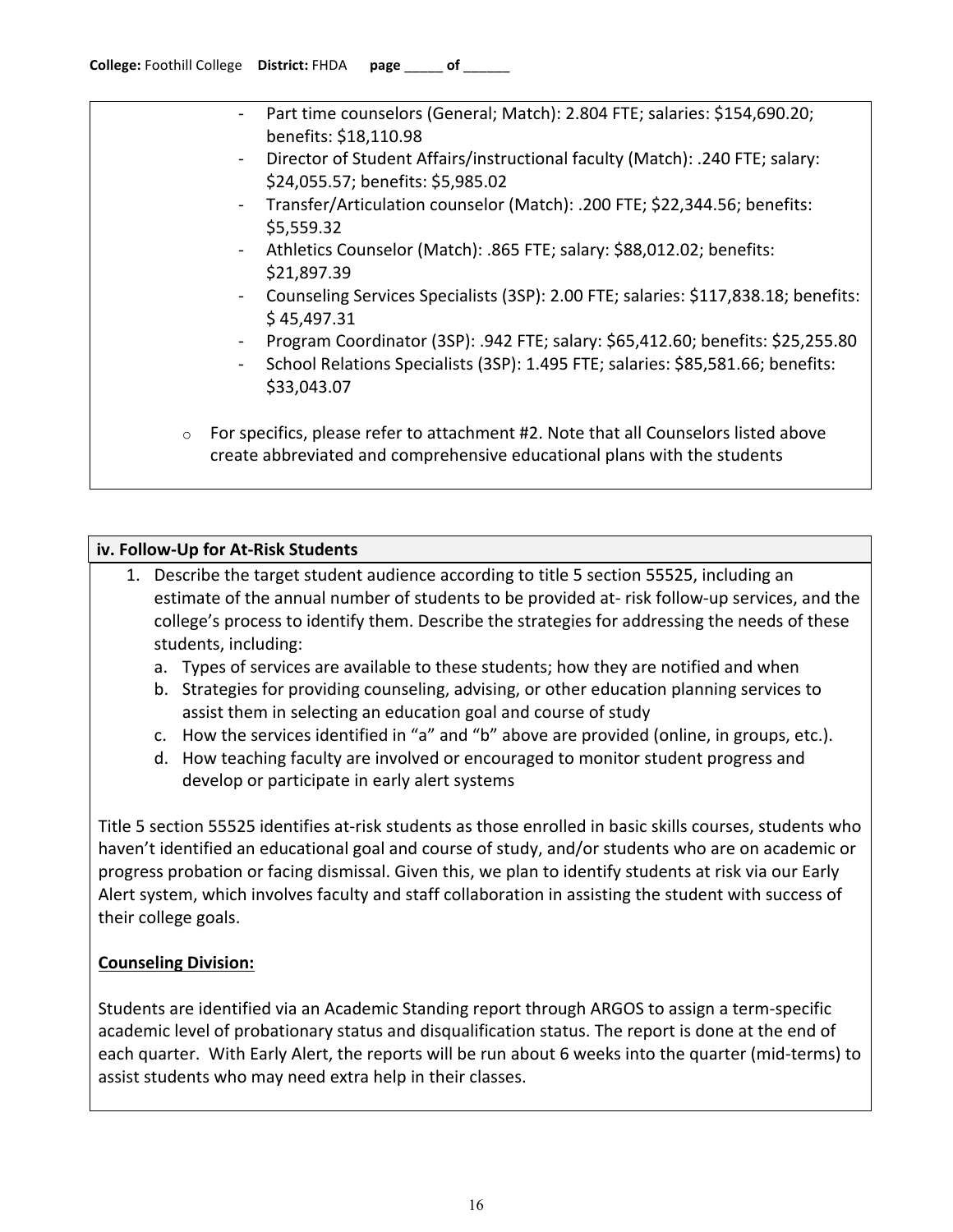There are 5 levels of probation/disqualification:

- Level 1 students: Students are sent an email notification warning them of their status
- Levels 2-5 students: Have to meet with a counselor
- Level 5: Students must sit out at least one quarter from classes and must meet with a counselor upon their return to taking classes. Students may be limited to taking a certain amount of units upon their return to school

Students who are on academic and/or progress probation, disqualification, or are having difficulty with their academic progress in general are advised to meet with a counselor. In meeting with a counselor, students are able to discuss impediments to progress toward their college career and academic goals. Counselors review their educational plan and help set up students with successful services such as tutorial, disability services, financial aid, psychological services, and special programs such as EOPS/CARE and/or Puente. Counselors also have students take counseling courses on topics such as college success, career life planning, and study skills to help them get back on track with their goals. These courses are offered face-to-face and online. Counseling appointments are also offered face-to-face and online.

# **Disability Recourse Center (DRC):**

Disability Resource Center serves students with disabilities both on and off campus. Our annual student head count for 12/13 was 1397 with approximately half of these students participating in non-credit programs off campus and the other half participating in degree, transfer, certificate programs on campus.

DRC provides the following services to students:

- Academic Counseling (in-person, or by phone)
- Disability Counseling, including disability management and accommodations requests (inperson, or by phone)
- Learning Disabilities testing services (in-person)
- Training/ Classes for students needing alternative media and assistive technology (in-person)
- Academic Coaching (1-1 and workshops, in-person) to begin in Fall 2014 in the areas of time management, organization, study skills, executive functioning.
- Registration and enrollment assistance

Students are notified of these services in several ways:

Transition tours in during their senior year in high school. DRC has long-standing relationships with special education teachers and counselors in our feeder high schools and several other high schools in the vicinity. Our staff visit these schools during Transition Night (organized by the high schools) and students also visit our department when they tour Foothill. During this time, we inform students of the services available to them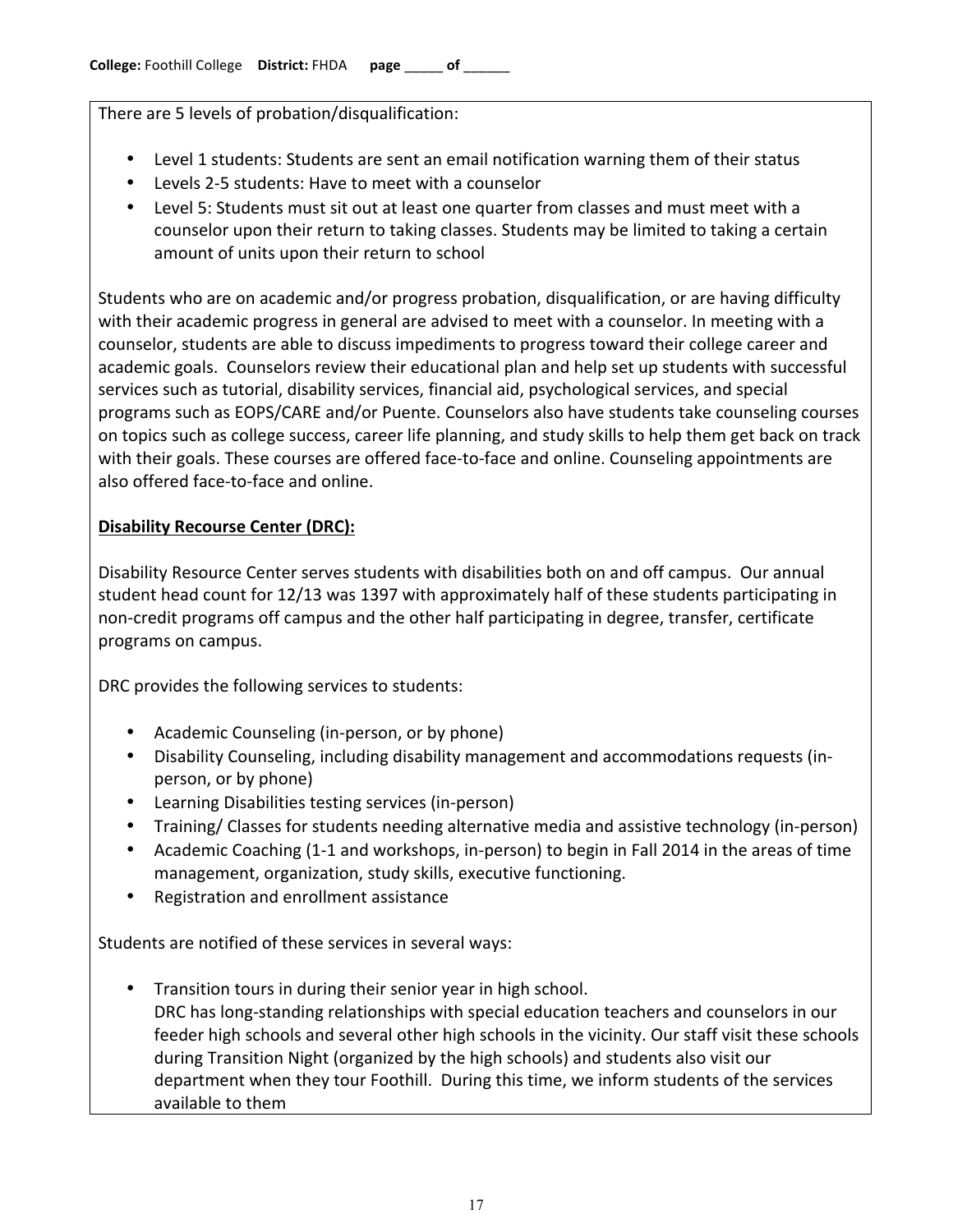- Orientation at Foothill College DRC also participates in all orientation events for new students including SOAR, Counseling 5 courses and New Student Orientation.
- Referrals from Instructors Students are often referred to our office by instructors, during which they are provided with such information.

All students who self-identify with DRC and provide verified documentation of their disability are registered with DRC. This is known as the intake process where the student has a 1-1 appointment with our staff to determine services and accommodations needed. Each quarter, the student has to make a request for services and accommodations via an online process. It is at this time that staff members review the student's file (including grades, case notes etc.) and determine if any follow up is required. If the student is not making measurable progress, staff members contact the student for a follow up appointment. Most of these appointments are in-person, although a small percentage of our students request phone appointments.

All eligible students are strongly encouraged to request accommodations early in the quarter (within the first 2 weeks) so that their faculty members can be informed of their accommodation needs. This alerts faculty whom to contact in the event the student needs further help. Teaching faculty are encouraged to contact DRC staff if there are any academic issues with the student.

# **Veterans Resource Center (VRC):**

The VRC functions as a one-stop shop for student veterans. Veterans can meet with a certifying official at VRC so they can access the GI Bill benefits. They can also meet other student vets, use the center as a lounge, and get access to services such as academic counseling and technology training. Approximately 600 student veterans are certified by VRC so they can access their GI Bill benefits. However, all veterans (whether eligible for services or not) may use the VRC.

VRC provides the following services to students:

- Academic Counseling (in-person, or by phone)
- Disability Counseling, including disability management and accommodations requests (inperson, or by phone)
- Referrals to psychological counseling (in-person)
- Registration and enrollment assistance
- Training/ Classes for students needing alternative media and assistive technology (in-person)
- Peer-mentoring from student veterans
- Professional mentoring from community volunteers
- Job search, career search workshops from community volunteers

Counseling and academic planning can be directly accessed at the VRC. There is one counselor who provides up to 4 hours of drop in consultation at the VRC. Student vets may also make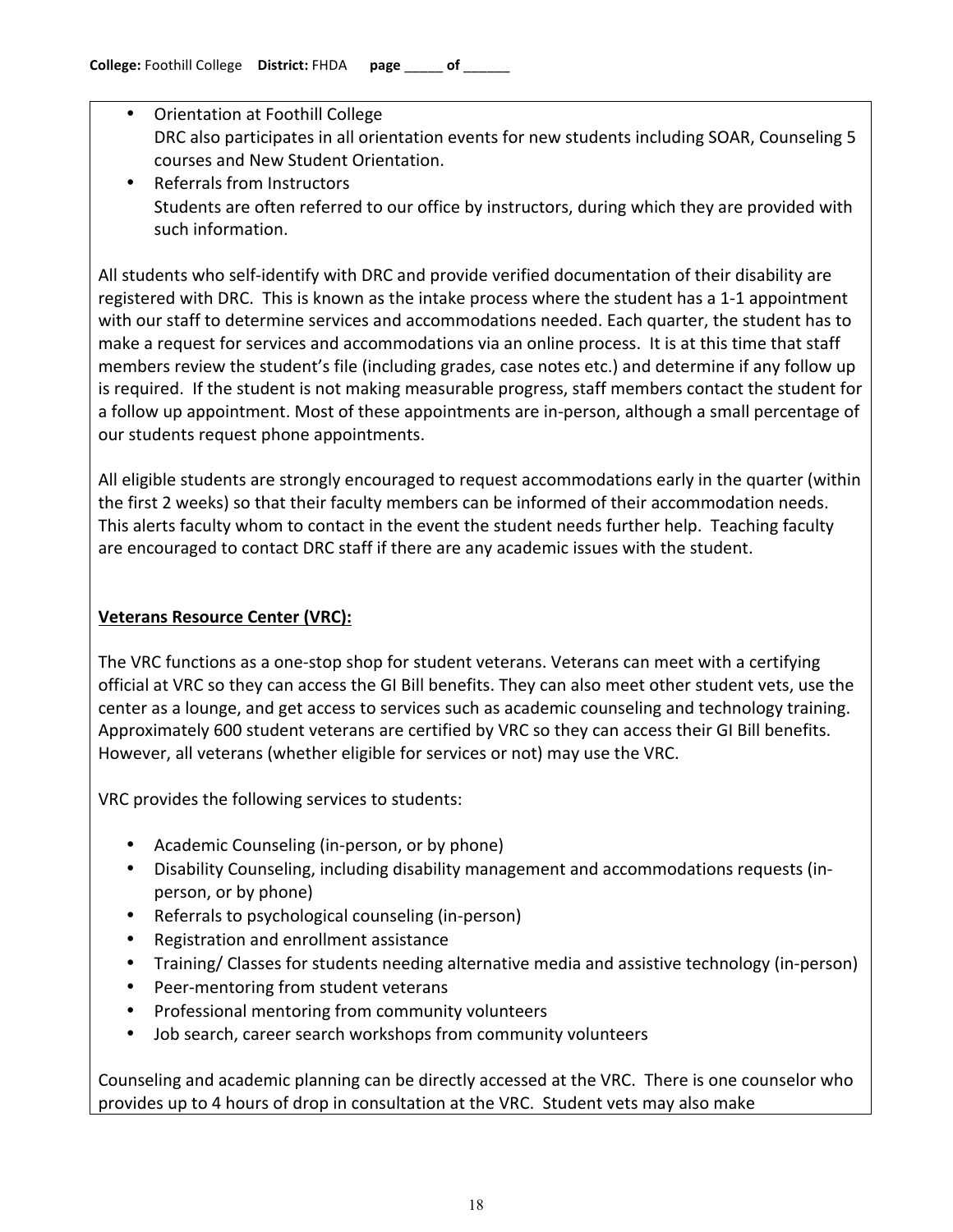appointments with other counselors in the General Counseling department as well as at the DRC. In Fall 2014, the VRC and DRC will be moving into the Student Resource Center which will house 2 full time counselors. This will increase access to counseling.

Although not mandated, Veterans are encouraged to self-identify in class with their teaching faculty, although this is not something that's mandated. We encourage our veterans to discuss any disability issues with the DRC so that they can access more services such as accommodations and academic coaching.

# **Extended Opportunity Program & Services:**

The Extended Opportunity Program & Services Department (EOPS) and Cooperative Agencies Resources for Education (CARE) at Foothill College, targets students who are determined to be educationally and financially disadvantaged through financial aid (Board of Governors Fee Waiver) and EOPS eligibility criteria. EOPS/CARE eligible students who qualify based on the educationally disadvantaged factors A-D, will begin their college careers enrolled in basic skills math and English, which may be an indicator of whether a student is more susceptible of being at-risk.

# (From academic year 2009-10 through 2012-13, EOPS average of number of students served is 434 *(http://datamart.cccco.edu/Services/EOPS\_CARE\_Status.aspx)!*

As part of the EOPS program Implementing Guidelines, in pursuant of, Title 5, sections, 56222 *(b)*, 56236 & 56238(chapter 7, subchapter 2.5), which incorporates follow-up procedures in pursuant of Title 5 section 55525, all EOPS students receive services that are designed to monitor academic progress, provide intervention, retention and follow-up.

EOPS provides individualized *peer* student tutoring: Students have the option to self-identify as needing tutoring services during the fall, winter and spring quarters. Additionally, two Progress Evaluation Reports are required each primary quarter and one during summer session. As a means of intervention, based on the feedback information codes and recommendations noted from course instructors, the Services Coordinator contacts at-risk students. Students are then encouraged to schedule a tutoring appointment and/or are referred to other tutoring services, resources and programs provided by the college.

Each quarter during the textbook voucher appointment an EOPS representative/designee willevaluate the student's previous quarter GPA. If the student is at-risk or is on the border, he/she is immediately required to see the EOPS Counselor for advising or to see the EOPS Director for next steps and referral.

Students are required to have two contact appointments with an EOPS Counselor per quarter: First contact is to create an abbreviated Educational Plan. A comprehensive Educational Plan must be completed before the end of the first quarter. The second contact and thereafter students will discuss modifications (for instance, add/dropped classes) to their schedule, and any concerns they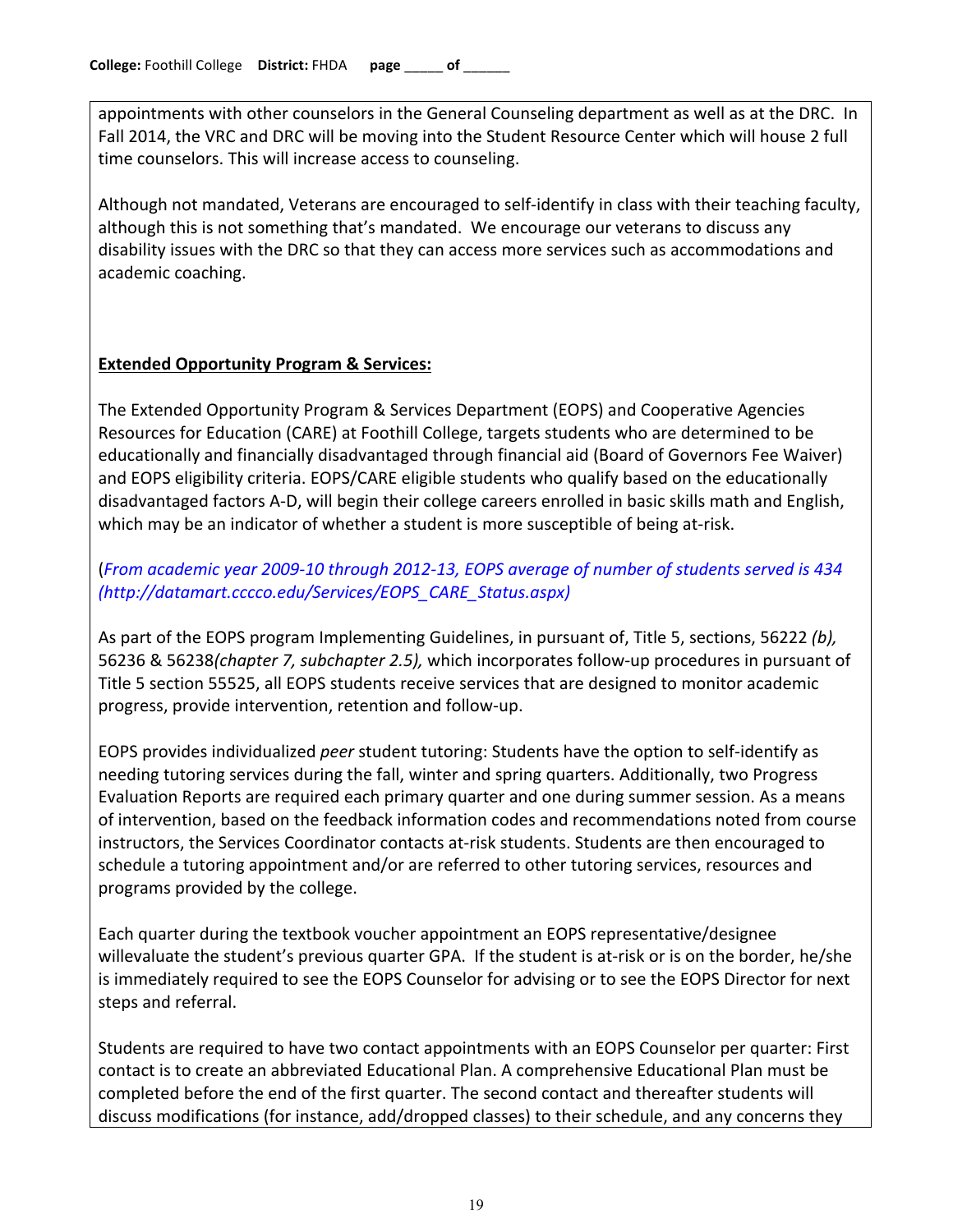may have for the quarter. EOPS counselors are available to assist and to provide information and tools that are helpful to students as they pursue their educational goals while making sure the student is making significant academic progress.

For online services, EOPS students taking online classes submit an online version of the Progress Evaluation Report, providing online students the same means of intervention as on-campus students. This includes counseling and resource referrals as mentioned above. Online students can also schedule counseling appointments by phone.

Currently, EOPS is exploring online tutoring programs as an additional support to students whose schedules of availability do not align with the hours of tutoring services provided by EOPS and the campus. These services would be designed to provide additional assistance to qualified EOPS students who are single head-of-household students with small children. Additionally CARE program participants will benefit-from accessible online tutoring because of their limited time on campus and will be able to get online tutoring access from home.

For group services, EOPS provides a Summer College Readiness program to eligible freshmen. Taught by EOPS counselors, this bridge to college program is comprised of Counseling 5 (Introduction to College), Counseling 275 (Road to College Success-More Than Just Books)-the EOPS Orientation, and an anchor course, CRLP 55 (Lifelong Learning Strategies). As a cohort community and in addition, these students learn how to structure their Educational Plan, and become independent and collaborative learners while developing college life skills. The program prepares students to become independent and collaborative learners while developing college life skills. Students are introduced to services and programs available throughout the college that are pertinent to their college success. Additionally, students are taught lifelong learning skills and strategies to explore their educational strengths and weaknesses in an environment that is geared to create new friendships and to build social connection for success within the college community.

CNSL 275: More Than Just Books, a required EOPS orientation course, is taught for six-weeks during the primary quarters for all new EOPS students. Although concise, the college support transition components from the summer program are integrated within this course and students are encouraged to stay connected by being a part of the EOPS community.

Foothill College faculty actively participates in monitoring EOPS/CARE student's academic progress by completing the Student Progress Evaluation Report. Each student is required to have their teacher indicate their academic progress twice during the fall, winter and spring quarters and once during the summer session. Once alerted of a student's progress that raises concern, the EOPS Services Coordinator will contact the student to discuss tutoring options, refer the student to their counselor and will encourage and coach students (if necessary) on how to schedule a meeting with their instructor to discuss options to improve.

EOPS Counselors are also teaching faculty. When an EOPS/CARE student is at-risk, EOPS Counselors have strategies that comply with EOPS regulations to help the student. The first step is to have a discussion with the student to identify their challenges. Counselors advise and have the authority to allow the student to take a reduced unit load for the quarter, if necessary. As a second step, the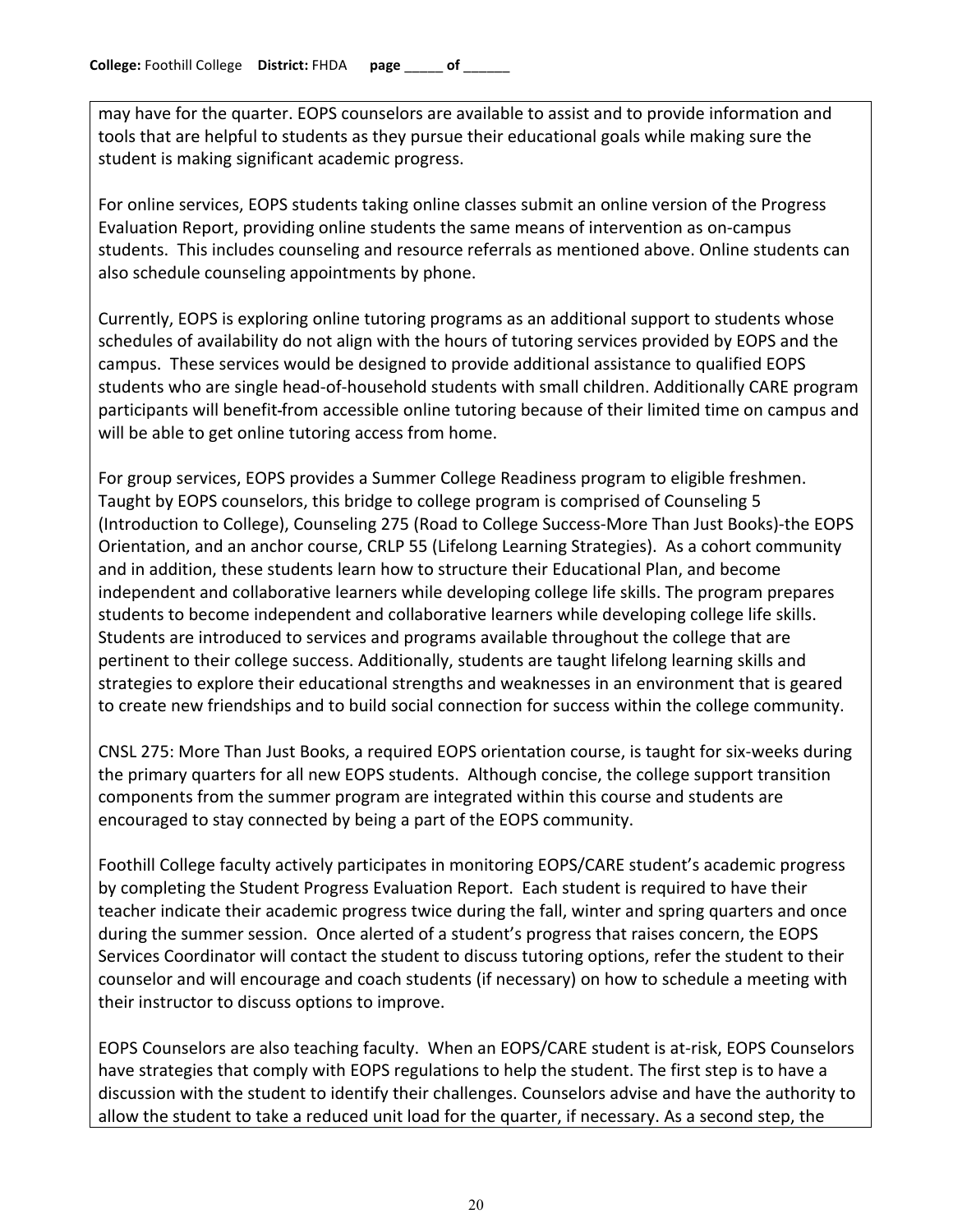counselor and student will complete a Student/Counselor Agreement, indicating the challenges that hinder the student's academic progress. They will discuss solutions that address these challenges and educational priorities. The student and counselor sign the agreement and will meet to followup at the end of the quarter. Finally, if the student becomes acutely at-risk, in addition to adhering to the support options listed above, students will be required to schedule intermittent appointments throughout the quarter with the counselor for close observation of their academic progress.

Technology tools used within EOPS: SunGard Higher Education-Banner Student System is used to track student transcripts and GPA; SARS Grid for student appointment system; Degree Works for online educational planning; fall 2014 online implementation of tutorial services (such as SMARTHINKING) where students will have 24-hour access to live certified tutors.

**General tutorial programs** - also assist students with academic challenges:

a. The LD faculty from the Disability Resource Center participates in tutoring and training tutors at the PSME Center, Pass the Torch and Language Arts program twice each week to support students with disabilities.

b. EOPS/CARE Tutorial – gives students who qualify for the program one-on-one tutorial c. Pass The Torch Tutorial – each student is matched with a tutor in a one-on-one study team for the entire quarter. Students register for this service and take a learning strategies course (CNSL 51) d. Physical Science, Math & Engineering Center – drop-in tutorial assistance and small group study e. Language Arts Tutorial – drop-in assistance for writing essays and subject papers

f. As of Fall 2014 all students will have access to Smarthinking online tutoring that is available at no cost to the student 24/7 online.

2. Identify the staff providing follow-up services (including the numbers of positions, job titles and a one-sentence statement of their roles).

# **Counseling Division:**

- 19 full time Counselors/Instructors: Provide counseling to all at-risk students
- 3 part-time Counselors/Instructors: Provide counseling to all at-risk students
- 2 Counselor Specialists: to run ARGOS reports and triage students for counseling appointments, making sure students complete the proper paperwork to release holds, have transcripts on file, and answering general questions

### **Disability Resource Center:**

- Supervisor, DRC (1 position) Meets with students with disabilities, develops accommodations and service plans, follows up with students regarding accommodations, and refers students to other specialists as needed. Coordinates MIS reporting and other state reports with Dean
- Computer Access Lab Coordinator, Deaf Services Coordinator (.75 position) Evaluates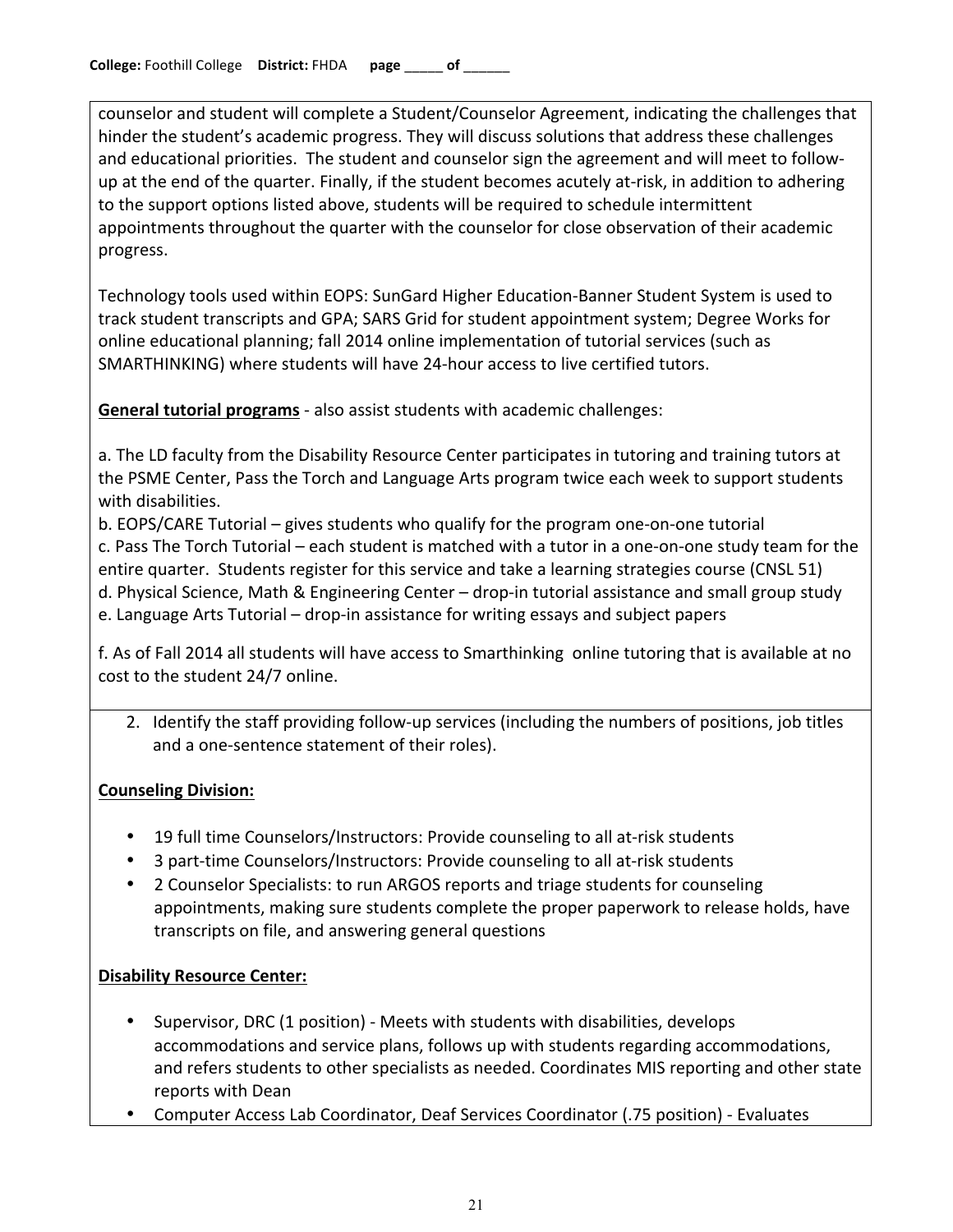students for technological needs, teaches students how to use and access technology; meets with deaf and hard of hearing students, develops, implements accommodations and service plans, refers students to other specialists as needed

- Accommodations Coordinator (1 position) Implements accommodations for students with disabilities, liaisons with faculty and other departments to ensure students receive accommodations, follows up with students on accommodation needs. Assists with MIS reporting and other state reports
- DRC Counselors (2 full time, 1 0.33 time) Provide academic counseling to DRC students, develops accommodations and service plans, follow up with academic counseling and develop educational plans, and refer students to other specialists as needed
- Administrative Assistant II (1 FT position) Provides registration assistance to DRC students, plans and implements orientation and tours to DRC. Assists with MIS reporting and other state reports
- **Learning Disability Specialist (1 FT position) Evaluates students for learning disabilities;** meets with students with learning disabilities, develops, implements accommodations and service plans, refers students to other specialists as needed
- Dean, DRC (1FT position) Oversees budgets, services and MIS reporting to state. On occasion meets with students to develops accommodations and service plans; oversees technology and databases for DRC to ensure smooth operations for students and staff. Oversees orientation, tours and visits to DRC

# **VRC:**

- Veterans Resource Specialist (1FT position) Certifies official documents for Foothill College; oversees day-to-day operations for VRC; plans and coordinates events for veteran students
- Office Assistant (15 hours/ week; Donor funded position) Plans and coordinates events for veteran students; coordinates volunteer services such as mentoring and networking luncheons for community volunteers and veterans; reaches out to veteran student population to inform them of community events and school events

# **EOPS:!**

- 1 Associate Vice President of Student Services Oversees program budget, personnel and regulations
- 1 EOPS Services Coordinator/Interim Supervisor Provides follow-up services: Arranges peer tutoring for EOPS students, or refers students to general campus tutoring programs and resources and refers at-risk program students to counselors for next step advisement
- 2 Counselors Provide follow-up services: In addition to their general counseling responsibilities, counselors monitor student academic progress and work with at-risk students by advising and requiring that students to take supplementary courses, educational workshops and/or assessment test that are useful to their success and make referrals to personal counseling, when necessary
- 1 Senior EOPS Specialist; 1 EOPS Specialist As part of their required work assignment, EOPS specialists refer students to counselors and the EOPS Supervisor for advisement after they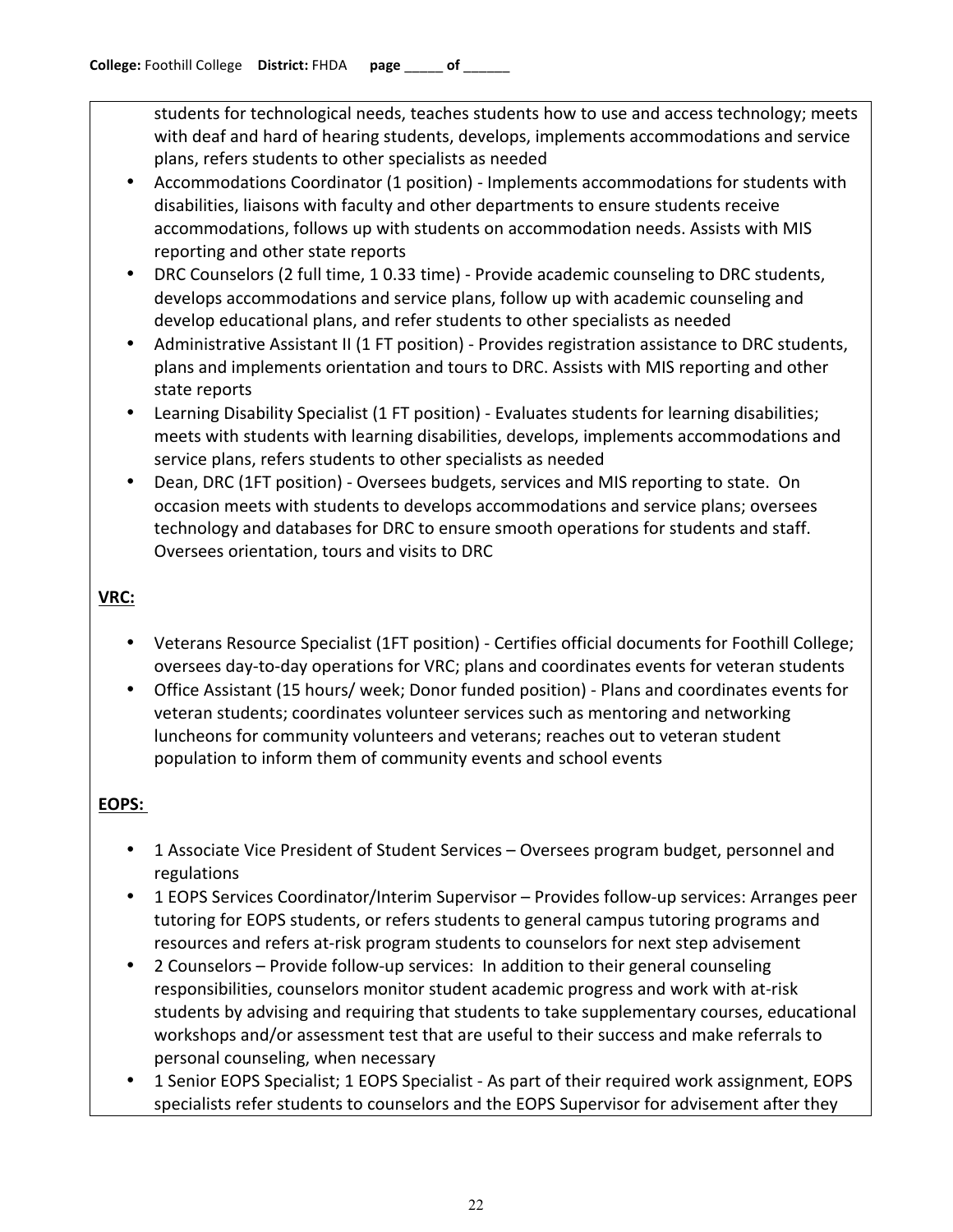have met with, evaluated the student's file and determine the student is in jeopardy of losing EOPS services and are at-risk

## **Proposed Early Alert Program:**

- Half-time Counselor Specialist Identifies at-risk students through ARGOS reporting. The college is currently reviewing  $3<sup>rd</sup>$  party vendors who provide electronic early alert systems for possible implementation
- 1-2 full time Counselors Meet with students and teach a college success and study skills course. Partner with Math department to formulate a core group for a pilot project fall 2014
- 3. Identify any technology tools used for follow-up services. For third-party tools, be specific about the product and how it is used.
- Degree Works online degree audit can assist counselors and students with keeping track of student's GPA, and provides data for the conversation about the realities of their desired GPA as well as classes needed towards major and transfer goals
- Smarthinking online tutoring.
- Student Lingo online student success workshops.
- EUREKA online career assessment and exploration tool
- Online STRONG and MBTI career assessment and personality profile helps students identify a career and major that would best suit their goals and personality type
- ASSIST.org to help students choose a variety of CA colleges and universities so they have more options to consider
- For DRC and VRC specifically:
	- Survey Gizmo a web-based forms software which is customized for our online accommodations system. Students need to request accommodations each quarter  $-$  at the time of request, staff check files to approve accommodation requests, and also use this time to follow up on student grades and files to ensure that students are making measurable progress
	- Clockworks Database beginning winter 2015, Foothill DRC will be using Clockworks as the database taking the place of Survey Gizmo. Clockworks is a more powerful system than Survey Gizmo and it syncs with Foothill College's Banner (student information system). Report generation by student and be services within Clockworks will help us gather better data and develop a more efficient system
	- VA-Once: The Veterans Association requires all certifying officials to log onto the VA data base (VA-Once). This is where schools certify student to receive their GI Bill benefits. It is also many checks and balances are made – staff have to check and ensure students are making progress and have declared a major and have an educational plan before the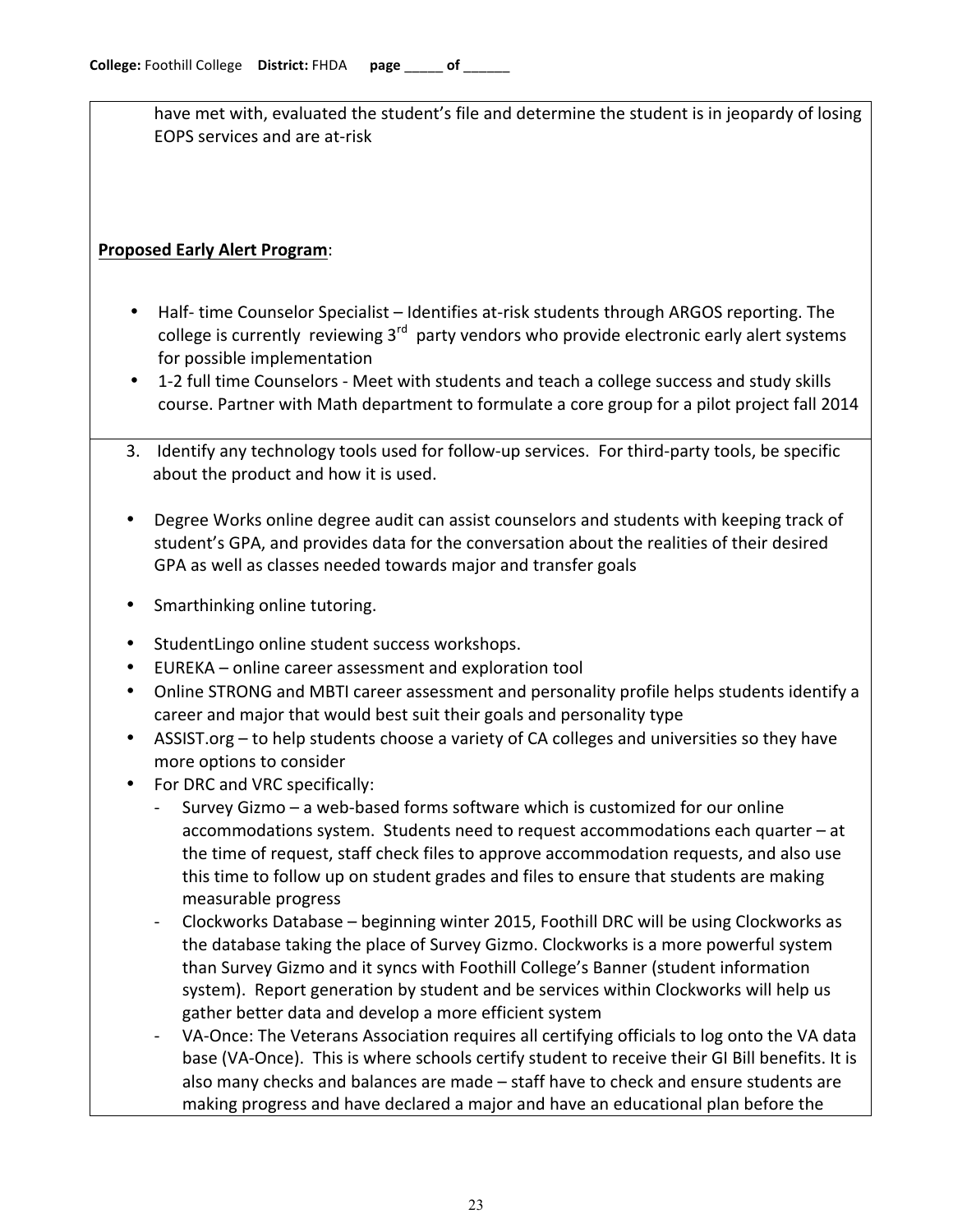student vet is allowed to receive any GI Bill benefits

- SARS is used for student appointments in regards to counseling appointments for followup
- 4. Include in the Budget Plan, all staff costs (salaries and benefits) for each position and the direct cost to purchase, develop or maintain technology tools specifically for follow-up services.

EOPS/CARE staff and faculty are paid out of the EOPS grant. DSPS/VA staff and faculty are paid out of the DSPS funding. Smarthinking is used for the EOPS tutorial and other tutorial labs: \$15,000 per year

StudentLingo is used college-wide \$20,000/year SARS is used for student scheduling and data: \$7,500/year

#### **IIb. Related Direct Program Services (District Match Funds only) i. Instructional Research**

# 1. Describe the types of Institutional Research will be provided that directly relate to the provision or evaluation of SSSP Services.

Foothill College's Office of Institutional Research (OIR) is working with every group and program to evaluate outcomes and generate data. For instance, with the 3SP regulations deeming the need for orientations, assessments, educational plans and counseling follow-up, the OIR will collect data and work with the Student Services and Instructional areas to assess effectiveness of these initiatives. Since the data generated is important not only for student success but also for State funding, we want to make sure we use this year to really evaluate how we deliver services before we lose any potential funding slated for the 3SP starting the 2015-2016 year.

In addition, Foothill College's Instructional Research and Planning office (IRP) is working with every group and program to evaluate outcomes and generate data. For instance, with the 3SP regulations deeming the need for orientations, assessments, educational plans and counseling follow-up, the IRP will collect data and work with the Student Services and Instructional areas to assess effectiveness of these initiatives. Since the data generated is important not only for student success but also for State funding, we want to make sure we use this year to really evaluate how we deliver services before we lose any potential funding slated for the 3SP starting the 2015-2016 year.

SLOs and SAOs will also be evaluated and effectiveness addressed. Partnerships with the Office of Instruction and the SLO Coordinators are essential to making sure our outcomes are aligned with the 3SP and with our student's success.

The way in which data will be collected and evaluated is by meeting with the OIR, setting data parameters to generate the best possible data (from program sources, student headcount, success of programs, etc.) and utilizing research and analysis that is being conducted on campus by faculty members and individual programs and departments. The IRP Office provides annual Program Review Data Sheets which include student headcount, enrollment, WSCH, Productivity and other enrollment measures, as well as student success disaggregated by demographic group. Each data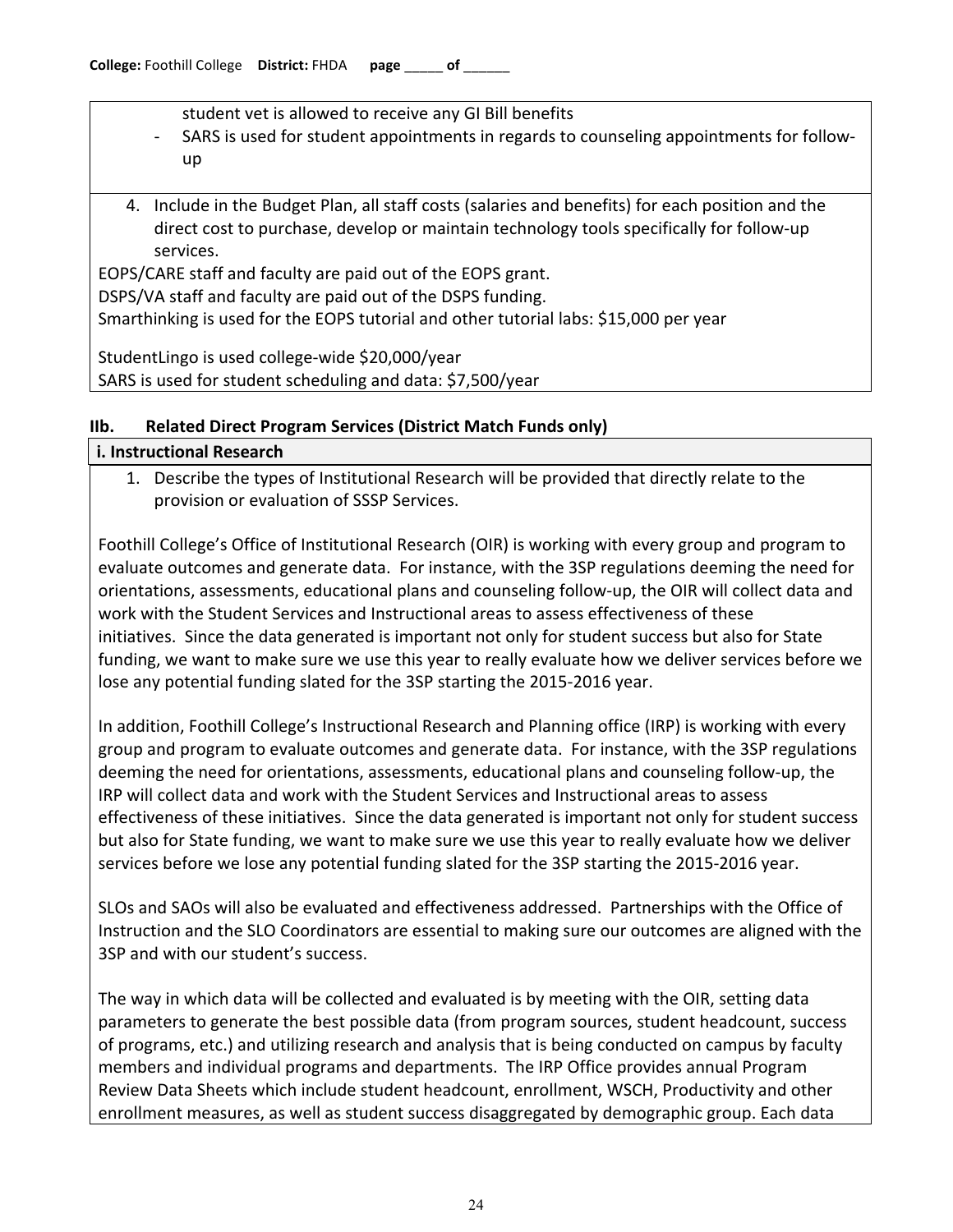sheet is broken out by program as well as online and face-to-face instruction. In addition, surveys will be conducted by programs or through the IRP office, meetings will be conducted with students to gather their feedback including student clubs and Associated Student Council, and course embedded assessments will continue to be conducted by faculty

#### **ii. Technology**

- 1. Describe the types of services provided through the use of technology that directly relate to the delivery of services, such as online orientation, advising and student educational planning.!
- Go2Orientation online orientation videos that specifically address programs and policies at Foothill College
- Student Lingo a series of interactive on-demand workshops, action plans and valuable resources focused on helping students achieve their academic, personal and career goals
- ASK Foothill online question and answer platform about Foothill College (policies, procedures, general information about classes, college programs, etc.)
- Etudes/Global Access for students taking online classes
- Skype for online counseling
- Degree Works online degree audit
- Banner and Dashboard to generate student information
- Smarthinking online tutorial services
- RegisterBlast online testing scheduling system
- Accuplacer assessment and testing
- EdReady online tutorial prior to assessment tests
- Credential Solutions for eTranscripts
- Guidebook mobile application for information on student services and campus events.
- OrgSync for tracking student issues that can impact student success.
- Ellucian Mobile app to access student records, instructors, classes and other support programs.

#### **IIc.** Transitional Services Allowed for District Match

1. Recognizing the challenges some districts face in restoring services after the 2009-10 budget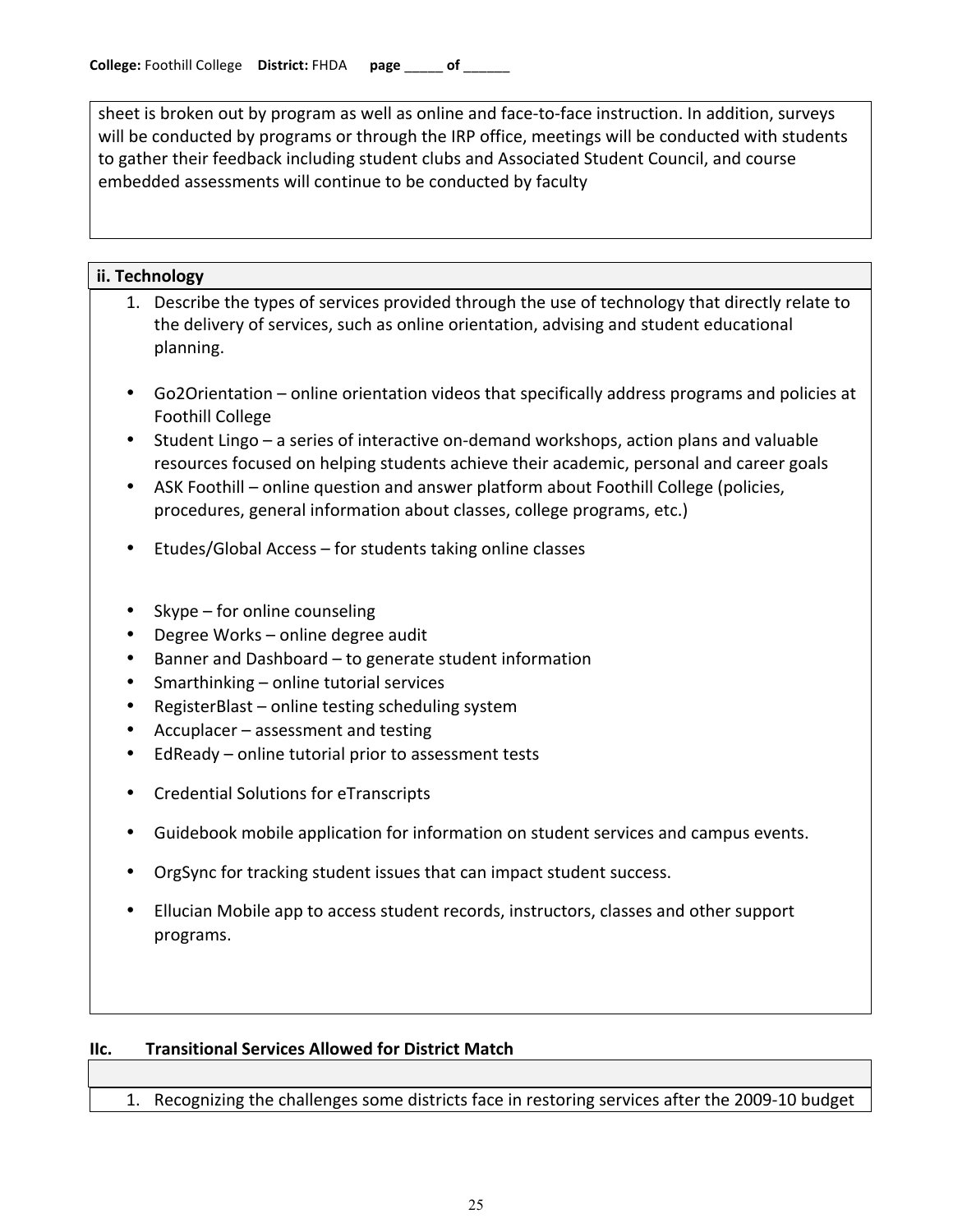cuts, districts may also count expenditures for costs that were allowable as of 2008-09, even though they are no longer allowable under SB 1456 and current SSSP regulations. These include Admissions and Records, Transfer and Articulation Services, Career Services and other Institutional Research. Describe what types of services are provided during this transition period that is being used for district match.

# District match

- Enrollment Services includes application and registration process (Matriculation paid for some of the staffing for this in the past)
- Tutorial assistance particularly in English and math labs and tutorial centers
- Transfer Center transfer assistance with transfer center staff and counselors
- Career Center career exploration through computer programs and/or counselors
- DRC and general counseling  $-$  for at-risk student population
- CNSL 5 Orientation classes for educational planning
- General counseling for academic, transfer, career and personal counseling and support
- Institutional Research Office for data collection and evaluation

# **SECTION III. POLICIES & PROFESSIONAL DEVELOPMENT**

1. Exemption Policy Provide a description of the college or district's adopted criteria for exempting students from participation in the required services listed in title 5 section 55520 consistent with the requirements of section 55532.

Foothill College does not exempt students from participating in the 3SP process and regulations. However, may waive the mandatory CNSL 5 Orientation to College class for the following reasons:

- Students have 20 or more semester units, or have completed an AA/AS degree or higher from another accredited institution
- Courses that are part of personal enrichment, certificate or licensure and not tied to a major or!degree
- Students may appeal the process of exemption through the Academic Council should they have extenuating circumstances as to not taking CNSL 5

Students will need to meet with a counselor to complete an educational plan, even if they do not take CNSL 5. Students are advised when they meet with a counselor about their personal education plan. Additionally their MyPortal sends them individualized messages about specific issued they need to resolve in financial aid, registration, and enrollment. This information is posted on the college website and is reviewed at all outreach events.

2. Appeal Policies Describe the college's student appeal policies and procedures.

Foothill College does not have an appeal process for the 3SP, however there is an appeal process for the enrollment priorities process (See Attachment #3).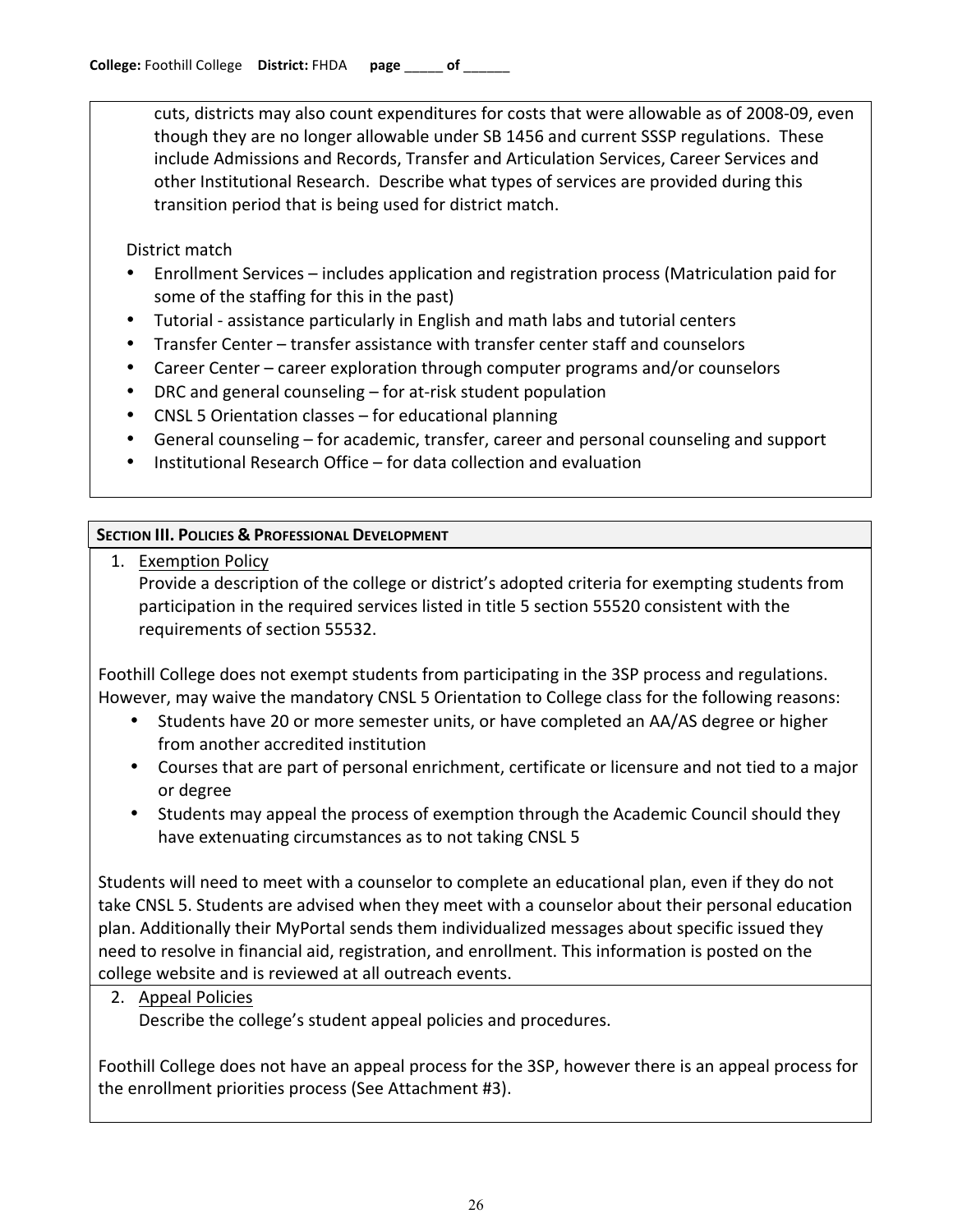Enrollment Priorities Starting Fall 2014

Beginning for the Fall Quarter 2014 registration period, Foothill College will implement a new method for determining the day and time when students are first allowed to register for courses. The change is required by new state regulations. The new method includes state mandated requirements as well as new requirements specific to Foothill College.

The new requirements are informed by research on factors that lead to student success. The FHDA Enrollment Priorities Committee began meeting in the summer of 2012 and were guided by the following principles:

- 1. Adhere to State of California Title 5 regulations
- 2. The same rules should apply to students at both colleges
- 3. The focus should be on behaviors rather than group status
- 4. Use Student Success Task Force recommendations as a guide, including:
	- $\circ$  An emphasis on students selecting an education goal of transfer, degree, or certificate
	- $\circ$  And emphasis on students selecting a major
- 5. Encourage enrolling full time
- 6. Use Enrollment Priorities to encourage student behaviors important for success by providing them their own data

State of California regulations require that new students starting in fall 2014 complete orientation, assessment, and an educational plan before than can receive the highest enrollment priority allowed by the district in any future terms of enrollment. The regulations also state that students need to be in good academic standing and not on academic probation for 2 consecutive terms.

The Foothill requirements include, in addition to the state rules, the selection of an education goal of transfer, degree, or certificate and selection of a major field of study (rather than undecided). A higher priority is given to continuing and returning students enrolling full time (12 units or more).

The date and time of initial registration for students not meeting the enrollment priority criteria will be after students who have met the criteria and will be determined by the number of units earned.

Priority Enrollment Order:

In accordance with new state and local regulations, students will be assigned registration dates in the following order.

- 1. Veterans, Foster Youth, DSPS, EOPS and CalWorks students who have completed orientation, assessment and an educational plan.
- 2. Continuing students who have
	- $\circ$  Enrolled in 12 units in most recent term (excluding summer)
	- $\circ$  Selected an educational goal of transfer, degree or certificate
	- $\circ$  Declared a major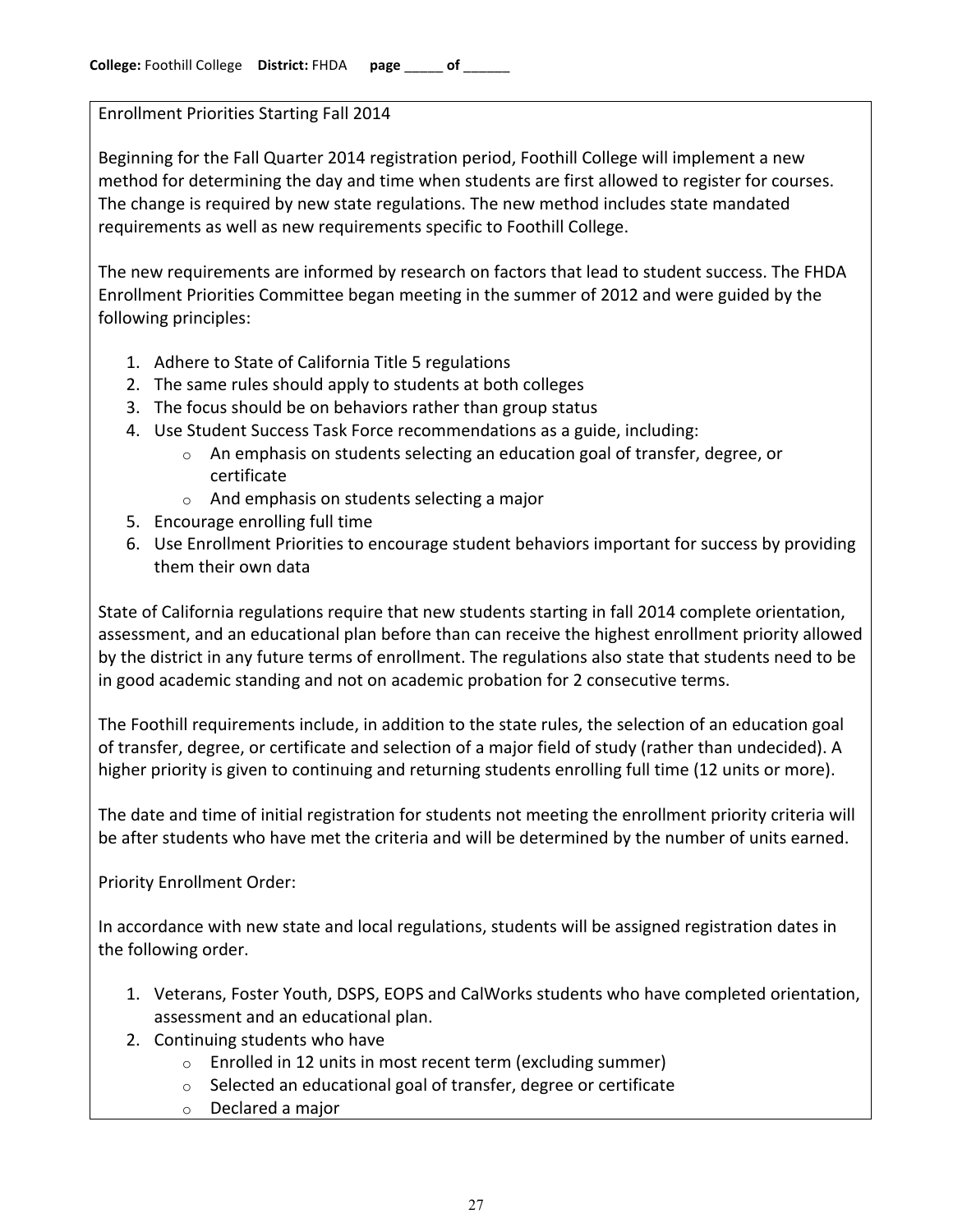- 3. New college students (beginning in fall 2014) who have
	- $\circ$  Completed assessment, orientation and an educational plan
	- $\circ$  Selected an educational goal of transfer, degree or certificate
	- $\circ$  Declared a major
- 4. Continuing students who have
	- $\circ$  Enrolled in fewer than 12 units in most recent term of enrollment
	- $\circ$  Selected an educational goal of transfer, degree or certificate
	- $\circ$  Declared a major
- 5. New college students (starting in fall 2014) who have
	- $\circ$  Selected an educational goal of transfer, degree or certificate
	- $\circ$  Declared a major BUT have not completed assessment, orientation or an educational plan
- 6. Returning students who have
	- $\circ$  Enrolled in 12 or more units in last completed term
	- $\circ$  Selected an educational goal of transfer, degree or certificate
	- $\circ$  Declared a major
- 7. New transfer students from any other college who have
	- $\circ$  Selected an educational goal of transfer, degree or certificate
	- $\circ$  Declared a major
- 8. All other college students, including continuing students who have not declared a major or who have not selected an educational goal of transfer, degree or certificate
- 9. Concurrently-enrolled high school students

### 3. Prerequisite Procedures

Please provide a description of the college's procedures for establishing and periodically reviewing prerequisites in accordance with title 5 section 55003 and procedures for considering student challenges.

In 2012 the College Curriculum Committee carefully reviewed the college's procedures for establishing and reviewing prerequisites. (See Attachment #4) However, in brief, faculty complete rigorous content review to determine appropriate pre-and co-requisites. They also consult with the college researcher to collect and analyze appropriate data and look for any disproportionate impact associated with the prerequisites. They then submit all course prerequisites, co-requisites and advisories to their division curriculum committee. These are reviewed at least once in each 5-year curriculum review cycle. The college plans to continue to work with institutional research and faculty to examine the effects of our pre-requisites on student success.

Students may challenge prerequisites, and may find the information and instructions for such challenge on the college web page, http://www.foothill.edu/reg/geninfo.php as well as at http://www.foothill.edu/reg/prereqs.php. In brief, those who submit written evidence or evidence by performance of sufficient competence through previous training or experience may be permitted to enroll in a course without completing the listed prerequisites. This requires review and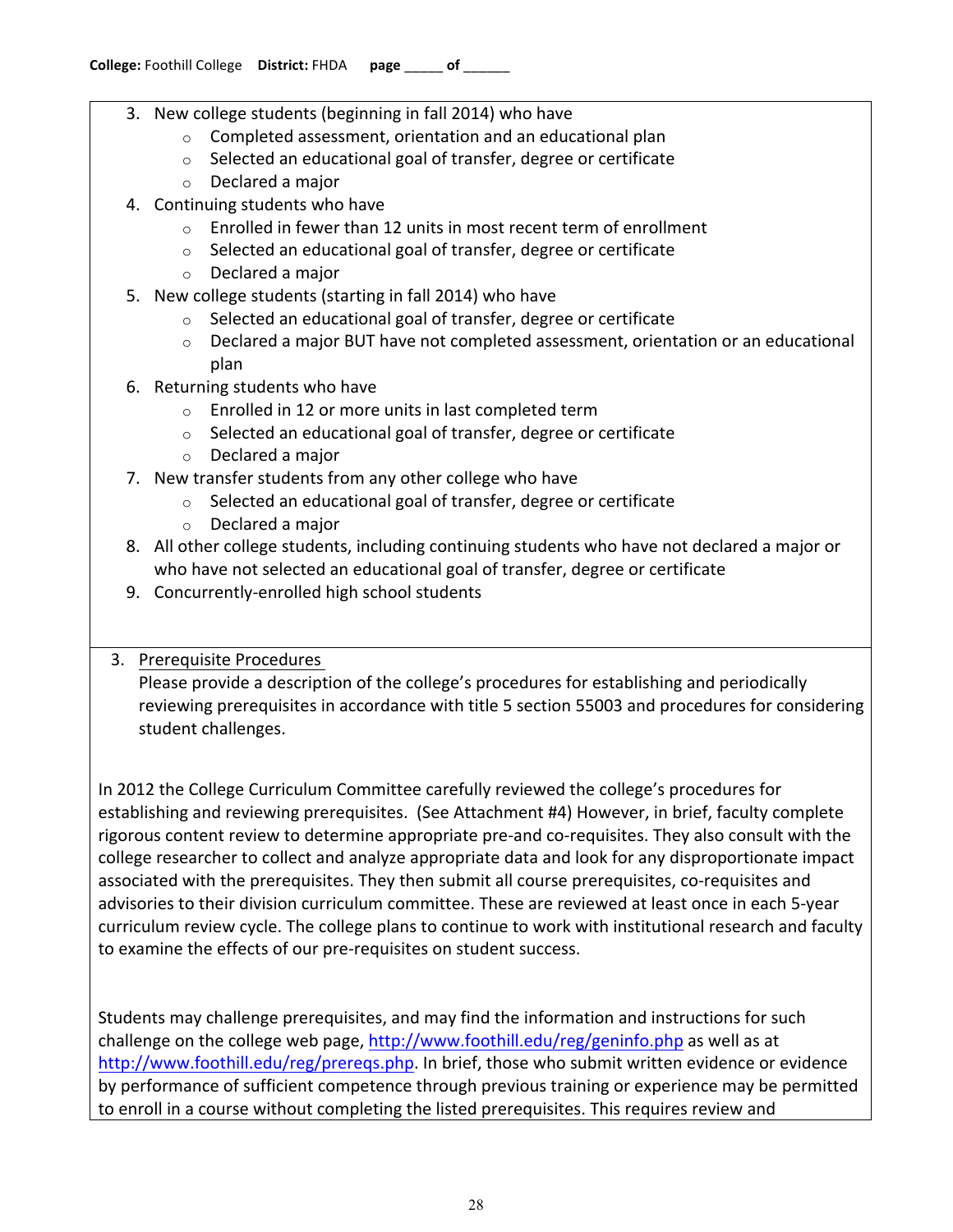authorization by the instructor or counselor and by the chairperson of the appropriate division.

It is FHDA District policy to drop a student from any course if they have not met the necessary prerequisites. When students are currently enrolled in the pre-requisite course the assumption is made that they will pass the class and allow for them to enroll in the course that requires the prerequisite. The college runs an ineligible drop report which drops the student from that next level course if they did not pass the pre-requisite course.

Foothill College has many more prerequisite requirements than DeAnza and other colleges. These can become barriers to student progress, and we will be asking the college curriculum committee to review this situation over the course of the 2014-15 academic year in an effort to improve student access and progress.

4. Professional Development

Describe plans for faculty and staff professional development related to implementation of the Student Success and Support Program.

The Professional Development program at Foothill College is a top college priority, as we face many new challenges with technology, accreditation, underrepresented students, returning students, veterans and especially the 3SP. It is important to provide new "tools" and resources to support faculty and staff to effectively support the 3SP initiative. Some specific professional development opportunities that we plan to offer in relation to the 3SP include:

- Utilizing Counseling Division meetings to provide professional development and updates on testing and assessment, evaluations, counseling and educational planning
- Providing counselors with two, two hour in-services specifically geared for information sharing, teaching and learning about how to best serve the students, particularly with respect to the goals and plans outlined in the 3SP

Using Student Services department meetings and bi-annual retreats – to provide staff and counselors with information on the 3SP

- Providing training to faculty and staff to use any technology being implemented as a result of the 3SP (e.g. training to use the proposed Early Alert system, etc.)
- Designing and offering professional development to Basic Skills and Special Programs (EOPS/CARE/DRC) faculty and staff to continue to improve collaboration in assisting at-risk students with understanding and working though the 3SP criteria

Offer a professional development workshop to share information from the 3SP with the campus community

- Send a team of faculty, staff and administrators to the RP Group Student Success Conference and upon their return, have them facilitate professional development opportunities for them to share their takeaways with the campus community
- Collaborate with the college Academic Senate to facilitate attendance of professional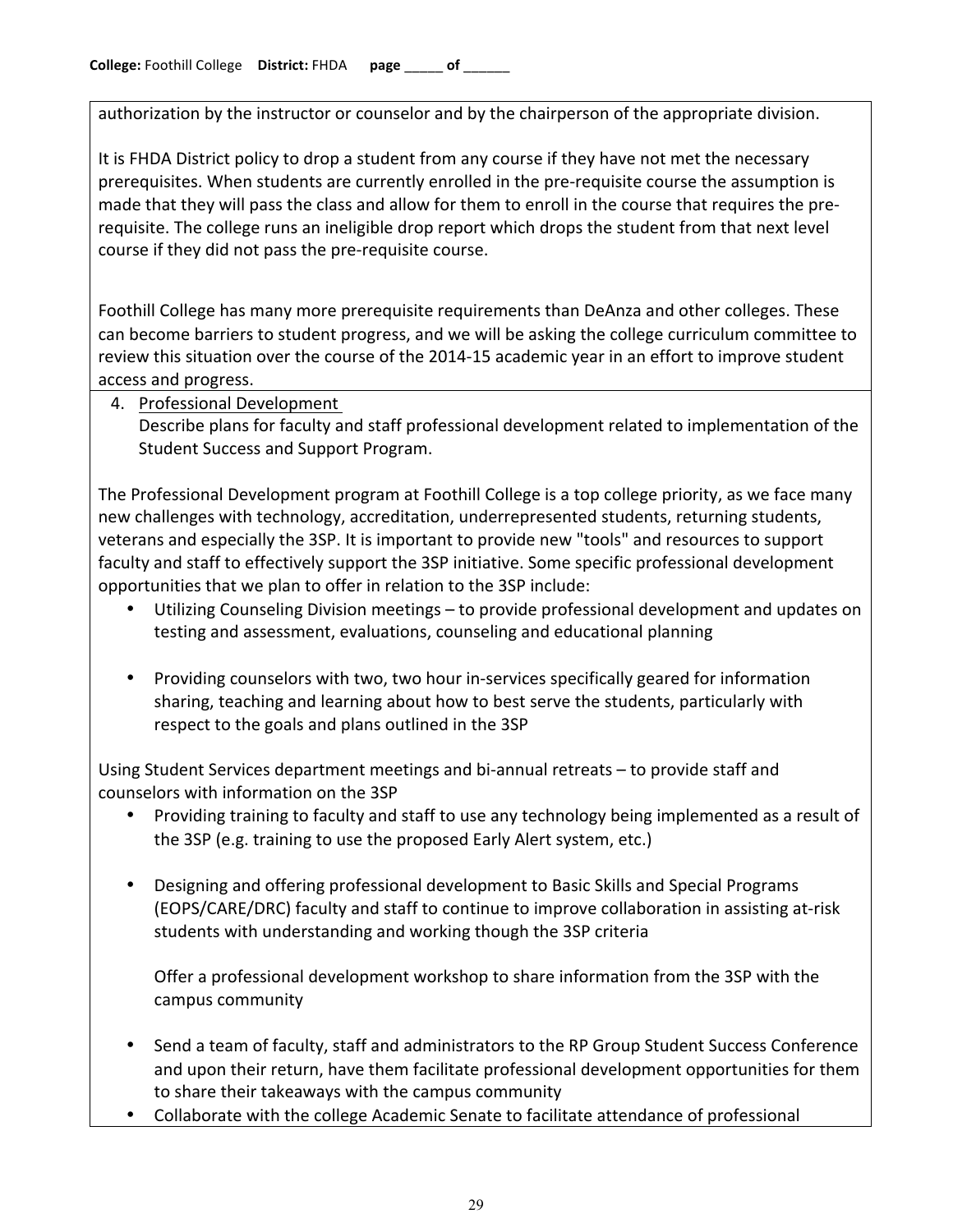development events offered by the Statewide Academic Senate in relation to 3SP and Student Equity Planning

• Collaborate with the college's professional development committee to provide PD opportunities to faculty and staff to support efforts to identify and mitigate any disproportionate impact occurring in their programs

In addition to the face-to-face opportunities outlined above, Foothill also plans to continue offering professional development online through Innovative Educator's Go2Knowledge.

Go2Knowledge offers workshop topics such as:

- At-Risk Populations
- Campus Safety
- Organizational Development
- Student Success
- Teaching and Learning
- Technology

We are also mindful that part-time faculty must play an integral part of our campus efforts to increase student success and equity, but reaching and engaging them is an on-going challenge. We plan to collaborate with the Academic Senate and the college's Professional Development Committee to identify and overcome challenges in this area.

5. Coordination with Student Equity Plan and Other Planning Efforts Describe how the SSSP Plan and services are coordinated with the college's development of its student equity plan and other district/campus plans and efforts, including Accreditation Self-Study, educational master plans, strategic plans, the Basic Skills Initiative, and departmental program review.

While the 3SP and Student Equity plans began somewhat independent of one another, they have dovetailed nicely with each other. For example, one of the goals of the Student Equity Plan is to raise course completion rates for targeted student populations by 3% over the next three years. The work of the 3SP will support this effort in a number of ways. For instance by providing the counseling services students need to make informed choices about the courses they take and the disciplines in which they major, student support services will help to ensure that target student populations get the right courses in the right sequence to be successful.

EOPs and Puente also help to ensure targeted student populations are successful in completing their courses.

The efforts of the 3SP team and the Student Equity will be highly coordinated going forward. This is also true for the Basic Skills initiative, since members of the Student Equity committee sit on the basic skills workgroup as well.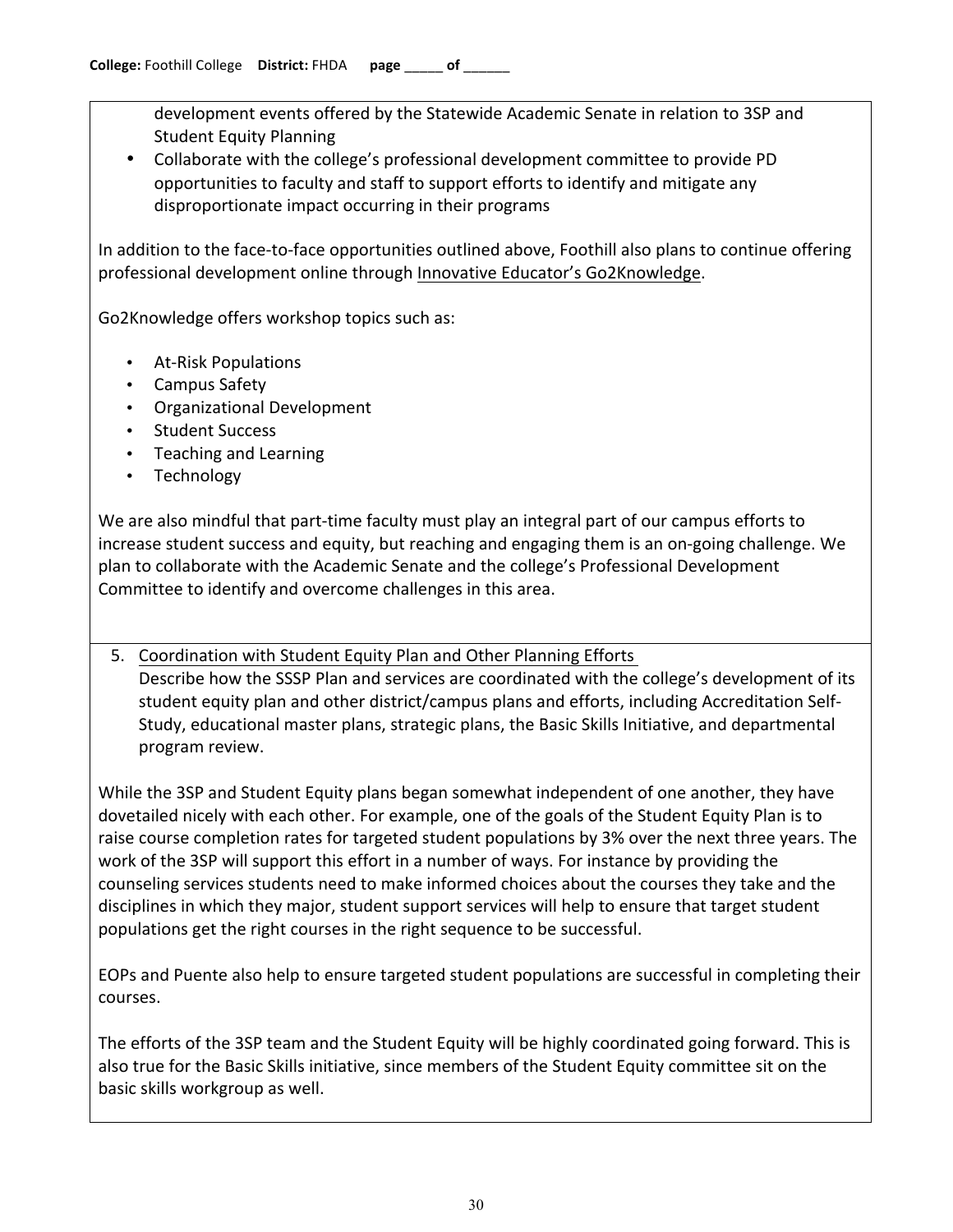All program review documents require commentary on the area's equity efforts. Indeed, equity has been woven throughout governance process. Ongoing professional development for faculty and staff and administrators is needed to build and improve on our campus efforts to make student success and support services and student equity a strong, central component of our program review process.

#### 6. Coordination in Multi-College Districts In districts with more than one college, describe how policies and Student Success and Support Program services are coordinated among the colleges.

Foothill College and De Anza colleges have made coordination efforts in regards to:

- Probation level holds although each college handles these differently in what the follow up is to helping students, it is mutually agreed upon to have the same probationary statuses and holds among the two colleges
- Disqualification it was mutually agreed upon that if students have been disqualified that students would have to take classes outside of the District for at least one quarter until they appeal to come back to either college
- Collaborative efforts have been made in reporting MIS data generated from Degree Works degree audit system and SARS appointment system reason codes
- Collaboration though joint weekly Student Services/Educational Technology Services (ETS) meetings to discuss Banner implementation and update issues, Degree Works updates and issues, Student Portal concerns, etc.

### **SECTION!IV. ATTACHMENTS**

Please provide a list of attachments to the SSSP Plan and a one-sentence description of each attachment, if the title is not self-explanatory.

The following attachments are required:

Attachment A, Student Success and Support Program Plan Participants. Please attach a listing of all individuals with their job titles, who were involved with creating the SSSP Plan.

Attachment B, *Organizational Chart*. Please attach a copy of your colleges' organization chart and highlight the Student Success and Support Program Coordinator's position. Please include all positions that work directly in the program providing SSSP services.

If your district has a district SSSP Coordinator in addition to the college SSSP Coordinator, please attach a copy of the district organization chart, and highlight the district SSSP Coordinator's position (if it is not identified as such on the chart). If a recent or accurate organization chart is not available at this time, please draw one that includes the minimum elements listed above.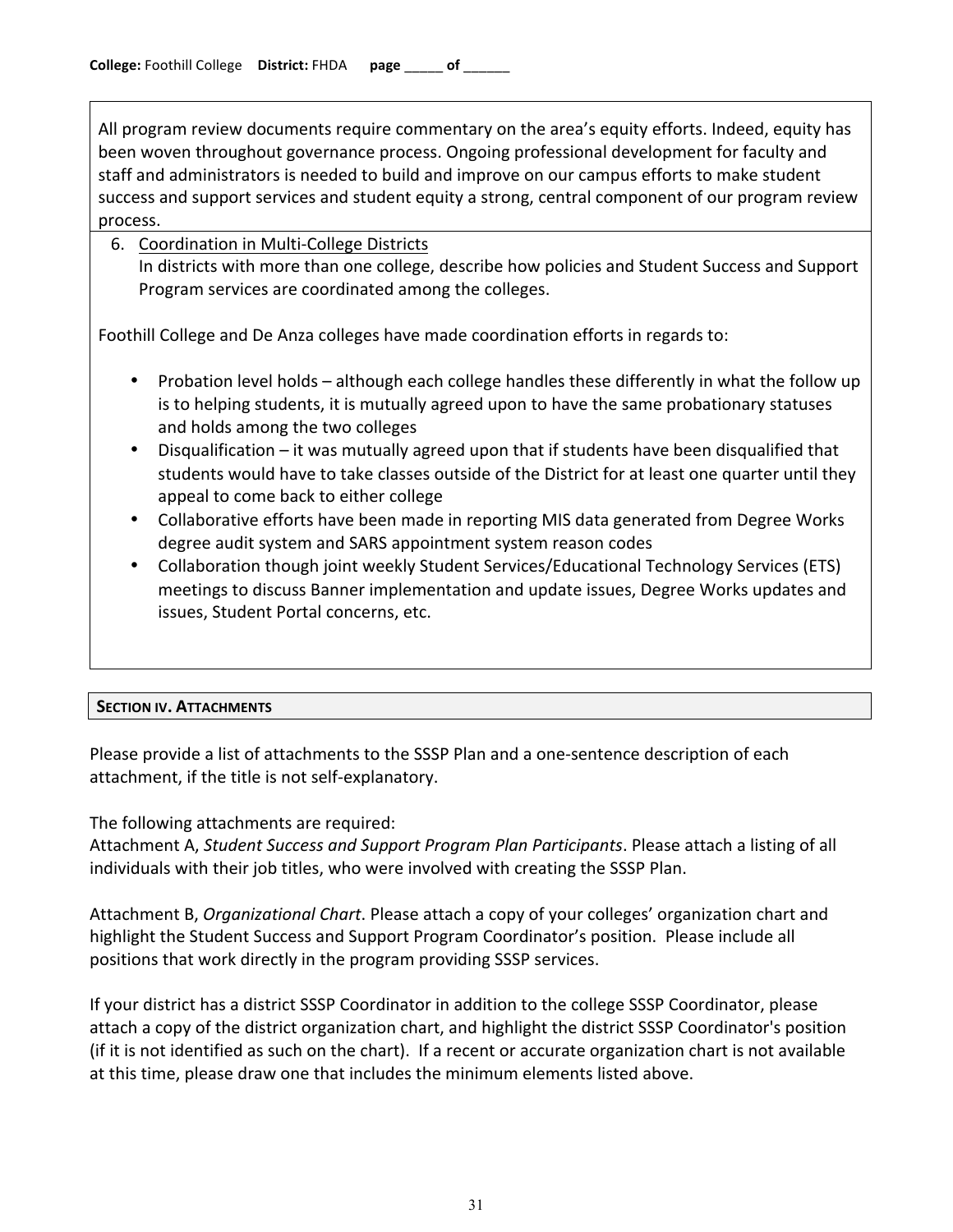Attachment C, *SSSP Advisory Committee*. Attach a list of the members of the college's SSSP Advisory Committee. This can be a list of individuals and their positions or simply the positions. If the committee is chaired by someone other than the SSSP Coordinator, please highlight the chair on the list of members, and identify the correct name of the committee, (advisory committee, coordinating council, steering committee, etc.). If the committee has standing or formalized subcommittees (e.g., SEP, orientation, budget, training, etc.), please list those also.

#### Other Attachments (optional)

Additional attachments may include SSSP forms or templates that illustrate section responses. You may also submit any documents, handbooks, manuals or similar materials that your district/campus has developed as SSSP materials.

### **ADDITIONAL INFORMATION**

Questions regarding the development of the college SSSP Plan may be directed to:

Debra Sheldon California Community College Chancellor's Office 1102 Q Street, Suite 4554 Sacramento, CA 95811-6549 dsheldon@cccco.edu (916) 322-2818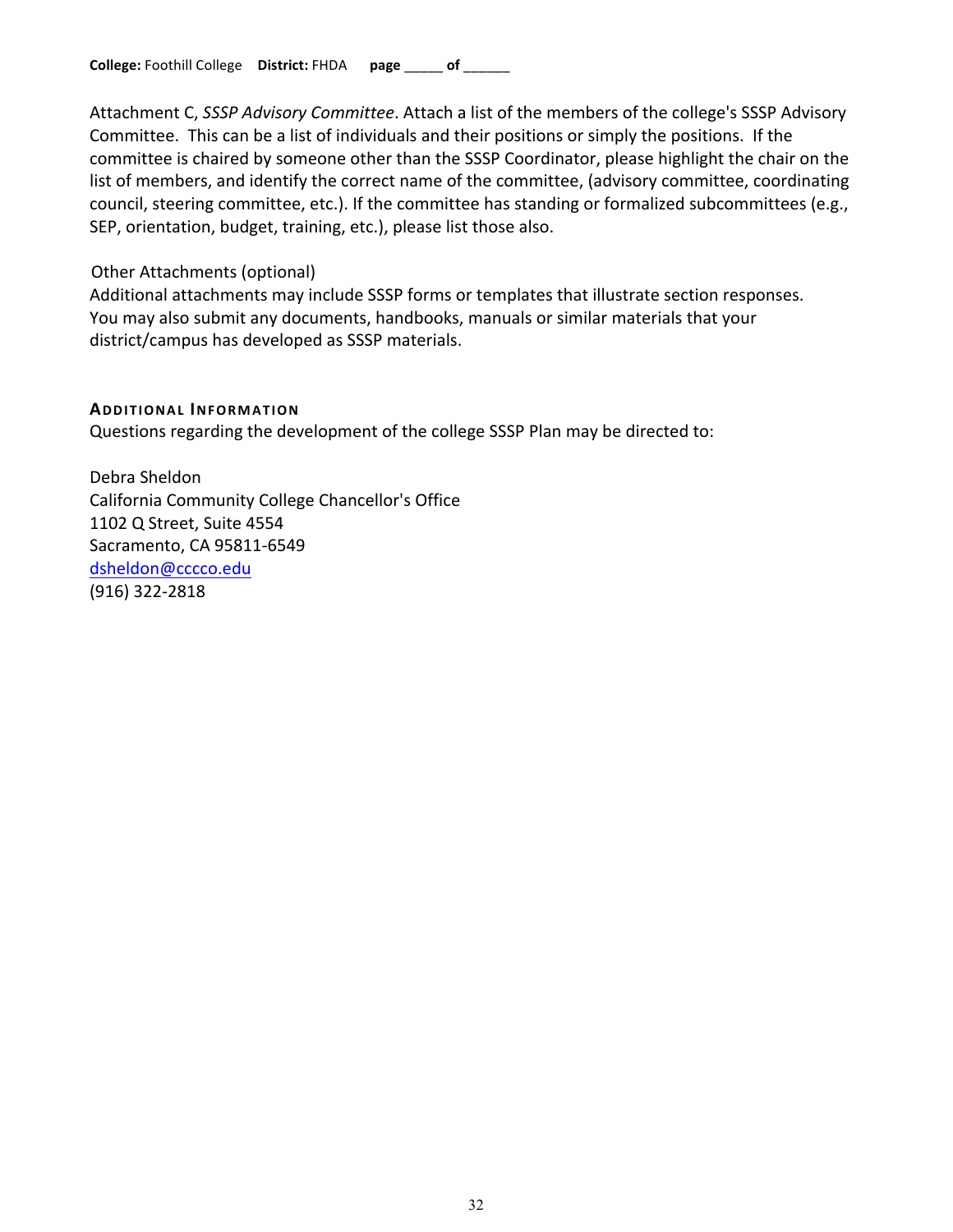## **Attachment!A and!C**

### **Student Success and Support Program Plan Participants/Advisory Committee**

title 5 Section 55510 (11)(b) requires that the Student Success and Support Program Plan for each college "be developed in consultation with representatives of the academic senate, students, administrators, and staff with appropriate expertise." Please list the persons and their stakeholder group (e.g., Student Senate, Academic Senate, Curriculum Committee, etc.), of the individuals who participated in the development and writing of this Plan. Add more pages as needed.

Name: Dr. Denise Swett Title: Vice President of Student Services Stakeholder Group: 3SP Work Team & Administration Name: Laureen Balducci Title: Assoc. Vice President of Student Services/Counseling Dean Stakeholder Group: Co-Chair, 3SP Work Team Name: Paul Starer Title: Dean of Language Arts Stakeholder Group: Co-Chair, 3SP Work Team and Academic Deans Name: Nazi Galyak Title: Dean of Enrollment Services Stakeholder Group: 3SP Work Team and Enrollment Services Name: Patricia Hyland Title: Dean of Student Affairs & Activities Stakeholder Group: 3SP Work Team and Student Affairs Name: Teresa Ong Title: Dean of Disabled Student Services and Veterans Programs Stakeholder Group: Work Team, and Disability Services and Veterans Programs Name: Leeann Emanuel Title: Counselor/Instructor Stakeholder Group: 3SP Work Team and counselors (general and DRC) Name: Janet Weber Title: DRC Counselor/Instructor Stakeholder Group: 3SP Work Team and DRC Counselors Name: Katie Ha Title: Supplemental Learning – English/ESL Instructor Stakeholder Group: 3SP Work Team and Tutoring programs Name: Eric Reed Title: Supplemental Learning - Math Instructor Stakeholder Group: 3SP Work Team and PSME Center/Tutoring Name: Kevin Harrell **Name:** Title: Director of Financial Aid Stakeholder Group: 3SP Work Team and Financial Aid Name: Roland Amit Title: Supervisor, Admissions and Records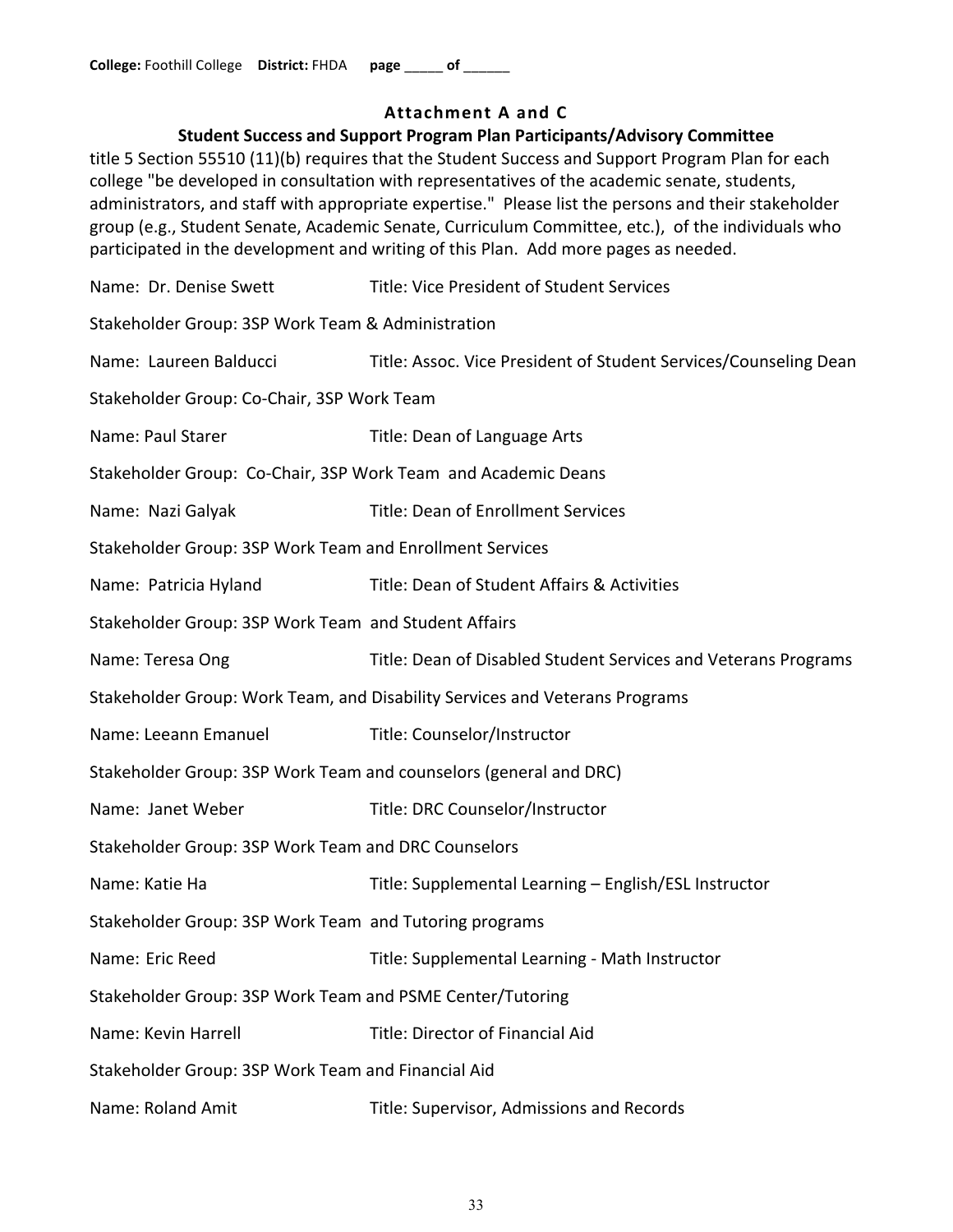| Stakeholder Group: 3SP Work Team and Admissions and Records, and Veterans         |                                                    |  |
|-----------------------------------------------------------------------------------|----------------------------------------------------|--|
| Name: Thom Shepard                                                                | Title: Supervisor, Testing and Assessment          |  |
| Stakeholder Group: 3SP Work Team and Assessment                                   |                                                    |  |
| Name: April Henderson                                                             | Title: Interim Supervisor, EOPS/CARE               |  |
| Stakeholder Group: 3SP Work Team and EOPS                                         |                                                    |  |
| Name: Antoinette Chavez                                                           | Title: Outreach and Student Ambassador Coordinator |  |
| Stakeholder Group: 3SP Work Team and Outreach and Student Ambassadors             |                                                    |  |
| Name: William Walker                                                              | <b>Title: Counseling Specialist</b>                |  |
| Stakeholder Group: 3SP Work Team and Prerequisite clearance staff                 |                                                    |  |
| Name: Rachel Reese                                                                | Title: Student                                     |  |
| Stakeholder Group: 3SP Work Team and Basic skills, disabled and transfer students |                                                    |  |